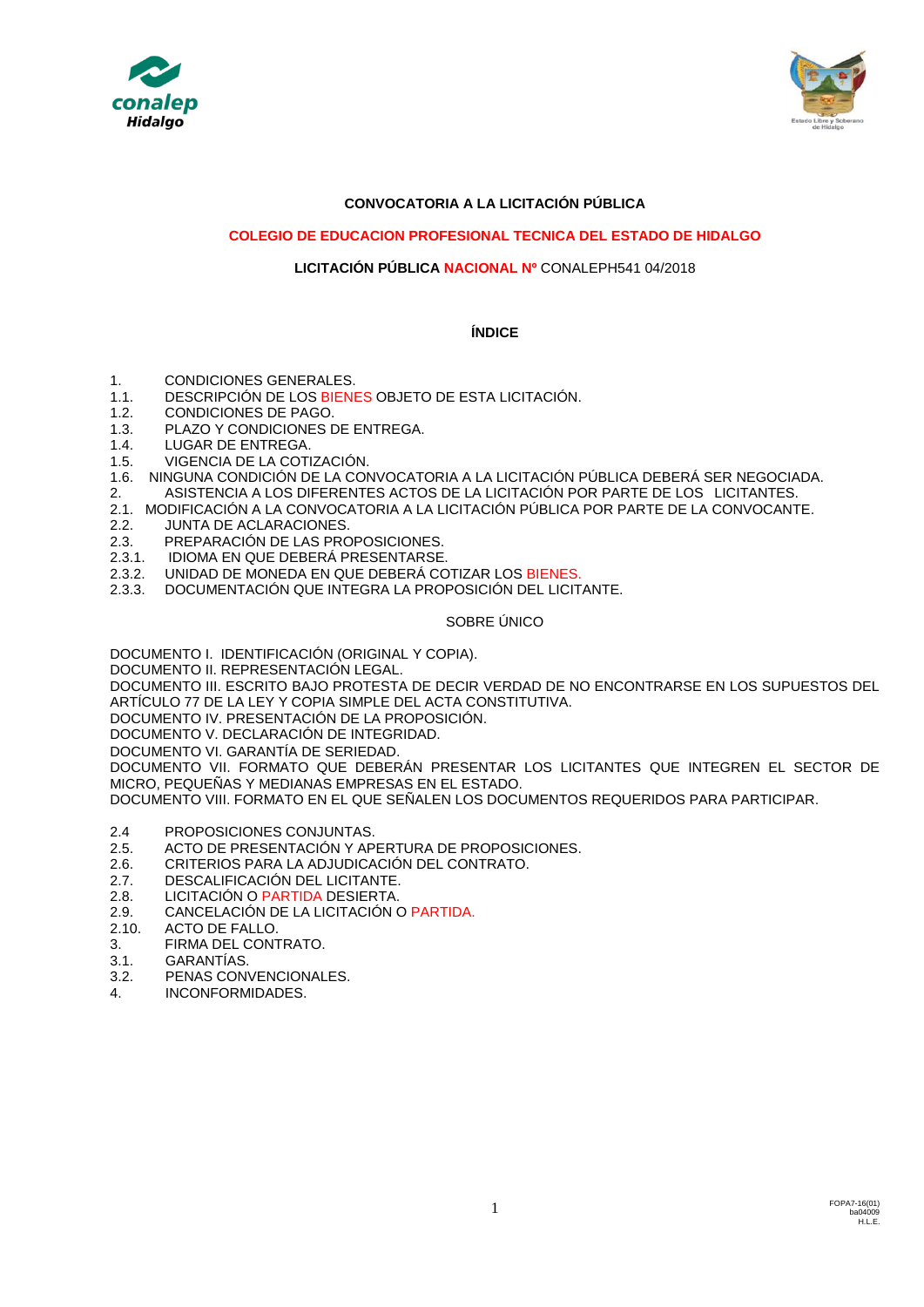



### **CONVOCATORIA A LA LICITACIÓN PÚBLICA**

### **COLEGIO DE EDUCACION PROFESIONAL TECNICA DEL ESTADO DE HIDALGO**

### **LICITACIÓN PÚBLICA NACIONAL Nº** CONALEPH541 04/2018

### **LA PRESENTE LICITACION PÚBLICA SERÁ PRESENCIAL**

## **1. CONDICIONES GENERALES**

EN CUMPLIMIENTO A LAS DISPOSICIONES QUE ESTABLECE LA CONSTITUCIÓN POLÍTICA DEL ESTADO LIBRE Y SOBERANO DE HIDALGO EN SU ARTÍCULO 108 Y LA LEY DE ADQUISICIONES, ARRENDAMIENTOS Y SERVICIOS DEL SECTOR PÚBLICO DEL ESTADO DE HIDALGO EN SUS ARTÍCULOS 39, 40 Y 41, SU REGLAMENTO Y DEMÁS CORRELATIVOS, CONVOCA A LAS PERSONAS FÍSICAS Y MORALES CON CAPACIDAD TÉCNICA Y ECONÓMICA QUE DESEEN PARTICIPAR EN LA LICITACIÓN PÚBLICA **NACIONAL NO. CONALEPH541 04/2018** MATERIAL DE OFICINA, CON DISPONIBILIDAD PRESUPUESTARIA AUTORIZADA MEDIANTE **ACTA DE LA SEGUNDA SESION EXTRAORDINARIA DEL 2018**, EMITIDO POR LA H. JUNTA DIRECTIVA DEL CONALEP HIDALGO DEL EJERCICIO FISCAL 2018 Y OFICIO OPD/DAR/CAAYSSP/025/2018 OFICIO CONFORME A LA PRESENTE CONVOCATORIA PÚBLICA.

#### **1.1. DESCRIPCIÓN DE LOS** BIENES **OBJETO DE ESTA LICITACIÓN.**

LOS BIENES OBJETO DE ESTA LICITACIÓN SE DESCRIBE EN EL ANEXO Nº1 DE ESTA CONVOCATORIA A LA LICITACIÓN PÚBLICA, LAS CUALES CONFORMAN UN TOTAL DE **173** PARTIDAS.

#### **1.2. CONDICIONES DE PAGO**

EL PAGO TOTAL SE EFECTUARÁ A LOS **10** DÍAS HÁBILES DESPUÉS DE LA ENTREGA TOTAL DE LOS BIENES Y A SATISFACCIÓN DEL COLEGIO DE EDUCACION PROFESIONAL TECNICA DEL ESTADO DE HIDALGO. LOS PRECIOS PERMANECERÁN FIJOS Y NO HABRÁ ESCALATORIA ALGUNA.

NO HAY ANTICIPO.

### **1.3. PLAZO Y CONDICIONES DE ENTREGA.**

EL PLAZO DE ENTREGA SERÁ DE 10 DIAS HABILES, CONTADOS A PARTIR DE LA FIRMA DEL CONTRATO (ORDEN DE COMPRA) CORRESPONDIENTE.

#### **1.4. LUGAR DE ENTREGA.**

**SE HARÁ** DE ACUERDO CON EL SIGUIENTE LISTADO:

**DIRECCION GENERAL** CIRCUITO EX HACIENDA DE LA CONCEPCION LOTE 17, SAN JUAN TILCUAUTLA, MPIO. SAN AGUSTIN TLAXIACA HGO. C.P 42160

**PLANTEL TIZAYUCA** UBICADO, CALLE ORIENTE 3 SUR 2 LOTE 3 CIUDAD INDUSTRIAL TIZAYUCA HGO., C.P. 43800**;** 

**PLANTEL PACHUCA II** UBICADO EN AV. PRINCIPAL S/N FRACC. LOMAS NUEVA AIROSA PACHUCA, C.P. 42083; **PLANTEL PACHUCA I** UBICADO EN PARQUE INDUSTRIAL CANACINTRA S/N, COLONIA CHACON, C.P. 42083, MINERAL DE LA REFORMA, HGO;

**PLANTEL VILLA DE TEZONTEPEC** UBICADO EN AV. JUAN ESCUTIA S/N, C.P. 43880, VILLA DE TEZONTEPEC, HGO. **PLANTEL TULANCINGO** UBICADO EN, CARR. TULANCINGO-ACATLÁN KM. 4.5 COL JALTEPEC C.P. 43700, TULANCINGO, HGO**;**

**PLANTEL TEPEJI DEL RIO** UBICADO EN AUTOPISTA MÉXICO-QUERÉTARO KM. 72 COL. NOXTONGO TEPEJI DEL RIO, HGO. C.P 42850**;**

### **1.5. VIGENCIA DE LA COTIZACIÓN.**

LA VIGENCIA DE LA COTIZACIÓN ES COMO MÍNIMO DE 30 DÍAS HÁBILES. LOS LICITANTES DEBERAN APEGARSE ESTRICTAMENTE A LAS CONDICIONES ESTABLECIDAS EN LOS PUNTOS 1.2, 1.3, 1.4 Y 1.5.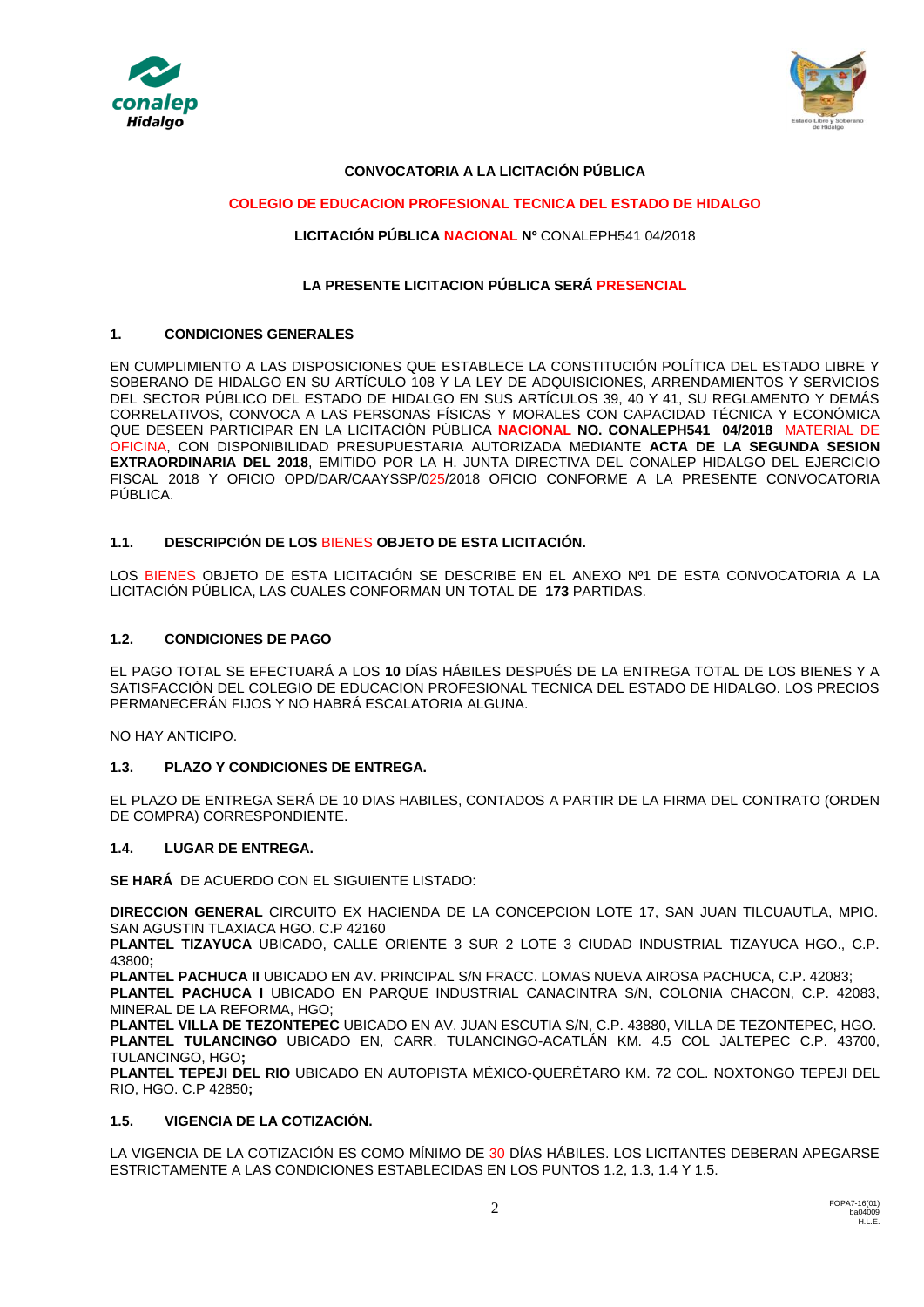



## **1.6 NINGUNA CONDICIÓN DE LA CONVOCATORIA A LA LICITACIÓN PÚBLICA DEBERÁ SER NEGOCIADA.**

LAS CONDICIONES CONTENIDAS EN LA CONVOCATORIA A LA LICITACIÓN Y EN LAS PROPOSICIONES PRESENTADAS POR LOS LICITANTES NO PODRÁN SER NEGOCIADAS.

#### **2. ASISTENCIA A LOS DIFERENTES ACTOS DE LA LICITACIÓN POR PARTE DE LOS LICITANTES.**

LA PRESENTE LICITACIÓN PÚBLICA SERÁ PRESENCIAL.

PREVIO AL ACTO DE PRESENTACIÓN Y APERTURA DE PROPOSICIONES, EL CONVOCANTE PODRÁ EFECTUAR EL REGISTRO DE PARTICIPANTES.

LA O LAS JUNTAS DE ACLARACIONES, EL ACTO DE PRESENTACIÓN Y APERTURA DE PROPOSICIONES Y EL ACTO DE FALLO, SE REALIZARÁN DE MANERA PRESENCIAL, A LOS CUALES PODRÁN ASISTIR LOS LICITANTES, SIN PERJUICIO DE QUE EL FALLO PUEDA NOTIFICARSE POR ESCRITO CONFORME A LO DISPUESTO POR EL ARTÍCULO 50 DE LA LEY.

A LOS ACTOS DEL PROCEDIMIENTO DE LICITACIÓN PÚBLICA PODRÁ ASISTIR CUALQUIER PERSONA EN CALIDAD DE OBSERVADOR, BAJO LA CONDICIÓN DE REGISTRAR SU ASISTENCIA Y ABSTENERSE DE INTERVENIR EN CUALQUIER FORMA EN LOS MISMOS, POR LO QUE NO FIRMARÁN NINGÚN DOCUMENTO QUE TENGA RELACIÓN CON EL ACTO AL QUE ASISTAN, DE ACUERDO A LO ESTABLECIDO EN EL ARTÍCULO 33 DE LA LEY.

DURANTE LOS ACTOS DE LA JUNTA DE ACLARACIONES, PRESENTACIÓN Y APERTURA DE PROPOSICIONES, Y FALLO, ÚNICAMENTE SE PERMITIRÁ EL ACCESO A LOS MISMOS A UN SÓLO REPRESENTANTE POR EMPRESA.

DURANTE EL DESARROLLO DE LA LICITACIÓN, LOS LICITANTES NO PODRÁN TENER CONTACTO CON LAS ÁREAS EVALUADORAS DE LOS BIENES.

LAS ACTAS DE LAS JUNTAS DE ACLARACIONES, DEL ACTO DE PRESENTACIÓN Y APERTURA DE PROPOSICIONES, Y DE LA JUNTA PÚBLICA EN LA QUE SE DÉ A CONOCER EL FALLO SERÁN FIRMADAS POR LOS LICITANTES QUE HUBIERAN ASISTIDO, SIN QUE LA FALTA DE FIRMA DE ALGUNO DE ELLOS RESTE VALIDEZ O EFECTOS A LAS MISMAS, DE LAS CUALES SE PODRÁ ENTREGAR UNA COPIA A DICHOS ASISTENTES Y AL FINALIZAR CADA ACTO SE FIJARÁ UN EJEMPLAR DEL ACTA CORRESPONDIENTE EN UN LUGAR VISIBLE AL QUE TENDRÁ ACCESO EL PÚBLICO, EN EL DOMICILIO DEL ÁREA RESPONSABLE DEL PROCEDIMIENTO DE CONTRATACIÓN, POR UN TÉRMINO NO MENOR DE CINCO DÍAS HÁBILES.

ASIMISMO, SE DIFUNDIRÁ UN EJEMPLAR DE DICHAS ACTAS EN LA PÁGINA DE INTERNET DE ESTA CONVOCANTE. DICHO PROCEDIMIENTO SUSTITUIRÁ A LA NOTIFICACIÓN PERSONAL.

#### **2.1. MODIFICACIÓN DE LA CONVOCATORIA A LA LICITACIÓN PÚBLICA POR PARTE DE LA CONVOCANTE.**

EL **COLEGIO DE EDUCACION PROFESIONAL TECNICA DEL ESTADO DE HIDALGO** SIEMPRE QUE ELLO NO TENGA POR OBJETO LIMITAR EL NÚMERO DE LICITANTES, PODRÁ MODIFICAR ASPECTOS ESTABLECIDOS EN LA CONVOCATORIA, A PARTIR DE LA FECHA EN QUE SEA PUBLICADA Y HASTA, INCLUSIVE, EL QUINTO DÍA HÁBIL PREVIO AL ACTO DE PRESENTACIÓN Y APERTURA DE PROPOSICIONES, RECORRIÉNDOSE LOS DEMÁS PLAZOS, DICHAS MODIFICACIONES SE DIFUNDIRÁN EN LA PÁGINA DE INTERNET: www.conalephidalgo.edu.mx A MÁS TARDAR EN LA JUNTA DE ACLARACIONES.

LAS MODIFICACIONES QUE SE MENCIONAN EN EL PÁRRAFO ANTERIOR, EN NINGÚN CASO PODRÁN CONSISTIR EN LA SUSTITUCIÓN DE LOS BIENES CONVOCADO ORIGINALMENTE, EN LA ADICIÓN DE OTROS DE DISTINTOS RUBROS O EN LA VARIACIÓN SIGNIFICATIVA DE SUS CARACTERÍSTICAS. CUALQUIER MODIFICACIÓN A LA CONVOCATORIA A LA LICITACIÓN PÚBLICA, INCLUYENDO LAS QUE RESULTEN DE LA JUNTA DE ACLARACIONES, FORMARÁ PARTE DE LA MISMA Y DEBERÁ SER CONSIDERADA POR LOS LICITANTES EN LA ELABORACIÓN DE SU PROPOSICIÓN.

#### **2.2 JUNTA DE ACLARACIONES.**

LA JUNTA DE ACLARACIONES SE LLEVARÁ A CABO EL **DÍA 03 DE AGOSTO DE 2018**, A LAS **10:00 HORAS**, EN LA SALA DE JUNTAS, UBICADA EN CIRCUITO EX HACIENDA DE LA CONCEPCIÓN LOTE 17, SAN JUAN TILCUAUTLA MUNICIPIO DE SAN AGUSTÍN TLAXIACA, HIDALGO.

LA ASISTENCIA A LA JUNTA DE ACLARACIONES ES OPTATIVA PARA LOS LICITANTES.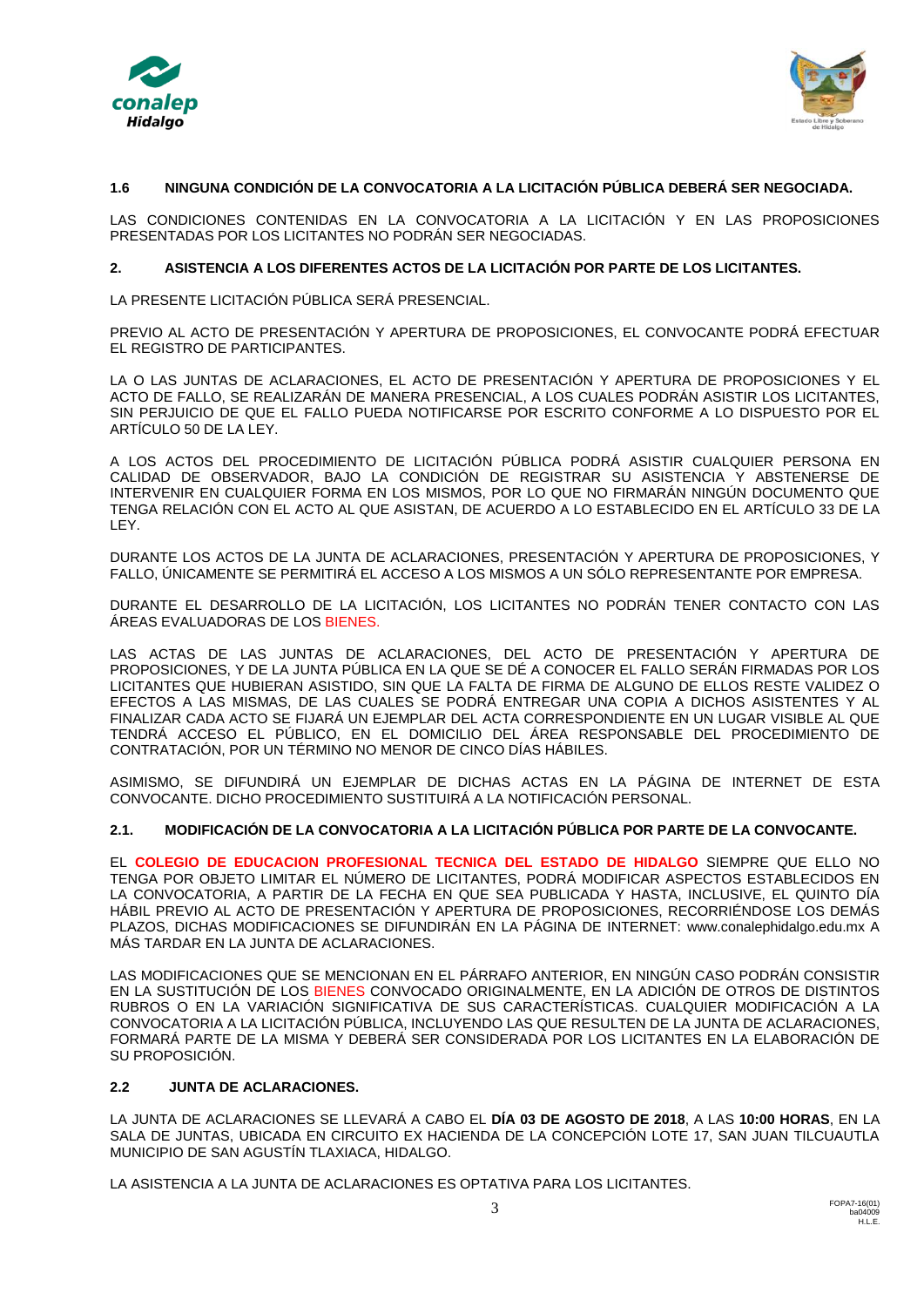



EL ACTO SERÁ PRESIDIDO POR EL PRESIDENTE DEL COMITÉ, QUIÉN SERÁ ASISTIDO POR UN REPRESENTANTE DEL ÁREA TÉCNICA O USUARIA DE LOS BIENES, A FIN DE QUE SE RESUELVAN EN FORMA CLARA Y PRECISA LAS DUDAS Y PLANTEAMIENTOS DE LOS LICITANTES RELACIONADOS CON LOS ASPECTOS CONTENIDOS EN LA CONVOCATORIA.

LAS PERSONAS QUE PRETENDAN SOLICITAR ACLARACIONES A LOS ASPECTOS CONTENIDOS EN LA CONVOCATORIA A LA LICITACIÓN PÚBLICA DEBERÁN PRESENTAR UN ESCRITO, EN EL QUE EXPRESEN SU INTERÉS EN PARTICIPAR EN LA LICITACIÓN, POR SÍ O EN REPRESENTACIÓN DE UN TERCERO, MANIFESTANDO EN TODOS LOS CASOS LOS SIGUIENTES DATOS:

A) DEL LICITANTE: REGISTRO FEDERAL DE CONTRIBUYENTES, NOMBRE Y DOMICILIO, ASÍ COMO, EN SU CASO, DE SU APODERADO O REPRESENTANTE. TRATÁNDOSE DE PERSONAS MORALES, ADEMÁS SE SEÑALARÁ LA DESCRIPCIÓN DEL OBJETO SOCIAL DE LA EMPRESA, IDENTIFICANDO LOS DATOS DE LAS ESCRITURAS PÚBLICAS Y, DE HABERLAS, SUS REFORMAS Y MODIFICACIONES, CON LAS QUE SE ACREDITA LA EXISTENCIA LEGAL DE LAS PERSONAS MORALES ASÍ COMO EL NOMBRE DE LOS SOCIOS; Y B) DEL REPRESENTANTE LEGAL DEL LICITANTE: DATOS DE LAS ESCRITURAS PÚBLICAS EN LAS QUE LE FUERON OTORGADAS LAS FACULTADES PARA SUSCRIBIR LAS PROPUESTAS.

LAS PERSONAS QUE MANIFIESTEN SU INTERÉS EN PARTICIPAR EN LA LICITACIÓN PÚBLICA MEDIANTE EL ESCRITO A QUE SE REFIERE EL PÁRRAFO ANTERIOR, SERÁN CONSIDERADAS LICITANTES Y TENDRÁN DERECHO A FORMULAR SOLICITUDES DE ACLARACIÓN EN RELACIÓN CON LA CONVOCATORIA A LA LICITACIÓN PÚBLICA.

LAS SOLICITUDES DE ACLARACIÓN PODRÁN ENTREGARLAS PERSONALMENTE ANTES DE LA FECHA Y HORA EN QUE SE VAYA A REALIZAR LA JUNTA DE ACLARACIONES O EN EL MISMO ACTO. CUANDO EL ESCRITO SE PRESENTE FUERA DEL PLAZO, EL LICITANTE SÓLO TENDRÁ DERECHO A FORMULAR PREGUNTAS SOBRE LAS RESPUESTAS QUE DÉ LA CONVOCANTE EN LA MENCIONADA JUNTA.

SI EL ESCRITO SEÑALADO NO SE PRESENTA, SE PERMITIRÁ EL ACCESO A LA JUNTA DE ACLARACIONES A LA PERSONA QUE LO SOLICITE, EN CALIDAD DE OBSERVADOR EN TÉRMINOS DEL ÚLTIMO PÁRRAFO DEL ARTÍCULO 33 DE LA LEY.

LAS SOLICITUDES DE ACLARACIÓN DEBERÁN PLANTEARSE DE MANERA CONCISA Y ESTAR DIRECTAMENTE VINCULADAS CON LOS PUNTOS CONTENIDOS EN LA CONVOCATORIA A LA LICITACIÓN PÚBLICA, INDICANDO EL NUMERAL O PUNTO ESPECÍFICO CON EL CUAL SE RELACIONA. LAS SOLICITUDES QUE NO CUMPLAN CON LOS REQUISITOS SEÑALADOS, PODRÁN SER DESECHADAS POR LA CONVOCANTE.

SE PODRÁ ACOMPAÑAR A LA SOLICITUD DE ACLARACIÓN CORRESPONDIENTE UNA VERSIÓN ELECTRÓNICA DE LA MISMA QUE PERMITA A LA CONVOCANTE SU CLASIFICACIÓN E INTEGRACIÓN POR TEMAS PARA FACILITAR SU RESPUESTA EN LA JUNTA DE ACLARACIONES DE QUE SE TRATE. CUANDO LA VERSIÓN ELECTRÓNICA ESTÉ CONTENIDA EN UN MEDIO FÍSICO, ÉSTE LE SERÁ DEVUELTO AL LICITANTE EN LA JUNTA DE ACLARACIONES RESPECTIVA.

SE TOMARÁ COMO HORA DE RECEPCIÓN DE LAS SOLICITUDES DE ACLARACIÓN DEL LICITANTE, LA QUE INDIQUE EL SELLO DE SU RECEPCIÓN.

LA JUNTA DE ACLARACIONES, SE LLEVARÁ A CABO CONFORME A LO SIGUIENTE:

EN LA FECHA Y HORA ESTABLECIDA PARA LA PRIMERA JUNTA DE ACLARACIONES, EL PRESIDENTE DEL COMITÉ PROCEDERÁ A DAR CONTESTACIÓN A LAS SOLICITUDES DE ACLARACIÓN, MENCIONANDO EL NOMBRE DEL O LOS LICITANTES QUE LAS PRESENTARON. LA CONVOCANTE PODRÁ OPTAR POR DAR CONTESTACIÓN A DICHAS SOLICITUDES DE MANERA INDIVIDUAL O DE MANERA CONJUNTA TRATÁNDOSE DE AQUÉLLAS QUE HUBIERA AGRUPADO POR CORRESPONDER A UN MISMO PUNTO O APARTADO DE LA CONVOCATORIA.

EL PRESIDENTE DEL COMITÉ PODRÁ SUSPENDER LA SESIÓN, EN RAZÓN DEL NÚMERO DE SOLICITUDES DE ACLARACIÓN RECIBIDAS O DEL TIEMPO QUE SE EMPLEARÍA EN DARLES CONTESTACIÓN, INFORMANDO A LOS LICITANTES LA HORA Y, EN SU CASO, FECHA O LUGAR, EN QUE SE CONTINUARÁ CON LA JUNTA DE ACLARACIONES.

UNA VEZ QUE LA CONVOCANTE TERMINE DE DAR RESPUESTA A LAS SOLICITUDES DE ACLARACIÓN, SE DARÁ INMEDIATAMENTE OPORTUNIDAD A LOS LICITANTES PARA QUE, EN EL MISMO ORDEN DE LOS PUNTOS O APARTADOS DE LA CONVOCATORIA A LA LICITACIÓN PÚBLICA EN QUE SE DIO RESPUESTA, FORMULEN LAS PREGUNTAS QUE ESTIMEN PERTINENTES EN RELACIÓN CON LAS RESPUESTAS RECIBIDAS. EL PRESIDENTE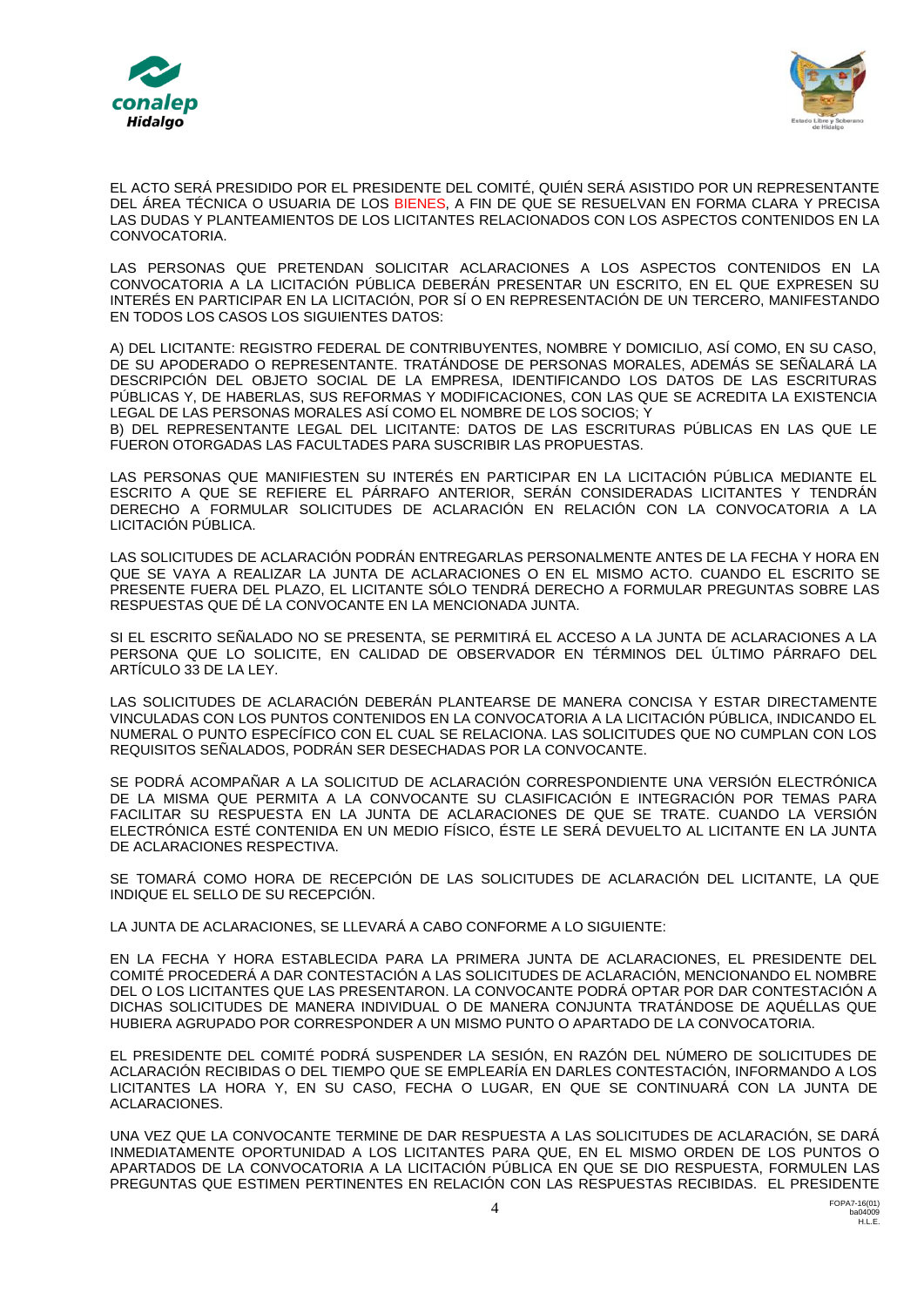



DEL COMITÉ, ATENDIENDO AL NÚMERO DE PREGUNTAS, INFORMARÁ A LOS LICITANTES SI ÉSTAS SERÁN CONTESTADAS EN ESE MOMENTO O SI SE SUSPENDE LA SESIÓN PARA REANUDARLA EN HORA O FECHA POSTERIOR.

SE LEVANTARÁ ACTA EN LA QUE SE HARÁN CONSTAR LOS CUESTIONAMIENTOS FORMULADOS POR LOS INTERESADOS Y LAS RESPUESTAS DE LA CONVOCANTE.

NO HABRÁ TOLERANCIA PARA EL INICIO DEL ACTO DE ACLARACIONES, EL RECINTO SE CERRARÁ A LA HORA INDICADA Y NO SE ACEPTARÁN MÁS ASISTENTES.

NOTA: EN LA JUNTA DE ACLARACIONES LA CONVOCANTE DEBERÁ PRESENTAR COPIA DE LAS PUBLICACIONES EN EL PERIÓDICO OFICIAL DEL ESTADO Y EN LA PÁGINA WEB DE LA CONVOCANTE.

#### **2.3. PREPARACIÓN DE LAS PROPOSICIONES.**

#### **2.3.1. IDIOMA EN QUE DEBERÁN PRESENTARSE.**

TODOS LOS DOCUMENTOS RELACIONADOS CON EL PROCESO DE ESTA LICITACIÓN DEBERÁN REDACTARSE EN IDIOMA ESPAÑOL.

#### **2.3.2. UNIDAD DE MONEDA EN QUE DEBERÁ COTIZAR LOS BIENES.**

EL PRECIO DE LOS BIENES QUE SE COTICEN, DEBERÁ EXPRESARSE EN PESOS MEXICANOS (MONEDA NACIONAL).

#### **2.3.3. DOCUMENTACIÓN QUE INTEGRA LA PROPOSICIÓN DEL LICITANTE.**

LOS LICITANTES EXCLUSIVAMENTE PODRÁN PRESENTAR SUS PROPOSICIONES EN FORMA DOCUMENTAL Y POR ESCRITO, EN SOBRE CERRADO, EN EL LUGAR DE CELEBRACIÓN DEL ACTO DE PRESENTACIÓN Y APERTURA DE PROPOSICIONES. PARA ESTA LICITACIÓN NO SE ACEPTARÁ EL USO DEL SERVICIO POSTAL O DE MENSAJERÍA.

EL LICITANTE PODRÁ PRESENTAR A SU ELECCIÓN, DENTRO O FUERA DEL SOBRE CERRADO, LA DOCUMENTACIÓN DISTINTA A LA QUE CONFORMA LA PROPUESTA TÉCNICA Y ECONÓMICA, MISMA QUE FORMA PARTE DE SU PROPOSICIÓN.

LOS LICITANTES SÓLO PODRÁN PRESENTAR UNA PROPOSICIÓN EN CADA PROCEDIMIENTO DE CONTRATACIÓN; INICIADO EL ACTO DE PRESENTACIÓN Y APERTURA DE PROPOSICIONES, LAS YA PRESENTADAS NO PODRÁN SER RETIRADAS O DEJARSE SIN EFECTO POR LOS LICITANTES, SALVO CASO FORTUITO O FUERZA MAYOR.

LAS PROPOSICIONES PRESENTADAS DEBERÁN SER FIRMADAS AUTÓGRAFAMENTE POR LOS LICITANTES O SUS APODERADOS.

**TODA PERSONA PODRÁ PRESENTAR PROPOSICIONES, DEBIENDO ACREDITAR A MÁS TARDAR HASTA EL ACTO DEL FALLO, QUE CUENTA CON SU REGISTRO EN EL PADRÓN DE PROVEEDORES PARA PODER RESULTAR ADJUDICADO, ESTE DEBERÁ CONTAR CON LA CLASIFICACIÓN EN CUANTO A LA ESPECIALIDAD CORRESPONDIENTE, A BIENES (PAPELERIA) A CONTRATAR EN DONDE LA CONVOCANTE SERA LA EXCLUSIVA RESPONSABLE DE VERIFICAR Y APLICAR LA CLASIFICACIÓN CORRECTA DE ACUERDO AL PADRON DE PROVEEDORES VIGENTE EN EL ESTADO DE HIDALGO SE SUGIERE QUE LAS PERSONAS QUE YA CUENTEN CON EL MENCIONADO REGISTRO, LO ANEXEN EN SU PROPUESTA.**

#### **SOBRE ÚNICO**

#### **DOCUMENTO I. IDENTIFICACIÓN (ORIGINAL Y COPIA)**

IDENTIFICACIÓN OFICIAL VIGENTE CON FOTOGRAFÍA DE LA PERSONA QUE ASISTA AL ACTO DE PRESENTACIÓN Y APERTURA DE PROPOSICIONES. EL DOCUMENTO ORIGINAL LE SERÁ DEVUELTO AL TÉRMINO DE LA REUNIÓN.

LA IDENTIFICACIÓN PODRÁ SER ALGUNA DE LAS SIGUIENTES:

**a)** CREDENCIAL PARA VOTAR,

**b)** PASAPORTE,

**c)** LICENCIA VIGENTE PARA CONDUCIR VEHÍCULOS; Y/O

**d)** CÉDULA PROFESIONAL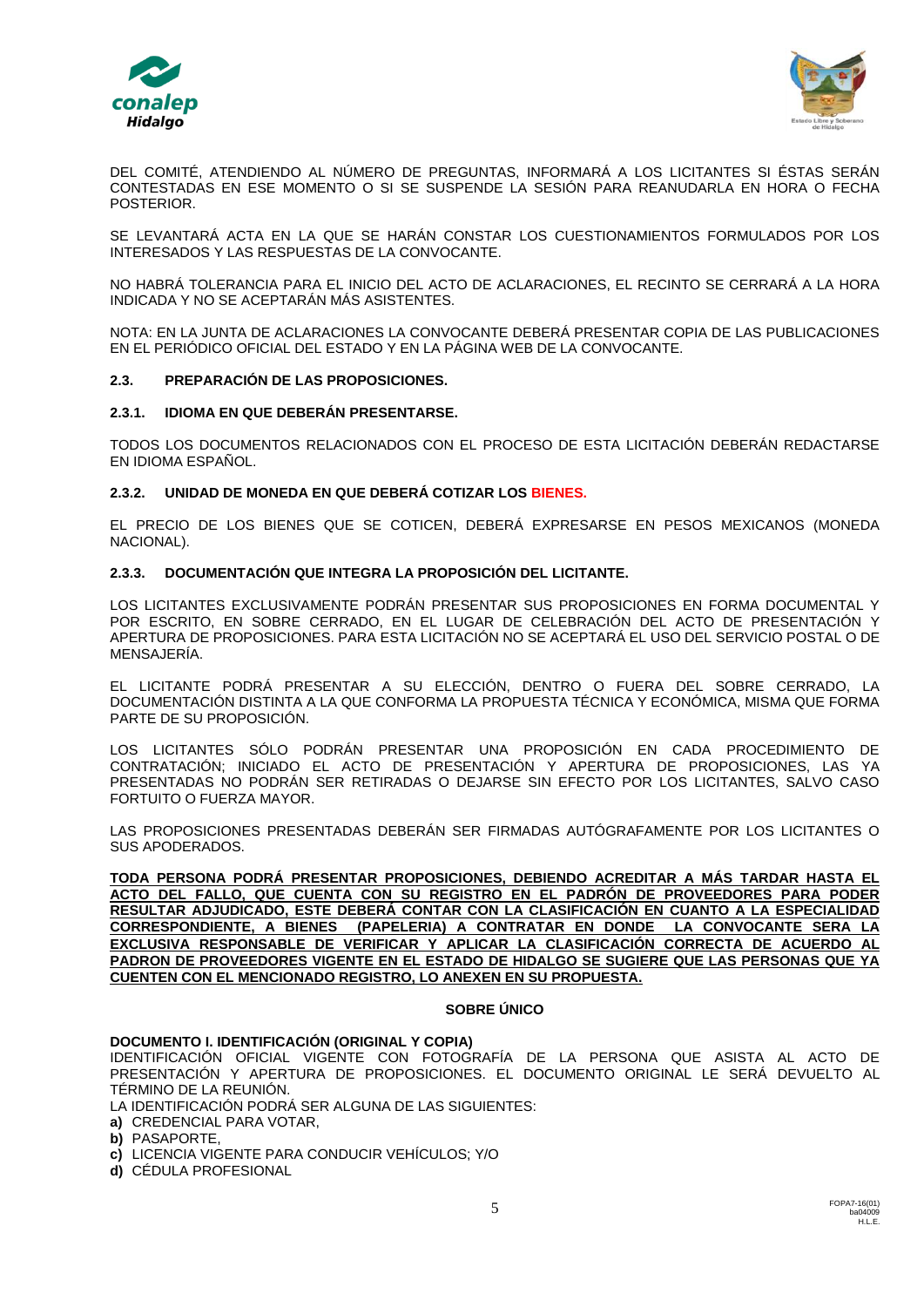



NOTA: NO SERÁ MOTIVO DE DESCALIFICACIÓN LA FALTA DE IDENTIFICACIÓN, DE QUIEN ENTREGUE LAS PROPOSICIONES TÉCNICAS Y ECONÓMICAS, EL CUAL SOLAMENTE PODRA PARTICIPAR DURANTE EL DESARROLLO DEL ACTO CON EL **CARÁCTER DE OBSERVADOR.**

#### **DOCUMENTO II. REPRESENTACIÓN LEGAL (ANEXO Nº 2).**

ESCRITO EN EL QUE SU FIRMANTE MANIFIESTE, BAJO PROTESTA DE DECIR VERDAD, QUE CUENTA CON FACULTADES SUFICIENTES PARA COMPROMETERSE POR SÍ O POR SU REPRESENTADA, SIN QUE RESULTE NECESARIO ACREDITAR SU PERSONALIDAD JURÍDICA, MISMO QUE CONTENDRÁ COMO MÍNIMO LOS DATOS SIGUIENTES:

1. DEL LICITANTE: CLAVE DEL REGISTRO FEDERAL DE CONTRIBUYENTES; NOMBRE Y DOMICILIO, ASÍ COMO, EN SU CASO, DE SU APODERADO O REPRESENTANTE. TRATÁNDOSE DE PERSONAS MORALES, ADEMÁS, DESCRIPCIÓN DEL OBJETO SOCIAL DE LA EMPRESA; NÚMERO Y FECHA DE LAS ESCRITURAS PÚBLICAS EN LAS QUE CONSTE EL ACTA CONSTITUTIVA Y, EN SU CASO, REFORMAS O MODIFICACIONES, SEÑALANDO NOMBRE, NÚMERO Y CIRCUNSCRIPCIÓN DEL NOTARIO O FEDATARIO PÚBLICO QUE LAS PROTOCOLIZÓ; ASÍ COMO FECHA Y DATOS DE SU INSCRIPCIÓN EN EL REGISTRO PÚBLICO DE COMERCIO, Y RELACIÓN DEL NOMBRE DE LOS SOCIOS QUE APAREZCAN EN ÉSTAS; Y

2. DEL REPRESENTANTE DEL LICITANTE: EL NÚMERO Y FECHA DE LAS ESCRITURAS PÚBLICAS EN LAS QUE LE FUERON OTORGADAS LAS FACULTADES PARA SUSCRIBIR LA PROPOSICIÓN, SEÑALANDO NOMBRE, NÚMERO Y CIRCUNSCRIPCIÓN DEL NOTARIO O FEDATARIO PÚBLICO QUE LAS PROTOCOLIZÓ.

PREVIO A LA FIRMA DEL CONTRATO, EL LICITANTE GANADOR DEBERÁ PRESENTAR ORIGINAL O COPIA CERTIFICADA PARA SU COTEJO DE LOS DOCUMENTOS CON LOS QUE SE ACREDITE SU EXISTENCIA LEGAL Y LAS FACULTADES DE SU REPRESENTANTE PARA SUSCRIBIR EL CONTRATO CORRESPONDIENTE.

EL LICITANTE DEBERÁ PROPORCIONAR UNA DIRECCIÓN DE CORREO ELECTRÓNICO PARA NOTIFICACIONES PERSONALES.

NOTA: NO SERÁ MOTIVO DE DESCALIFICACIÓN LA FALTA DE ACREDITAMIENTO DE LA PERSONALIDAD DE QUIEN ENTREGUE LAS PROPOSICIONES TÉCNICAS Y ECONÓMICAS, EL CUAL SOLAMENTE PODRA PARTICIPAR DURANTE EL DESARROLLO DEL ACTO CON EL **CARÁCTER DE OBSERVADOR.**

#### **DOCUMENTO III. ESCRITO BAJO PROTESTA DE DECIR VERDAD DE NO ENCONTRARSE EN LOS SUPUESTOS DEL ARTÍCULO 77 DE LA LEY DE ADQUISICIONES, ARRENDAMIENTOS Y SERVICIOS DEL SECTOR PÚBLICO DEL ESTADO DE HIDALGO Y COPIA SIMPLE DEL ACTA CONSTITUTIVA.**

DECLARACION ESCRITA DEL LICITANTE (PERSONA FÍSICA O MORAL) DONDE INDIQUE BAJO PROTESTA DE DECIR VERDAD QUE NO SE ENCUENTRA EN ALGUNO DE LOS SUPUESTOS DEL ARTÍCULO 77 DE LA LEY EN LA MATERIA, ASÍ COMO COPIA SIMPLE DE LAS ACTAS CONSTITUTIVAS, ESTATUTOS, REFORMAS O MODIFICACIONES.

### **DOCUMENTO IV. PRESENTACIÓN DE LA PROPOSICIÓN. (ANEXO NO. 1)**

LA DESCRIPCIÓN TÉCNICA DEBERÁ PRESENTARSE APEGADA A LAS ESPECIFICACIONES DE LOS **BIENES** QUE SE SEÑALA EN EL ANEXO Nº 1, CONSIDERÁNDOSE LAS MODIFICACIONES Y/O CORRECCIONES QUE SE HUBIEREN ACORDADO, EN LA JUNTA DE ACLARACIONES QUE FORMA PARTE INTEGRANTE DE LAS CONVOCATORIA A LA LICITACIÓN PÚBLICA.

#### **DEBIÉNDOSE SEÑALAR MARCA, MODELO Y OTROS DETALLES QUE IDENTIFIQUEN PLENAMENTE LOS BIENES.**

### **EL LICITANTE DEBERÁ MANIFESTAR POR ESCRITO EL TIEMPO QUE GARANTIZA LOS BIENES.**

EN CASO DE PRESENTAR DESCRIPCIÓN INCOMPLETA DE LOS **BIENES,** OMISIÓN DE MARCA PROPUESTA O MODELO, CANTIDADES DIFERENTES A LAS SOLICITADAS Y EN GENERAL LA FALTA DE ALGÚN REQUISITO INCLUIDO EN ESTE DOCUMENTO O DE INFORMACIÓN CONTENIDA EN EL ANEXO NO. 1 DE LA PRESENTE CONVOCATORIA A LA LICITACIÓN PÚBLICA, SE DESECHARÁ LA PARTIDA O CONCEPTO CORRESPONDIENTE.

NO DEBERÁ PRESENTAR OPCIONES TÉCNICAS.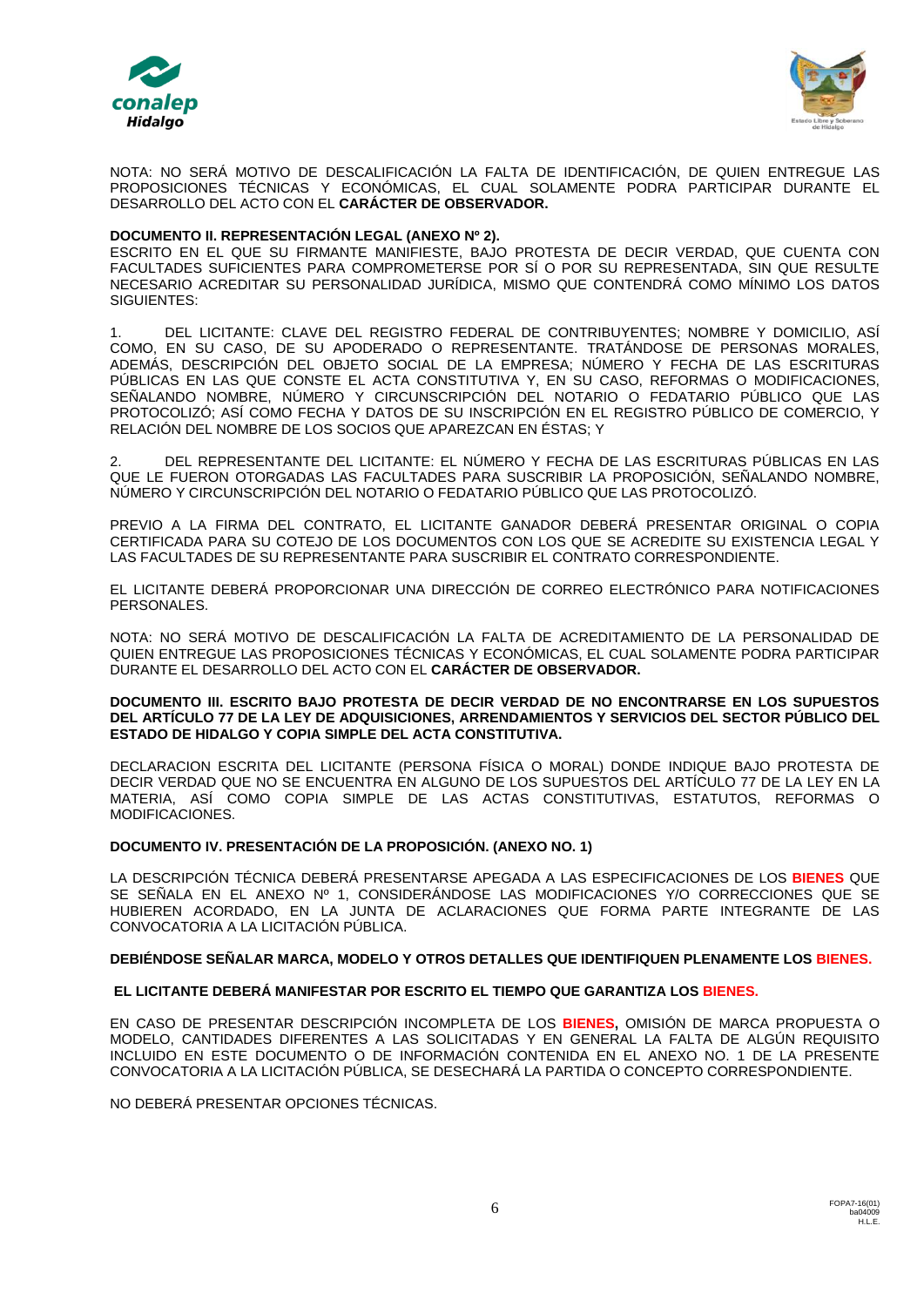



LA PROPOSICIÓN INCLUIRÁ LA CANTIDAD REQUERIDA, POR PARTIDA O CONCEPTO, PRECIO UNITARIO E IMPORTE. LOS DESCUENTOS ESPECIALES QUE OTORGUEN DEBERÁN ESTAR INCLUIDOS EN EL PRECIO UNITARIO DEL BIEN COTIZADO, CON EXCEPCIÓN DEL 16% DE I.V.A.

DEBERÁN OBTENER LA SUMA TOTAL DE SU OFERTA, DESGLOSANDO EL 16% DE I.V.A. E INDICANDO EL IMPORTE TOTAL CON NÚMERO Y LETRA.

EN CASO DE EXISTIR DIFERENCIA EN EL IMPORTE TOTAL ASENTADO CON NÚMERO Y EL CONSIGNADO CON LETRA, SE TOMARÁ COMO CORRECTO EL SEÑALADO CON LETRA.

LAS CONDICIONES DE PAGO, PLAZO Y CONDICIONES DE ENTREGA, LUGAR DE ENTREGA, GARANTÍA Y VIGENCIA DE LA PROPOSICIÓN DEBERÁN INCLUIRSE, APEGÁNDOSE ESTRICTAMENTE A LAS SEÑALADAS EN ESTA CONVOCATORIA A LA LICITACIÓN PÚBLICA.

#### **DOCUMENTO V. DECLARACIÓN DE INTEGRIDAD (ANEXO Nº 3)**

DECLARACIÓN DE INTEGRIDAD EN LA QUE MANIFIESTE, BAJO PROTESTA DE DECIR VERDAD, QUE POR SÍ MISMO O A TRAVÉS DE INTERPÓSITA PERSONA, SE ABSTENDRÁ DE ADOPTAR CONDUCTAS PARA QUE LOS SERVIDORES PÚBLICOS DEL CONVOCANTE, INDUZCAN O ALTEREN LAS EVALUACIONES DE LAS PROPOSICIONES, EL RESULTADO DEL PROCEDIMIENTO, U OTROS ASPECTOS QUE OTORGUEN CONDICIONES MÁS VENTAJOSAS CON RELACIÓN A LOS DEMÁS PARTICIPANTES.

#### **DOCUMENTO VI. GARANTÍA DE SERIEDAD**

LA SERIEDAD DE LA FORMALIZACIÓN DE LA PROPUESTA. EL PORCENTAJE DE ESTA GARANTÍA SERÁ DEL **CINCO POR CIENTO** DE LA PROPOSICIÓN DEL PROVEEDOR, CONSIDERANDO EL IVA Y SE GARANTIZARÁ MEDIANTE: **CHEQUE CERTIFICADO O DE CAJA, O FIANZA OTORGADA POR UNA INSTITUCIÓN AUTORIZADA, A NOMBRE DEL COLEGIO DE EDUCACIÓN PROFESIONAL TECNICA DEL ESTADO DE HIDALGO.**

**DICHA GARANTIA DEBERA SER DEVUELTA AL SEXTO DIA POSTERIOR AL FALLO EN EL SUPUESTO DE NO HABER INCONFORMIDAD PRESENTADA POR ALGUN PROVEEDOR.**

**DOCUMENTO VII. FORMATO QUE DEBERÁN PRESENTAR LOS LICITANTES QUE PARTICIPEN EN EL PROCEDIMIENTO DE CONTRATACION, EN CASO DE EXISTIR IGUALDAD DE CONDICIONES, SE DARÁ PREFERENCIA A LAS PERSONAS QUE INTEGREN EL SECTOR DE MICRO, PEQUEÑAS Y MEDIANAS EMPRESAS EN EL ESTADO. (ANEXO 4)**

#### **DOCUMENTO VIII. FORMATO EN EL QUE SEÑALEN LOS DOCUMENTOS REQUERIDOS PARA PARTICIPAR**

PRESENTAR FORMATO EN EL QUE SEÑALEN LOS DOCUMENTOS REQUERIDOS PARA PARTICIPAR, RELACIONÁNDOLO CON LOS PUNTOS ESPECIFICOS DE LA CONVOCATORIA A LA LICITACIÓN PÚBLICA EN LOS QUE SE SOLICITAN. EL FORMATO SERVIRÁ A CADA PARTICIPANTE COMO CONSTANCIA DE RECEPCIÓN DE LA DOCUMENTACIÓN QUE ENTREGUEN EN ESTE ACTO, ASENTÁNDOSE DICHA RECEPCIÓN EN EL ACTA RESPECTIVA O ANEXÁNDOSE COPIA DE LA CONSTANCIA ENTREGADA A CADA LICITANTE. LA FALTA DE PRESENTACIÓN DEL FORMATO NO SERÁ MOTIVO DE DESECHAMIENTO Y SE EXTENDERÁ UN ACUSE DE RECIBO DE LA DOCUMENTACIÓN QUE ENTREGUE EL LICITANTE EN DICHO ACTO

#### **2.4 PROPOSICIONES CONJUNTAS**

DOS O MÁS PERSONAS PODRÁN PRESENTAR CONJUNTAMENTE UNA PROPOSICIÓN JUSTIFICANDO EL HECHO, SIN NECESIDAD DE CONSTITUIR UNA SOCIEDAD, O UNA NUEVA SOCIEDAD EN CASO DE PERSONAS MORALES. EN ESTE SUPUESTO LA PROPOSICIÓN DEBERÁ SER FIRMADA POR EL REPRESENTANTE COMÚN QUE PARA ESE ACTO HAYA SIDO DESIGNADO POR EL GRUPO DE PERSONAS. SE DEBERA PRESENTAR EL CONVENIO FIRMADO POR CADA UNA DE LAS PERSONAS QUE INTEGREN UNA PROPOSICIÓN CONJUNTA, INDICANDO EN EL MISMO LAS OBLIGACIONES ESPECÍFICAS DEL CONTRATO QUE CORRESPONDERÁ A CADA UNA DE ELLAS.

CUANDO LA PROPOSICIÓN CONJUNTA RESULTE ADJUDICADA CON UN CONTRATO, DICHO INSTRUMENTO DEBERÁ SER FIRMADO POR EL REPRESENTANTE LEGAL DE CADA UNA DE LAS PERSONAS PARTICIPANTES EN LA PROPOSICIÓN, A QUIENES SE CONSIDERARÁ, PARA EFECTOS DEL PROCEDIMIENTO Y DEL CONTRATO, COMO RESPONSABLES SOLIDARIOS O MANCOMUNADOS.

LO ANTERIOR, SIN PERJUICIO DE QUE LAS PERSONAS QUE INTEGRAN LA PROPOSICIÓN CONJUNTA PUEDAN CONSTITUIRSE EN UNA NUEVA SOCIEDAD, PARA DAR CUMPLIMIENTO A LAS OBLIGACIONES PREVISTAS EN EL CONVENIO DE PROPOSICIÓN CONJUNTA, SIEMPRE Y CUANDO SE MANTENGA EN LA NUEVA SOCIEDAD LAS RESPONSABILIDADES DE DICHO CONVENIO.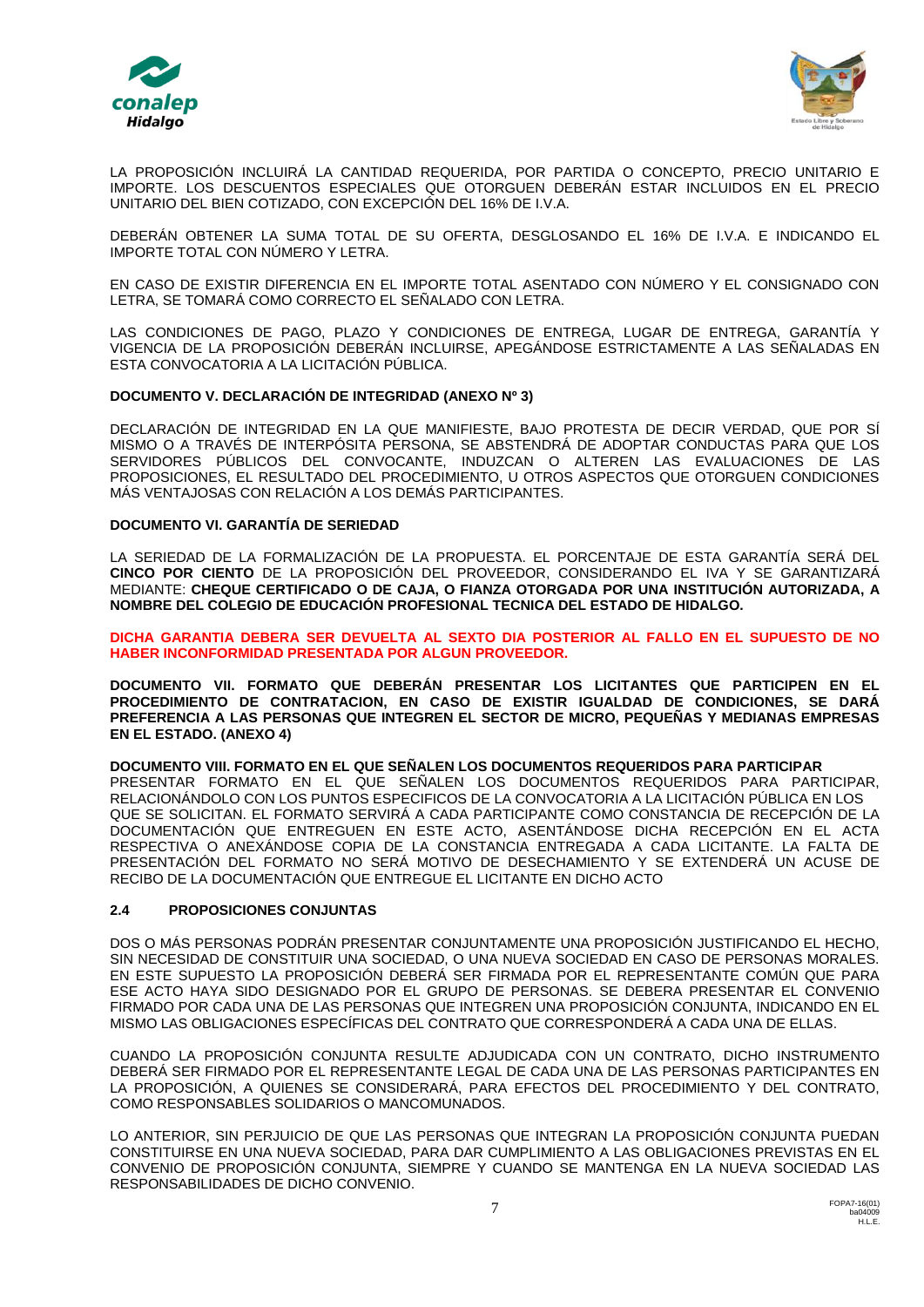



LOS ACTOS, CONTRATOS, CONVENIOS O COMBINACIONES QUE LLEVEN A CABO LOS LICITANTES EN CUALQUIER ETAPA DEL PROCEDIMIENTO DE LICITACIÓN DEBERÁN APEGARSE A LO DISPUESTO POR LA LEY FEDERAL DE COMPETENCIA ECONÓMICA EN MATERIA DE PRÁCTICAS MONOPÓLICAS Y CONCENTRACIONES. CUALQUIER LICITANTE O CONVOCANTE PODRÁ HACER DEL CONOCIMIENTO DE LA COMISIÓN FEDERAL DE COMPETENCIA, HECHOS MATERIA DE LA CITADA LEY, PARA QUE RESUELVA LO CONDUCENTE.

LOS INTERESADOS PODRÁN AGRUPARSE PARA PRESENTAR UNA PROPOSICIÓN, CUMPLIENDO LOS SIGUIENTES ASPECTOS:

I. CUALQUIERA DE LOS INTEGRANTES DE LA AGRUPACIÓN, PODRÁ PRESENTAR EL ESCRITO MEDIANTE EL CUAL MANIFIESTE SU INTERÉS EN PARTICIPAR EN LA JUNTA DE ACLARACIONES Y EN EL PROCEDIMIENTO DE CONTRATACIÓN;

II. LAS PERSONAS QUE INTEGRAN LA AGRUPACIÓN DEBERÁN CELEBRAR EN LOS TÉRMINOS DE LA LEGISLACIÓN APLICABLE EL CONVENIO DE PROPOSICIÓN CONJUNTA, EN EL QUE SE ESTABLECERÁN CON PRECISIÓN LOS ASPECTOS SIGUIENTES:

A) NOMBRE, DOMICILIO Y REGISTRO FEDERAL DE CONTRIBUYENTES DE LAS PERSONAS INTEGRANTES, SEÑALANDO, EN SU CASO, LOS DATOS DE LOS INSTRUMENTOS PÚBLICOS CON LOS QUE SE ACREDITA LA EXISTENCIA LEGAL DE LAS PERSONAS MORALES Y, DE HABERLAS, SUS REFORMAS Y MODIFICACIONES, ASÍ COMO EL NOMBRE DE LOS SOCIOS QUE APAREZCAN EN ÉSTAS;

B) NOMBRE Y DOMICILIO DE LOS REPRESENTANTES DE CADA UNA DE LAS PERSONAS AGRUPADAS, SEÑALANDO, EN SU CASO, LOS DATOS DE LAS ESCRITURAS PÚBLICAS CON LAS QUE ACREDITEN LAS FACULTADES DE REPRESENTACIÓN;

C) DESIGNACIÓN DE UN REPRESENTANTE COMÚN, OTORGÁNDOLE PODER AMPLIO Y SUFICIENTE, PARA ATENDER TODO LO RELACIONADO CON LA PROPOSICIÓN Y CON EL PROCEDIMIENTO DE LICITACIÓN PÚBLICA; D) DESCRIPCIÓN DE LAS PARTES OBJETO DEL CONTRATO QUE CORRESPONDERÁ CUMPLIR A CADA PERSONA INTEGRANTE, ASÍ COMO LA MANERA EN QUE SE EXIGIRÁ EL CUMPLIMIENTO DE LAS OBLIGACIONES; Y

E) ESTIPULACIÓN EXPRESA DE QUE CADA UNO DE LOS FIRMANTES QUEDARÁ OBLIGADO JUNTO CON LOS DEMÁS INTEGRANTES, YA SEA EN FORMA SOLIDARIA O MANCOMUNADA, SEGÚN SE CONVENGA, PARA EFECTOS DEL PROCEDIMIENTO DE CONTRATACIÓN Y DEL CONTRATO, EN CASO DE QUE SE LES ADJUDIQUE EL MISMO; Y

III. EN EL ACTO DE PRESENTACIÓN Y APERTURA DE PROPOSICIONES EL REPRESENTANTE COMÚN DE LA AGRUPACIÓN DEBERÁ SEÑALAR QUE LA PROPOSICIÓN SE PRESENTA EN FORMA CONJUNTA. EL CONVENIO A QUE HACE REFERENCIA LA FRACCIÓN II SE PRESENTARÁ CON LA PROPOSICIÓN Y, EN CASO DE QUE A LOS LICITANTES QUE LA HUBIEREN PRESENTADO SE LES ADJUDIQUE EL CONTRATO, DICHO CONVENIO, FORMARÁ PARTE INTEGRANTE DEL MISMO COMO UNO DE SUS ANEXOS; Y

EN EL SUPUESTO DE QUE SE ADJUDIQUE EL CONTRATO A LOS LICITANTES QUE PRESENTARON UNA PROPOSICIÓN CONJUNTA, EL CONVENIO INDICADO EN LA FRACCIÓN II Y LAS FACULTADES DEL APODERADO LEGAL DE LA AGRUPACIÓN QUE FORMALIZARÁ EL CONTRATO RESPECTIVO, DEBERÁN CONSTAR EN ESCRITURA PÚBLICA, SALVO QUE EL CONTRATO SEA FIRMADO POR TODAS LAS PERSONAS QUE INTEGRAN LA AGRUPACIÓN QUE FORMULA LA PROPOSICIÓN CONJUNTA O POR SUS REPRESENTANTES LEGALES, QUIENES EN LO INDIVIDUAL, DEBERÁN ACREDITAR SU RESPECTIVA PERSONALIDAD, O POR EL APODERADO LEGAL DE LA NUEVA SOCIEDAD QUE SE CONSTITUYA POR LAS PERSONAS QUE INTEGRAN LA AGRUPACIÓN QUE FORMULÓ LA PROPOSICIÓN CONJUNTA, ANTES DE LA FECHA FIJADA PARA LA FIRMA DEL CONTRATO, LO CUAL DEBERÁ COMUNICARSE MEDIANTE ESCRITO A LA CONVOCANTE POR DICHAS PERSONAS O POR SU APODERADO LEGAL, AL MOMENTO DE DARSE A CONOCER EL FALLO O A MÁS TARDAR EN LAS VEINTICUATRO HORAS SIGUIENTES.

### **2.5. ACTO DE PRESENTACIÓN Y APERTURA DE PROPOSICIONES.**

EL ACTO DE RECEPCIÓN Y APERTURA DE PROPOSICIONES SE LLEVARÁ A CABO EL DÍA **07 DE AGOSTO** DEL AÑO EN CURSO A LAS **10:00 HORAS** EN EL DOMICILIO QUE SE INDICA EN EL PUNTO 2.2 DE LA PRESENTE CONVOCATORIA A LA LICITACIÓN PÚBLICA.

LA ENTREGA DE PROPOSICIONES SE HARÁ EN SOBRE CERRADO QUE CONTENDRÁ LA OFERTA TÉCNICA Y ECONÓMICA. LA PROPOSICIÓN DEBERÁ SER FIRMADA AUTÓGRAFAMENTE POR LA PERSONA FACULTADA PARA ELLO EN LA ÚLTIMA HOJA DE CADA UNO DE LOS DOCUMENTOS QUE FORMAN PARTE DE LA MISMA, POR LO QUE NO SE DESECHARAN CUANDO LAS DEMÁS HOJAS QUE LA INTEGRAN O SUS ANEXOS CAREZCAN DE FIRMA O RÚBRICA.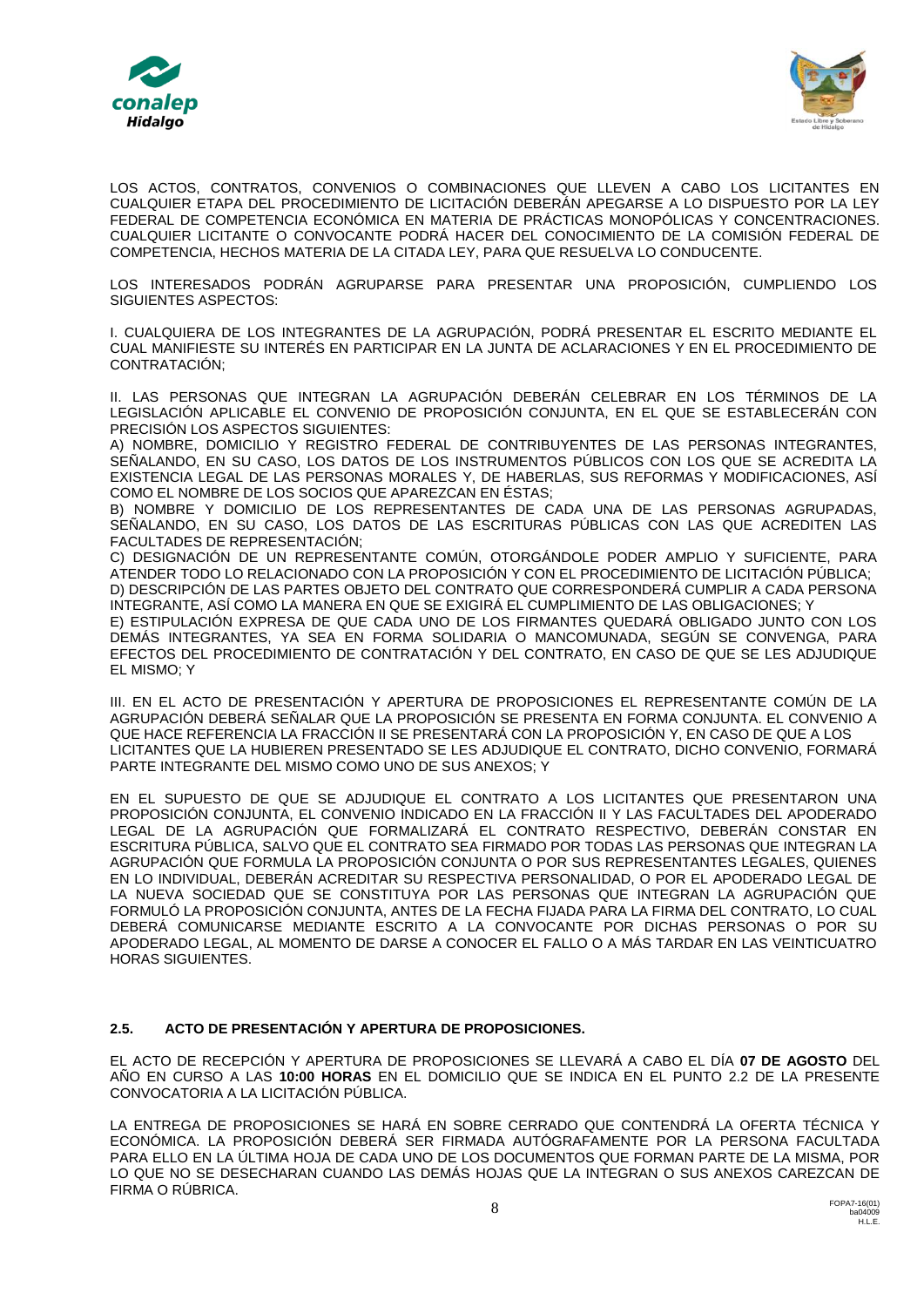



LA DOCUMENTACIÓN DISTINTA A LA PROPOSICIÓN PODRÁ ENTREGARSE, A ELECCIÓN DEL LICITANTE, DENTRO O FUERA DEL SOBRE QUE LA CONTENGA, SIEMPRE Y CUANDO LA ENTREGA DE LA DOCUMENTACIÓN SE REALICE EN EL MISMO ACTO.

PREVIAMENTE AL ACTO DE PRESENTACIÓN Y APERTURA DE PROPOSICIONES, LA CONVOCANTE LLEVARÁ A CABO EL REGISTRO Y REVISIÓN PRELIMINAR, Y SE REALIZARÁ POR LO MENOS TREINTA MINUTOS ANTES DE LA HORA SEÑALADA PARA EL INICIO DE DICHO ACTO.

A PARTIR DE LA HORA SEÑALADA PARA EL INICIO DEL ACTO DE PRESENTACIÓN Y APERTURA DE PROPOSICIONES, EL PRESIDENTE DEL COMITÉ NO PERMITIRÁ EL ACCESO A NINGÚN LICITANTE NI OBSERVADOR, O SERVIDOR PÚBLICO AJENO AL ACTO. UNA VEZ INICIADO EL ACTO, SE PROCEDERÁ A REGISTRAR A LOS ASISTENTES, SALVO AQUÉLLOS QUE YA SE HUBIEREN REGISTRADO EN LOS TÉRMINOS DEL PÁRRAFO ANTERIOR, EN CUYO CASO SE PASARÁ LISTA A LOS MISMOS. NO HABRÁ TOLERANCIA PARA EL INICIO DEL ACTO DE PRESENTACIÓN Y APERTURA DE PROPOSICIONES, EL RECINTO SE CERRARÁ A LA HORA INDICADA Y NO SE ACEPTARÁN MÁS ASISTENTES NI LA INTEGRACION DE DOCUMENTO ALGUNO.

LOS LICITANTES DEBERÁN ENTREGAR SU SOBRE CERRADO AL PRESIDENTE DEL COMITÉ EN DICHO ACTO. EL ACTO NO PODRÁ CONCLUIR HASTA EN TANTO SE HAYAN ABIERTO TODOS LOS SOBRES RECIBIDOS.

EL ACTO DE PRESENTACIÓN Y APERTURA DE PROPOSICIONES SE LLEVARÁ A CABO CONFORME A LO SIGUIENTE:

**I.** DE ENTRE LOS LICITANTES QUE HAYAN ASISTIDO, ÉSTOS ELEGIRÁN A UNO, QUE EN FORMA CONJUNTA CON EL PRESIDENTE DEL COMITÉ RUBRICARÁN LA PROPUESTA TÉCNICA Y ECONÓMICA (ANEXO NO. 1), LA QUE PARA ESTOS EFECTOS CONSTARÁ DOCUMENTALMENTE;

**II.** UNA VEZ RECIBIDAS LAS PROPOSICIONES EN SOBRE CERRADO, SE PROCEDERÁ A SU APERTURA, HACIÉNDOSE CONSTAR LA DOCUMENTACIÓN PRESENTADA, SIN QUE ELLO IMPLIQUE LA EVALUACIÓN DE SU CONTENIDO LA CONVOCANTE ÚNICAMENTE HARÁ CONSTAR LA DOCUMENTACIÓN QUE PRESENTÓ CADA UNO DE LOS LICITANTES, SIN ENTRAR AL ANÁLISIS TÉCNICO, LEGAL O ADMINISTRATIVO DE SU CONTENIDO, POR LO QUE NINGUNA PROPUESTA PODRÁ SER DESECHADA EN ESTE ACTO; Y

**III.** SE LEVANTARÁ ACTA QUE SERVIRÁ DE CONSTANCIA DE LA CELEBRACIÓN DEL ACTO DE PRESENTACIÓN Y APERTURA DE LAS PROPOSICIONES, EN LA QUE SE HARÁ CONSTAR LA DOCUMENTACIÓN PRESENTADA, SE ASENTARÁN LAS MANIFESTACIONES QUE, EN SU CASO, EMITAN LOS LICITANTES EN RELACIÓN CON EL MISMO, ASÍ COMO LOS HECHOS RELEVANTES QUE SE HUBIEREN PRESENTADO; SE SEÑALARÁ LUGAR, FECHA Y HORA EN QUE SE DARÁ A CONOCER EL FALLO DE LA LICITACIÓN, FECHA QUE DEBERÁ QUEDAR COMPRENDIDA DENTRO DE LOS CINCO DÍAS HÁBILES SIGUIENTES A LA ESTABLECIDA PARA ESTE ACTO Y PODRÁ DIFERIRSE, SIEMPRE QUE EL NUEVO PLAZO FIJADO NO EXCEDA DE TRES DÍAS HÁBILES CONTADOS A PARTIR DE QUE CONCLUYA EL PLAZO ESTABLECIDO ORIGINALMENTE. EL PRESIDENTE DEL COMITÉ, ATENDIENDO AL NÚMERO DE PROPOSICIONES PRESENTADAS Y LAS PARTIDAS LICITADAS, PODRÁ OPTAR ENTRE DAR LECTURA AL PRECIO UNITARIO DE LAS PARTIDAS QUE INTEGRAN LAS PROPOSICIONES, O ANEXAR COPIA DE LA PROPUESTA ECONÓMICA DE LOS LICITANTES AL ACTA RESPECTIVA, DEBIENDO EN ESTE ÚLTIMO CASO, DAR LECTURA AL IMPORTE TOTAL DE CADA PROPOSICIÓN. EN AMBOS SUPUESTOS EL ANÁLISIS DETALLADO DE LAS PROPOSICIONES SE EFECTUARÁ POSTERIORMENTE POR LA CONVOCANTE, AL REALIZAR LA EVALUACIÓN DE LAS MISMAS.

UNA VEZ RECIBIDAS LAS PROPOSICIONES EN LA FECHA, HORA Y LUGAR ESTABLECIDOS, ÉSTAS NO PODRÁN RETIRARSE O DEJARSE SIN EFECTO, POR LO QUE DEBERÁN CONSIDERARSE VIGENTES DENTRO DEL PROCEDIMIENTO DE LICITACIÓN PÚBLICA HASTA SU CONCLUSIÓN.

### **2.6. CRITERIOS PARA LA ADJUDICACIÓN DEL CONTRATO.**

LOS CRITERIOS QUE SE APLICARÁN PARA LA ADJUDICACIÓN DEL CONTRATO, SERÁN LOS SIGUIENTES:

**EL COLEGIO DE EDUCACION PROFESIONAL TECNICA DEL ESTADO DE HIDALGO** ADJUDICARÁ POR PARTIDA**.**

PARA LA EVALUACIÓN DE LAS PROPOSICIONES, SE UTILIZARÁ EL MÉTODO DE EVALUACIÓN BINARIO, MEDIANTE EL CUAL SÓLO SE ADJUDICA A QUIEN CUMPLA LOS REQUISITOS ESTABLECIDOS Y OFERTE EL PRECIO SOLVENTE MÁS BAJO, SIEMPRE Y CUANDO ÉSTE RESULTE CONVENIENTE; SE EVALUARÁ AL MENOS LAS DOS PROPOSICIONES CUYO PRECIO RESULTE SER MÁS BAJO; DE NO RESULTAR ÉSTAS SOLVENTES, SE EVALUARÁN LAS QUE LES SIGAN EN PRECIO.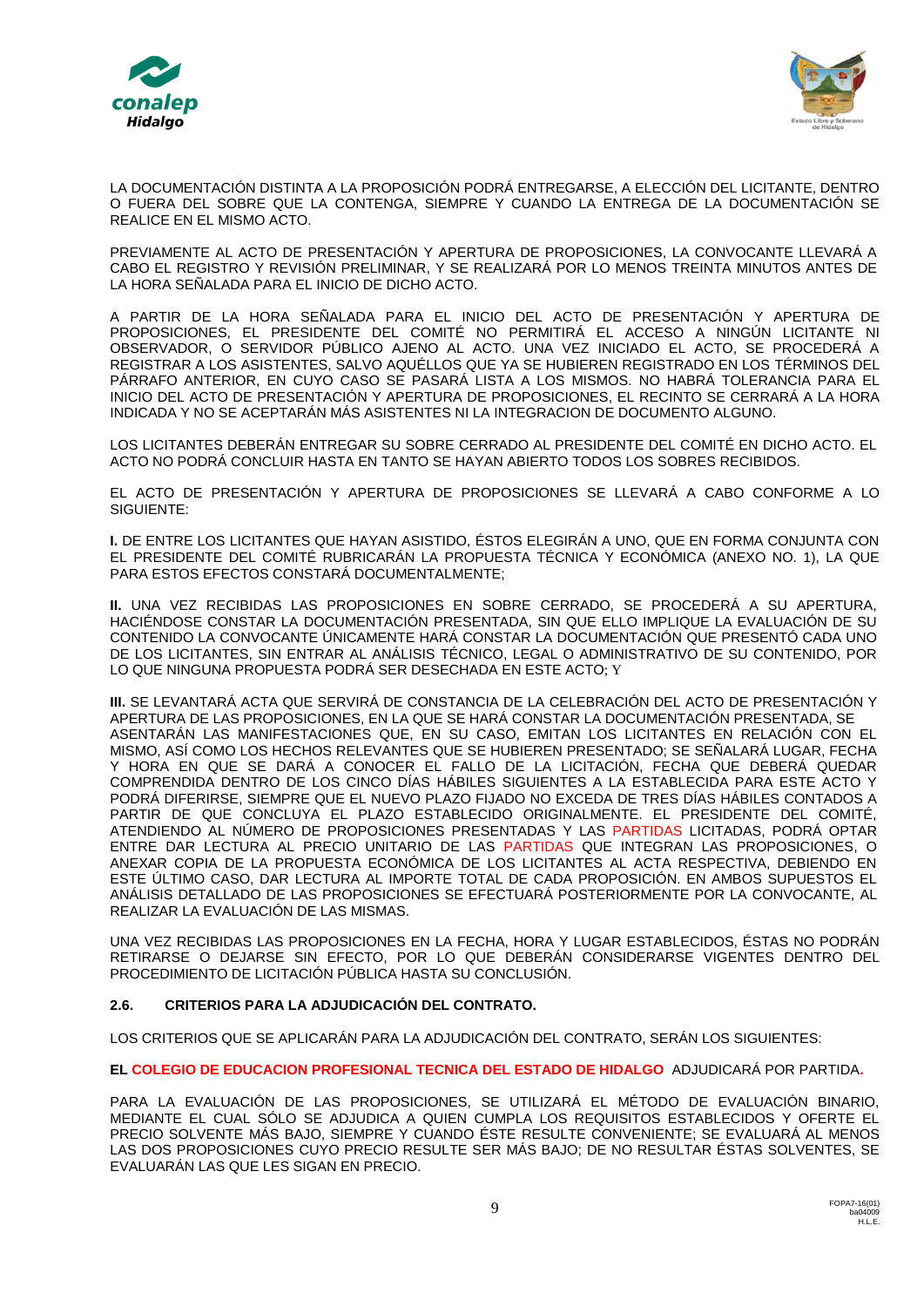



PARA DETERMINAR QUE UN PRECIO NO ES ACEPTABLE, AL MONTO DE CADA BIEN, SE LES SUMARÁ EL PORCENTAJE PREVISTO EN LA FRACCIÓN XXVI DEL ARTÍCULO 4 DE LA LEY. CUANDO ALGÚN PRECIO OFERTADO SEA SUPERIOR, ÉSTE SERÁ CONSIDERADO COMO NO ACEPTABLE.

EL PRECIO CONVENIENTE ÚNICAMENTE SE LLEVARÁ A CABO CUANDO SE REQUIERA ACREDITAR QUE UN PRECIO OFERTADO SE DESECHA PORQUE SE ENCUENTRA POR DEBAJO DEL PORCENTAJE DETERMINADO CONFORME A LA FRACCIÓN XXV DEL ARTÍCULO 4 DE LA LEY.

CUANDO SE DESECHE UNA PROPOSICIÓN POR CONSIDERAR QUE LOS PRECIOS NO SON CONVENIENTES O SE DETERMINE QUE SON NO ACEPTABLES, NO SE PODRÁ ADJUDICAR EL CONTRATO A LOS LICITANTES CUYAS PROPOSICIONES CONTENGAN DICHOS PRECIOS, DICHA DETERMINACIÓN SE INCORPORARÁ AL FALLO.

EN NINGÚN CASO EL CONVOCANTE O LOS LICITANTES PODRÁN SUPLIR O CORREGIR LAS DEFICIENCIAS DE LAS PROPOSICIONES PRESENTADAS

UNA VEZ HECHA LA EVALUACIÓN DE LAS PROPOSICIONES, EL CONTRATO SE ADJUDICARÁ AL LICITANTE CUYA OFERTA RESULTE SOLVENTE, PORQUE CUMPLE CON LOS REQUISITOS LEGALES, TÉCNICOS Y ECONÓMICOS ESTABLECIDOS EN ESTA CONVOCATORIA A LA LICITACIÓN, Y POR TANTO GARANTIZA EL CUMPLIMIENTO DE LAS OBLIGACIONES RESPECTIVAS.

EN CASO DE EXISTIR IGUALDAD DE CONDICIONES, SE DARÁ PREFERENCIA A LAS PERSONAS QUE INTEGRAN EL SECTOR DE MICRO, PEQUEÑAS Y MEDIANAS EMPRESAS.

DE SUBSISTIR EL EMPATE ENTRE LAS PERSONAS DEL SECTOR SEÑALADO, LA ADJUDICACIÓN SE EFECTUARÁ A FAVOR DEL LICITANTE QUE RESULTE GANADOR DEL SORTEO MANUAL POR INSACULACIÓN, PARA LO CUAL SERÁ CONVOCADO UN REPRESENTANTE DEL ÓRGANO INTERNO DE CONTROL DEL CONVOCANTE.

### **2.7. DESCALIFICACIÓN DEL LICITANTE.**

SERÁ CAUSA DE DESCALIFICACIÓN:

A) EL INCUMPLIMIENTO DE CUALQUIERA DE LOS REQUISITOS ESTABLECIDOS EN ESTA CONVOCATORIA A LA LICITACIÓN PÚBLICA;

B) EL LICITANTE QUE POR SÍ MISMO O A TRAVÉS DE INTERPÓSITA PERSONA, ADOPTE CONDUCTAS PARA QUE LOS SERVIDORES PÚBLICOS DEL CONVOCANTE INDUZCAN O ALTEREN LAS EVALUACIONES DE LAS PROPOSICIONES, EL RESULTADO DEL PROCEDIMIENTO, U OTROS ASPECTOS QUE LE OTORGUEN CONDICIONES MÁS VENTAJOSAS CON RELACIÓN A LOS DEMÁS PARTICIPANTES; Y

C) SI SE COMPRUEBA QUE ALGÚN LICITANTE HA ACORDADO CON OTRO U OTROS ELEVAR EL COSTO DE LOS BIENES, O CUALQUIER OTRO ACUERDO QUE TENGA COMO FIN OBTENER UNA VENTAJA SOBRE LOS DEMÁS **LICITANTES** 

LAS CONDICIONES QUE TENGAN COMO PROPÓSITO FACILITAR LA PRESENTACIÓN DE LAS PROPOSICIONES Y AGILIZAR LA CONDUCCIÓN DE LOS ACTOS DE LA LICITACIÓN, ASÍ COMO CUALQUIER OTRO REQUISITO CUYO INCUMPLIMIENTO, POR SÍ MISMO, O DEFICIENCIA EN SU CONTENIDO NO AFECTE LA SOLVENCIA DE LAS PROPOSICIONES, NO SERÁN OBJETO DE EVALUACIÓN Y SE TENDRÁN POR NO ESTABLECIDAS. LA INOBSERVANCIA POR PARTE DE LOS LICITANTES RESPECTO A DICHAS CONDICIONES O REQUISITOS NO SERÁ MOTIVO PARA DESECHAR SUS PROPOSICIONES.

LOS REQUISITOS CUYO INCUMPLIMIENTO NO AFECTA LA SOLVENCIA DE LA PROPOSICIÓN SERÁN:

**I.** PROPONER UN PLAZO DE ENTREGA MENOR AL SOLICITADO, EN CUYO CASO, DE RESULTAR ADJUDICADO Y DE CONVENIR AL CONVOCANTE PUDIERA ACEPTARSE;

**II.** OMITIR ASPECTOS QUE PUEDAN SER CUBIERTOS CON INFORMACIÓN CONTENIDA EN LA PROPIA PROPUESTA TÉCNICA O ECONÓMICA;

**III.** UTILIZAR FORMATOS DISTINTOS A LOS ESTABLECIDOS, SIEMPRE QUE EN LOS MISMOS SE PROPORCIONE DE MANERA CLARA LA INFORMACIÓN REQUERIDA; Y

**IV.** CUALQUIER OTRO QUE NO TENGA POR OBJETO DETERMINAR LA SOLVENCIA DE LA PROPOSICIÓN PRESENTADA.

### **2.8. LICITACIÓN O PARTIDA DESIERTAS.**

LA LICITACIÓN O PARTIDA SERÁ DECLARADA DESIERTA CUANDO: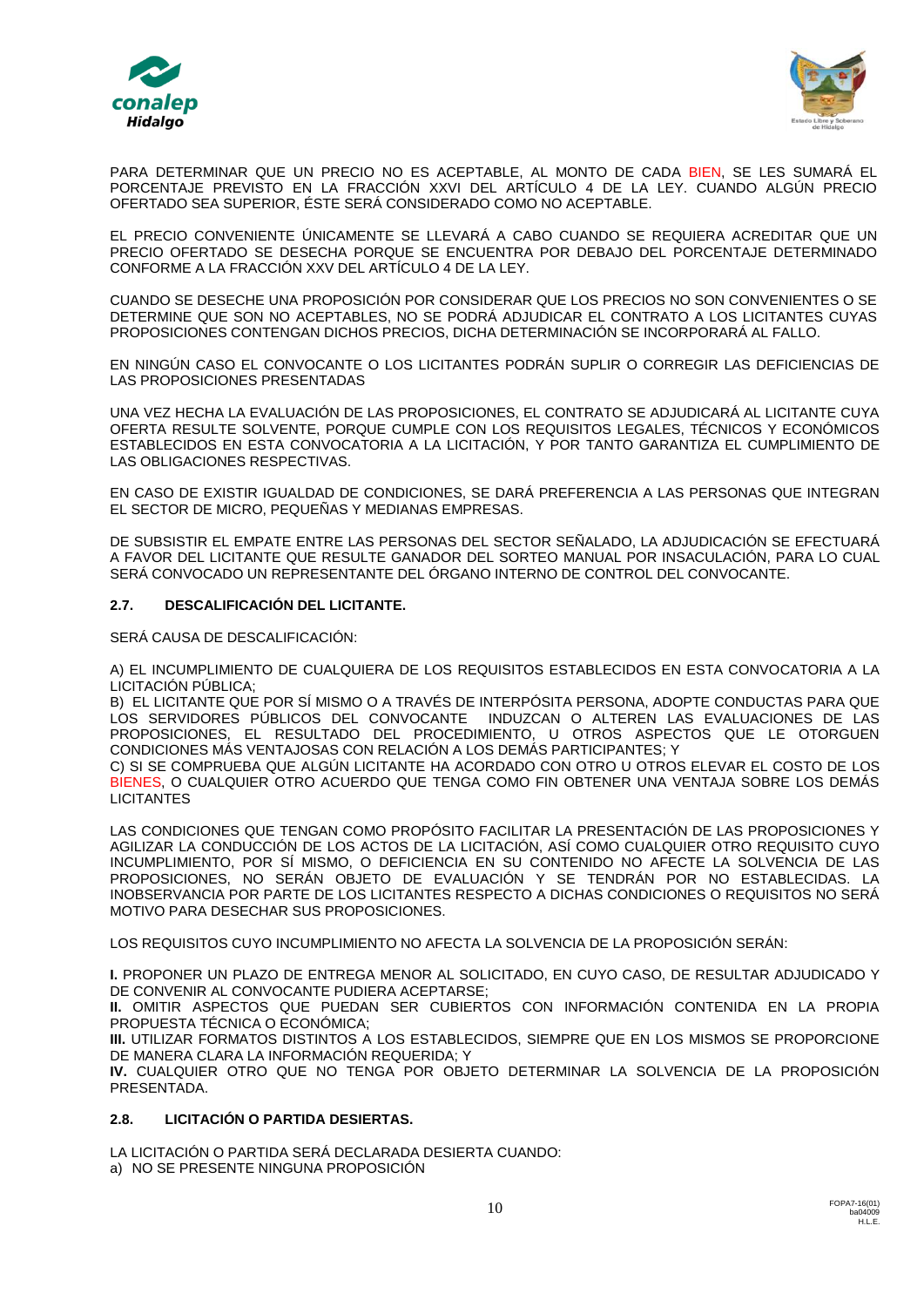



b) CUANDO LA TOTALIDAD DE LAS PROPOSICIONES PRESENTADAS NO REÚNAN LOS REQUISITOS SOLICITADOS; O

c) LOS PRECIOS DE LOS BIENES OFERTADO NO RESULTA ACEPTABLE O CONVENIENTE.

## **2.9. CANCELACIÓN DE LA LICITACIÓN O PARTIDA**

SE PODRÁ CANCELAR UNA LICITACIÓN, PARTIDAS O CONCEPTOS INCLUIDOS EN ÉSTA, CUANDO SE PRESENTE CASO FORTUITO; FUERZA MAYOR; EXISTAN CIRCUNSTANCIAS JUSTIFICADAS QUE EXTINGAN LA NECESIDAD PARA ADQUIRIR LOS BIENES, O QUE DE CONTINUARSE CON EL PROCEDIMIENTO SE PUDIERA OCASIONAR UN DAÑO O PERJUICIO A LA PROPIA CONVOCANTE. LA DETERMINACIÓN DE DAR POR CANCELADA LA LICITACIÓN, PARTIDAS O CONCEPTOS, DEBERÁ PRECISAR EL ACONTECIMIENTO QUE MOTIVA LA DECISIÓN Y SERÁ SUSCRITA POR EL TITULAR DEL CONVOCANTE, LA CUAL SE HARÁ DEL CONOCIMIENTO DE LOS LICITANTES.

### **2.10. ACTO DE FALLO**

EL ACTO DE FALLO SE LLEVARÁ A CABO EL DÍA 09 **DE AGOSTO** DEL AÑO EN CURSO A LAS **10:00 HORAS** EN EL DOMICILIO QUE SE INDICA EN EL PUNTO 2.2 DE LA PRESENTE CONVOCATORIA A LA LICITACIÓN PÚBLICA.

SE DARÁ A CONOCER EL FALLO EN JUNTA PÚBLICA A LA QUE LIBREMENTE PODRÁN ASISTIR LOS LICITANTES QUE HUBIERAN PRESENTADO PROPOSICIÓN, ENTREGÁNDOSELES COPIA DEL MISMO Y LEVANTÁNDOSE EL ACTA RESPECTIVA. ASIMISMO, EL CONTENIDO DEL FALLO SE DIFUNDIRÁ A TRAVÉS DE LA PÁGINA DE INTERNET DE LA CONVOCANTE. A LOS LICITANTES QUE NO HAYAN ASISTIDO A LA JUNTA PÚBLICA, SE LES ENVIARÁ POR CORREO ELECTRÓNICO UN AVISO INFORMÁNDOLES QUE EL ACTA DEL FALLO SE ENCUENTRA A SU DISPOSICIÓN A TRAVÉS DE LOS MEDIOS ANTES MENCIONADOS.

CON LA NOTIFICACIÓN DEL FALLO POR EL QUE SE ADJUDICA EL CONTRATO, LAS OBLIGACIONES DERIVADAS DE ÉSTE SERÁN EXIGIBLES, SIN PERJUICIO DE LA OBLIGACIÓN DE LAS PARTES DE FIRMARLO EN LA FECHA Y TÉRMINOS SEÑALADOS.

CONTRA EL FALLO PROCEDERÁ LA INCONFORMIDAD EN TÉRMINOS DEL TÍTULO OCTAVO, CAPÍTULO PRIMERO DE LA LEY.

CUANDO SE ADVIERTA EN EL FALLO LA EXISTENCIA DE UN ERROR ARITMÉTICO, MECANOGRÁFICO O DE CUALQUIER OTRA NATURALEZA, QUE NO AFECTE EL RESULTADO DE LA EVALUACIÓN REALIZADA POR EL CONVOCANTE, DENTRO DE LOS CINCO DÍAS HÁBILES SIGUIENTES A SU NOTIFICACIÓN Y SIEMPRE QUE NO SE HAYA FIRMADO EL CONTRATO, EL COMITÉ PROCEDERÁ A SU CORRECCIÓN, ACLARANDO O RECTIFICANDO EL MISMO, MEDIANTE EL ACTA ADMINISTRATIVA CORRESPONDIENTE, EN LA QUE SE HARÁN CONSTAR LOS MOTIVOS QUE LO ORIGINARON Y LAS RAZONES QUE SUSTENTAN SU ENMIENDA, HECHO QUE SE NOTIFICARÁ A LOS LICITANTES QUE HUBIERAN PARTICIPADO EN EL PROCEDIMIENTO DE CONTRATACIÓN, REMITIENDO COPIA DE LA MISMA AL ÓRGANO INTERNO DE CONTROL DEL ÁREA RESPONSABLE DE LA CONTRATACIÓN DENTRO DE LOS CINCO DÍAS HÁBILES POSTERIORES A LA FECHA DE SU FIRMA.

SI EL ERROR COMETIDO EN EL FALLO NO FUERA SUSCEPTIBLE DE CORRECCIÓN CONFORME A LO DISPUESTO EN EL PÁRRAFO ANTERIOR, EL COMITÉ DARÁ VISTA DE INMEDIATO A LA CONTRALORÍA O AL ÓRGANO INTERNO DE CONTROL, A EFECTO DE QUE EMITA LAS DIRECTRICES PARA SU REPOSICIÓN.

LAS PROPOSICIONES DESECHADAS PODRÁN SER DEVUELTAS A LOS LICITANTES QUE LO SOLICITEN, UNA VEZ TRANSCURRIDOS NOVENTA DÍAS NATURALES CONTADOS A PARTIR DE LA FECHA EN QUE SE DÉ A CONOCER EL FALLO, SALVO QUE EXISTA ALGUNA INCONFORMIDAD EN TRÁMITE, EN CUYO CASO LAS PROPOSICIONES DEBERÁN CONSERVARSE HASTA LA TOTAL CONCLUSIÓN DE LA INCONFORMIDAD E INSTANCIAS SUBSECUENTES; AGOTADOS DICHOS TÉRMINOS EL CONVOCANTE PROCEDERÁ A SU DESTRUCCIÓN EN TÉRMINOS DE LA LEY DE LA MATERIA.

### **3. FIRMA DEL CONTRATO**

LA CONVOCATORIA A LA LICITACIÓN, EL CONTRATO Y SUS ANEXOS SON LOS INSTRUMENTOS QUE VINCULAN A LAS PARTES EN SUS DERECHOS Y OBLIGACIONES. LAS ESTIPULACIONES QUE SE ESTABLEZCAN EN EL CONTRATO NO DEBERÁN MODIFICAR LAS CONDICIONES PREVISTAS EN LA CONVOCATORIA A LA LICITACIÓN Y SUS JUNTAS DE ACLARACIONES; EN CASO DE DISCREPANCIA, PREVALECERÁ LO ESTIPULADO EN ÉSTAS.

CON LA NOTIFICACIÓN DEL FALLO SERÁN EXIGIBLES LOS DERECHOS Y OBLIGACIONES ESTABLECIDOS EN LAS BASES DE LA LICITACIÓN Y OBLIGARÁN A LA PERSONA A QUIEN SE HAYA ADJUDICADO, A FIRMAR EL CONTRATO EN LA FECHA, HORA Y LUGAR PREVISTOS. ASIMISMO, CON LA NOTIFICACIÓN DEL FALLO SE REALIZARÁ LA REQUISICIÓN DE LOS BIENES.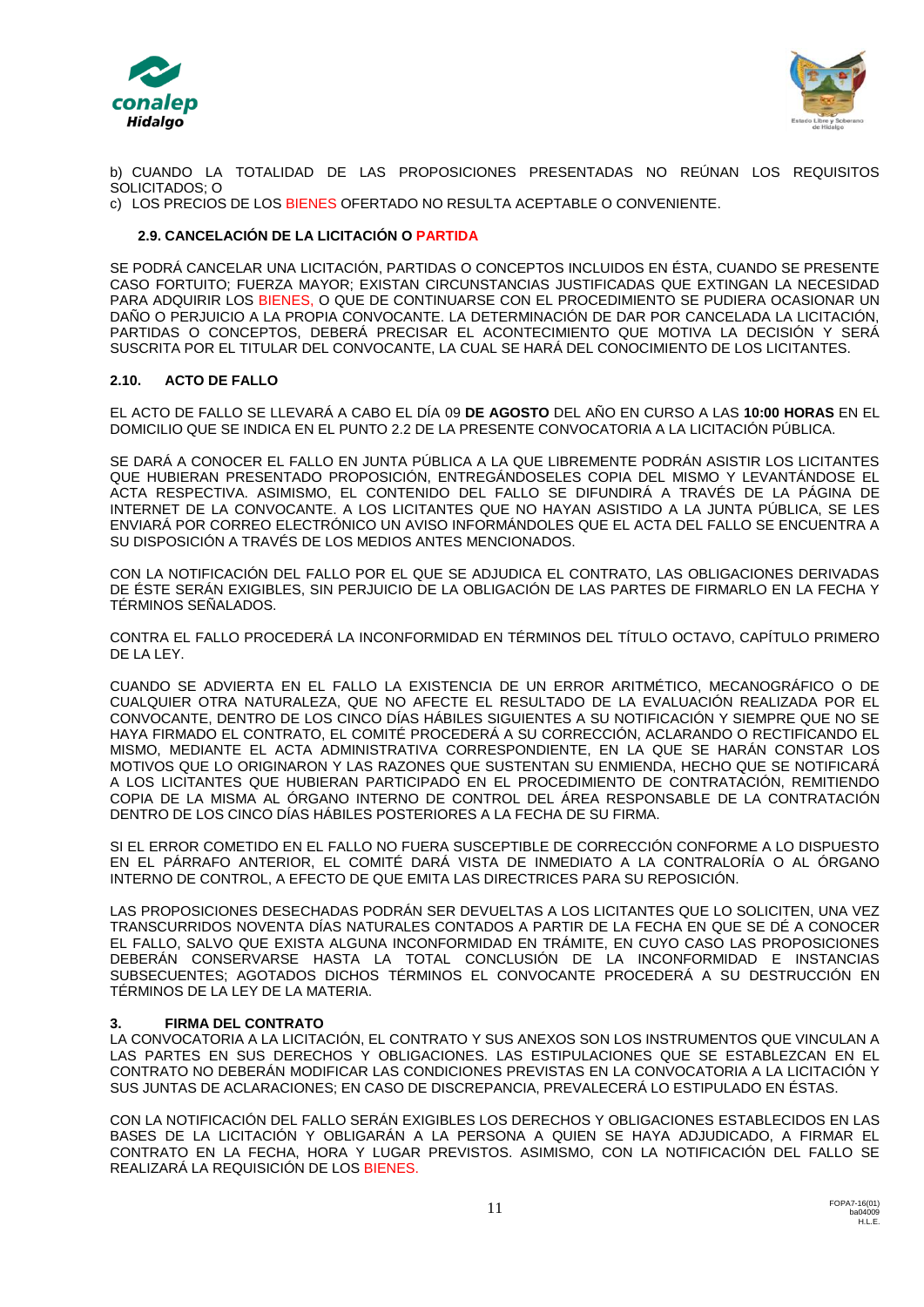



LOS DERECHOS Y OBLIGACIONES QUE SE DERIVEN DE LOS CONTRATOS NO PODRÁN SER CEDIDOS POR EL PROVEEDOR A FAVOR DE CUALQUIER OTRA PERSONA FÍSICA O MORAL, CON EXCEPCIÓN DE LOS DERECHOS DE COBRO EN CUYO CASO DEBERÁ CONTAR CON EL CONSENTIMIENTO ESCRITO DEL CONVOCANTE.

PREVIO A LA FIRMA DEL CONTRATO, EL LICITANTE A QUIEN SE LE ADJUDIQUE EL MISMO DEBERÁ PRESENTAR PARA SU COTEJO, ORIGINAL O COPIA CERTIFICADA DE LOS SIGUIENTES DOCUMENTOS:

I. TRATÁNDOSE DE PERSONA MORAL, TESTIMONIO DE LA ESCRITURA PÚBLICA EN LA QUE CONSTE QUE FUE CONSTITUIDA CONFORME A LAS LEYES MEXICANAS Y QUE TIENE SU DOMICILIO EN EL TERRITORIO NACIONAL, DEBIDAMENTE INSCRITA EN EL REGISTRO PÚBLICO DE LA PROPIEDAD Y EL COMERCIO;

II. TRATÁNDOSE DE PERSONA FÍSICA, COPIA CERTIFICADA DEL ACTA DE NACIMIENTO O, EN SU CASO, CARTA DE NATURALIZACIÓN RESPECTIVA, EXPEDIDA POR LA AUTORIDAD COMPETENTE, ASÍ COMO LA DOCUMENTACIÓN CON LA QUE ACREDITE TENER SU DOMICILIO LEGAL EN EL TERRITORIO NACIONAL Y COPIA DE IDENTIFICACIÓN OFICIAL;

III. REGISTRO EN EL PADRÓN DE PROVEEDORES CON LA CLASIFICACIÓN CORRESPONDIENTE AL OBJETO DE LA CONTRATACIÓN; Y

IV. COPIA DE LA CÉDULA DEL REGISTRO FEDERAL DE CONTRIBUYENTES.

### **3.1. GARANTÍAS**

LOS PROVEEDORES QUE PRESENTEN PROPOSICIONES O CELEBREN LOS CONTRATOS, DEBERÁN GARANTIZAR:

**I.** LA SERIEDAD DE LA FORMALIZACIÓN DE LA PROPUESTA. EL PORCENTAJE DE ESTA GARANTÍA SERÁ DEL CINCO POR CIENTO DE LA PROPOSICIÓN DEL PROVEEDOR;

**II.** LOS ANTICIPOS QUE, EN SU CASO, RECIBAN. ESTAS GARANTÍAS DEBERÁN CONSTITUIRSE POR LA TOTALIDAD DEL MONTO DE LOS ANTICIPOS; Y

**III.** EL CUMPLIMIENTO DE LOS CONTRATOS. ESTA GARANTÍA SERÁ DEL DIEZ POR CIENTO DEL MONTO TOTAL DEL CONTRATO.

LA GARANTÍA DE SERIEDAD PREVISTA EN ESTE APARTADO SE PRESENTARÁ AL MOMENTO DE LLEVAR A CABO LA PRESENTACIÓN Y APERTURA DE PROPOSICIONES; LA DE ANTICIPO SE PRESENTARÁ PREVIAMENTE A LA ENTREGA DE ÉSTE, A MÁS TARDAR EN LA FECHA ESTABLECIDA EN EL CONTRATO Y LA DE CUMPLIMIENTO DEL CONTRATO DEBERÁ PRESENTARSE A MÁS TARDAR DENTRO DE LOS TRES DÍAS HÁBILES SIGUIENTES A LA FIRMA DEL MISMO, SALVO QUE DE LA ENTREGA DE LOS BIENES SE REALICE DENTRO DEL CITADO PLAZO.

EL PROVEEDOR SELECCIONADO SE OBLIGA A SUJETARSE A LOS TÉRMINOS, LINEAMIENTOS, PROCEDIMIENTOS Y REQUISITOS QUE ESTABLECE LA LEY DE ADQUISICIONES, ARRENDAMIENTOS Y SERVICIOS DEL SECTOR PÙBLICO DEL ESTADO DE HIDALGO, CRITERIOS, LINEAMIENTOS EMITIDOS POR LA SECRETARÍA DE CONTRALORÍA Y DEMÁS DISPOSICIONES QUE LE SEAN APLICABLES.

CUANDO SE MODIFIQUE EL MONTO, PLAZO O VIGENCIA DEL CONTRATO DEBERÁ AJUSTARSE LA GARANTÍA OTORGADA.

#### **3.2. PENAS CONVENCIONALES.**

EN CASO DE INCUMPLIMIENTO EN LA ENTREGA DE LOS BIENES, EL PROVEEDOR DEBERÁ REINTEGRAR LOS ANTICIPOS QUE HAYA RECIBIDO MÁS LOS INTERESES CORRESPONDIENTES. LOS CARGOS SE CALCULARÁN SOBRE EL MONTO DEL ANTICIPO NO AMORTIZADO Y SE COMPUTARÁN POR DÍAS NATURALES, DESDE LA FECHA DE SU ENTREGA, HASTA LA FECHA EN QUE SE PONGAN EFECTIVAMENTE LAS CANTIDADES A DISPOSICIÓN DEL CONVOCANTE.

TRATÁNDOSE DE EXCESO EN LOS PAGOS QUE HAYA RECIBIDO EL PROVEEDOR, ÉSTE DEBERÁ REINTEGRAR LOS MISMOS, CONFORME A LO SEÑALADO EN EL PÁRRAFO ANTERIOR.

EN CASO DE RESCISIÓN DEL CONTRATO, EL PROVEEDOR DEBERÁ REINTEGRAR EL ANTICIPO Y, EN SU CASO, LOS PAGOS PROGRESIVOS QUE HAYA RECIBIDO MÁS LOS INTERESES PACTADOS EN EL CONTRATO. LOS INTERESES SE CALCULARÁN SOBRE EL MONTO DEL ANTICIPO NO AMORTIZADO, PAGOS PROGRESIVOS EFECTUADOS Y SE COMPUTARÁN POR DÍAS NATURALES DESDE LA FECHA DE SU ENTREGA HASTA LA FECHA EN QUE SE PONGAN EFECTIVAMENTE LAS CANTIDADES A DISPOSICIÓN DEL CONVOCANTE.

LA ENTREGA EXTEMPORÁNEA DE LOS BIENES SE PENALIZARÁ CON EL 3 (TRES) AL MILLAR POR CADA DÍA NATURAL DE DEMORA SOBRE EL IMPORTE DE LOS BIENES Y SERÁN DETERMINADAS EN RAZÓN DE LOS BIENES NO ENTREGADO OPORTUNAMENTE A PARTIR DE LA FECHA LÍMITE SEÑALADA PARA LA ENTREGA.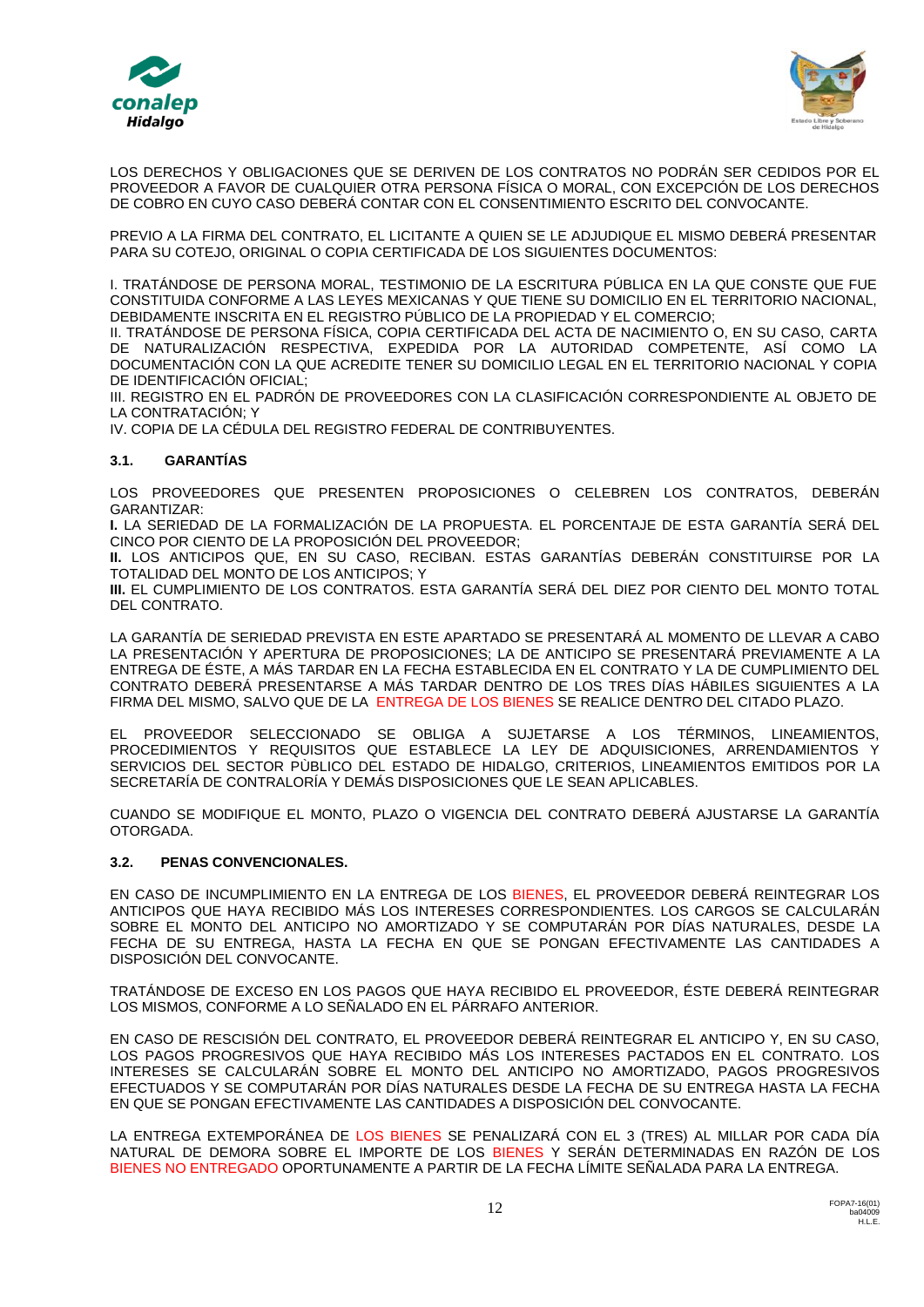



LOS PROVEEDORES, ESTÁN OBLIGADOS A RESPONDER DE LOS DEFECTOS Y VICIOS OCULTOS DE LA CALIDAD DE LOS BIENES, ASÍ COMO DE CUALQUIER OTRA RESPONSABILIDAD EN QUE HUBIEREN INCURRIDO, EN LOS TÉRMINOS SEÑALADOS EN EL CONTRATO Y EL CÓDIGO CIVIL PARA EL ESTADO DE HIDALGO.

LOS PROVEEDORES CUBRIRÁN LAS CUOTAS COMPENSATORIAS QUE, CONFORME A LA LEY DE LA MATERIA, PUDIEREN ESTAR SUJETAS LAS IMPORTACIONES DE BIENES OBJETO DEL CONTRATO Y EN ESTOS CASOS, NO PROCEDERÁN INCREMENTOS A LOS PRECIOS PACTADOS, NI CUALQUIER OTRA MODIFICACIÓN AL CONTRATO.

EL CONVOCANTE POR CONDUCTO DEL SERVIDOR PÚBLICO QUE SUSCRIBIÓ EL CONTRATO RESPECTIVO, RESCINDIRÁ ADMINISTRATIVAMENTE EL CONTRATO EN CASO DE INCUMPLIMIENTO DE LAS OBLIGACIONES A CARGO DEL PROVEEDOR. SI PREVIAMENTE A LA CONCLUSIÓN DEL PROCEDIMIENTO DE RESCISIÓN DEL CONTRATO, SE HICIERE ENTREGA DE LOS BIENES, EL PROCEDIMIENTO INICIADO QUEDARÁ SIN EFECTO, PREVIA ACEPTACIÓN Y VERIFICACIÓN DEL CONVOCANTE DE QUE CONTINÚA VIGENTE LA NECESIDAD DE LOS MISMOS, APLICANDO, EN SU CASO, LAS PENAS CONVENCIONALES POR EL RETRASO.

ESTOS PROCEDIMIENTOS ADMINISTRATIVOS, SERÁN SIN PERJUICIO DE LAS ACCIONES QUE JUDICIALMENTE SE HAGAN VALER ANTE LOS TRIBUNALES COMPETENTES.

### **4. INCONFORMIDADES**

LA INCONFORMIDAD DEBERÁ PRESENTARSE POR ESCRITO, DIRECTAMENTE EN LAS OFICINAS DEL ÓRGANO INTERNO DE CONTROL DEL COLEGIO DE EDUCACION PROFESIONAL TECNICA DEL ESTADO DE HIDALGO UBICADAS EN: CIRCUITO EX HACIENDA DE LA CONCEPCION LOTE 17, SAN JUAN TILCUAUTLA, MPIO. SAN AGUSTIN TLAXIACA HGO. C.P 42160, O BIEN EN LA SECRETARÍA DE CONTRALORÍA, UBICADAS EN EL BOULEVARD LUIS DONALDO COLOSIO, LOTE 1 NÚMERO 204, COL. LUIS DONALDO COLOCIO, C.P. 42080, PACHUCA DE SOTO, HIDALGO, O A TRAVÉS DE LOS MEDIOS ELECTRÓNICOS QUE MEDIANTE DISPOSICIONES DE CARÁCTER ADMINISTRATIVO ESTABLEZCA LA CONTRALORÍA, DE ACUERDO A LO DISPUESTO EN EL ARTÍCULO 88 DE LA LEY.

## **EL COMITÉ**

PRESIDENTE

**SECRETARIO** 

\_\_\_\_\_\_\_\_\_\_\_\_\_\_\_\_\_\_\_\_\_\_\_\_\_\_\_\_ ARMANDO HERNANDEZ TELLO PRESIDENTE DEL CONALEP HIDALGO

\_\_\_\_\_\_\_\_\_\_\_\_\_\_\_\_\_\_\_\_\_\_\_\_\_\_\_\_ GERMÁN HERNÁNDEZ PÉREZ DIRECTOR DE ADMINISTRACIÓN DE LOS RECURSOS DEL CONALEP HIDALGO

ASESOR

**VOCAL** 

\_\_\_\_\_\_\_\_\_\_\_\_\_\_\_\_\_\_\_\_\_\_\_\_\_\_\_\_\_\_\_\_\_\_\_\_\_\_\_ CLAUDIA ESTRADA VAZQUEZ CONALEP

REPRESENTANTE DEL AREA JURIDICA DEL DIRECTORA DE PLANEACIÓN Y EVALUACIÓN DEL \_\_\_\_\_\_\_\_\_\_\_\_\_\_\_\_\_\_\_\_\_\_\_\_\_\_\_\_ GUADALUPE ORTIZ ARTEAGA CONALEP HIDALGO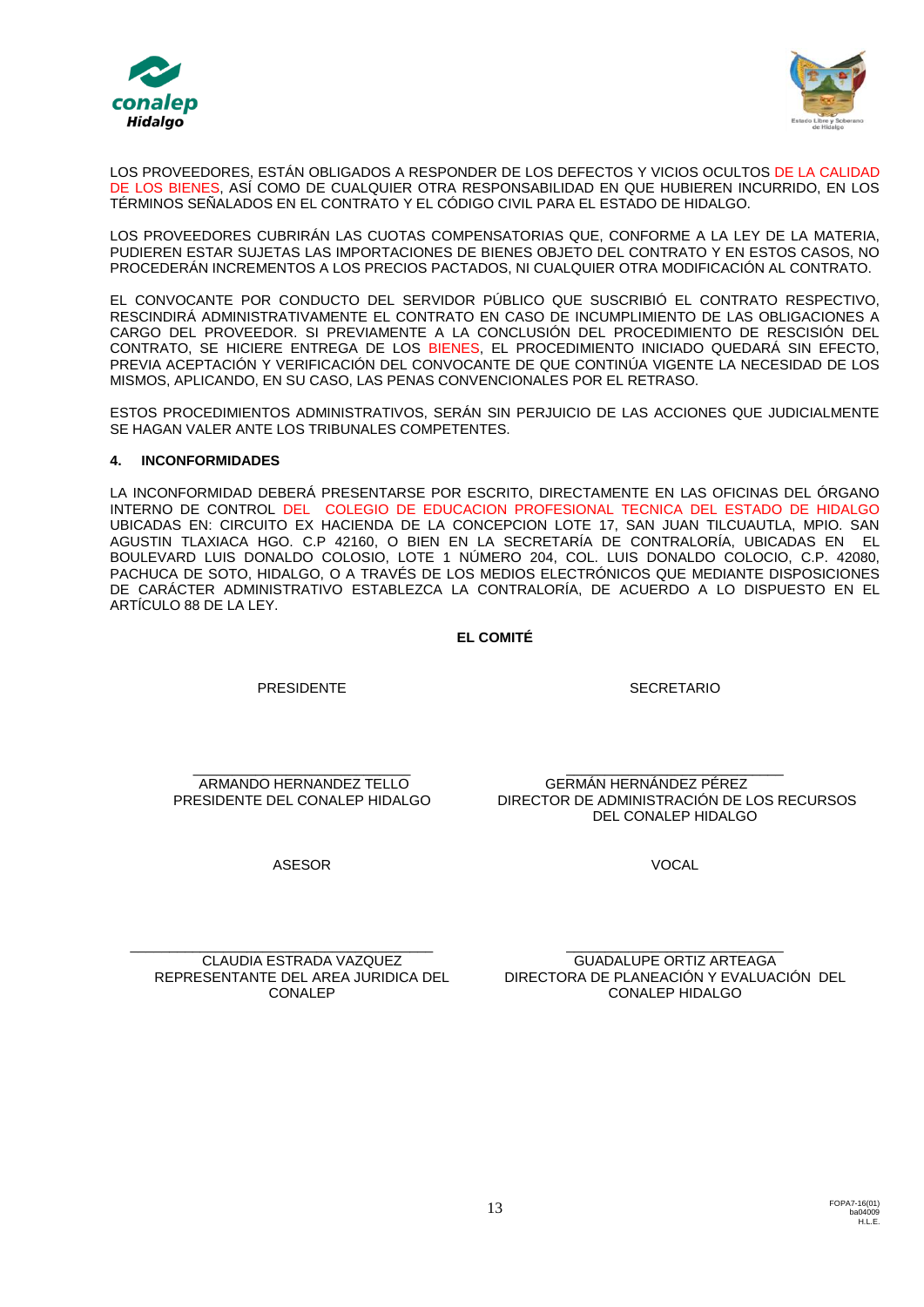



### **ANEXO N° 1**

## **COLEGIO DE EDUCACION PROFESIONAL TECNICA DEL ESTADO DE HIDALGO**

## **LICITACIÓN PÚBLICA NACIONAL**

## **Nº CONALEPH541 04/2018**

## SAN AGUSTIN TLAXIACA A 30 DE JULIO DE 2018.

#### **ADQUISICIÓN DE MATERIAL DE OFICINA**

| <b>PARTIDA</b> | <b>DESCRIPCIÓN</b>                                                                                                                                                                                                 | <b>UNIDAD</b><br><b>DE</b><br><b>MEDIDA</b> | <b>CANTIDAD</b> | <b>COSTO</b><br><b>SIN IVA</b> | <b>COSTO</b><br><b>CON IVA</b> | <b>TOTAL</b> |
|----------------|--------------------------------------------------------------------------------------------------------------------------------------------------------------------------------------------------------------------|---------------------------------------------|-----------------|--------------------------------|--------------------------------|--------------|
| $\mathbf{1}$   | BLOCK TAQUIGRAFIA 80 HOJAS CORTO MARCA<br>RECONOCIDA                                                                                                                                                               | PIEZA                                       | $\overline{2}$  |                                |                                |              |
| $\overline{2}$ | BOLÍGRAFO GEL PUNTO FINO, RETRACTIL, TINTA<br>NEGRA RESISTENTE AL AGUA Y A PRUEBA DE<br>MANCHAS, RECARGABLE PARA USO CONTINUO,<br>AGARRE DE CAUCHO CONTORNEADO QUE SE AJUSTA A<br>LOS DEDOS, BLISTER SARAZA 0.5 MM | PIEZA                                       | 36              |                                |                                |              |
| 3              | BOLÍGRAFO GEL PUNTO FINO, RETRACTIL, TINTA AZUL<br>RESISTENTE AL AGUA Y A PRUEBA DE MANCHAS,<br>RECARGABLE PARA USO CONTINUO, AGARRE DE<br>CAUCHO CONTORNEADO QUE SE AJUSTA A LOS DEDOS,<br>BLISTER SARAZA 0.5 MM  | PIEZA                                       | 14              |                                |                                |              |
| $\overline{4}$ | BOLIGRAFO TINTA AZUL PUNTO FINO C/12 MARCA<br>RECONOCIDA                                                                                                                                                           | <b>CAJA</b>                                 | 37              |                                |                                |              |
| 5              | BOLIGRAFO TINTA AZUL PUNTO MEDIANO C/12<br><b>MARCA RECONOCIDA</b>                                                                                                                                                 | <b>CAJA</b>                                 | $\mathbf{1}$    |                                |                                |              |
| 6              | BOLIGRAFO TINTA NEGRA PUNTO FINO C/12 MARCA<br><b>RECONOCIDA</b>                                                                                                                                                   | <b>CAJA</b>                                 | 76              |                                |                                |              |
| $\overline{7}$ | BOLIGRAFO TINTA NEGRA PUNTO MEDIO C/12 MARCA<br>RECONOCIDA                                                                                                                                                         | <b>CAJA</b>                                 | 9               |                                |                                |              |
| 8              | BOLIGRAFO TINTA ROJA PUNTO FINO C/12 MARCA<br>RECONOCIDA                                                                                                                                                           | <b>CAJA</b>                                 | 9               |                                |                                |              |
| 9              | BORRADOR GRANDE CON FIELTRO GRUESO PARA<br>PIZARRONES BLANCO, PIZARRONES VERDES Y<br><b>METALICOS</b>                                                                                                              | PIEZA                                       | 597             |                                |                                |              |
| 10             | BROCHES PARA ARCHIVO NO. 8 CAJA CON 50 PIEZAS                                                                                                                                                                      | CAJA                                        | 23              |                                |                                |              |
| 11             | CAJA DE ARCHIVO MUERTO MUERTO REFORZADA AM<br>7000 MIL ALTA ESTIBA TAMAÑO 60 X 35.5 X 25 CM.,<br><b>GRAMAJE TRADICIONAL DE CARTON 14 KG.</b>                                                                       | PIEZA                                       | 15              |                                |                                |              |
| 12             | CAJA DE ARCHIVO MUERTO TAMAÑO CARTA<br>REFORZADA AM 4000 MIL ALTA ESTIBA                                                                                                                                           | PIEZA                                       | 32              |                                |                                |              |
| 13             | CAJA DE ARCHIVO MUERTO TAMAÑO OFICIO<br>REFORZADA AM 5000 MIL ALTA ESTIBA                                                                                                                                          | PIEZA                                       | 74              |                                |                                |              |
| 14             | CALCULADORA DE ESCRITORIO CON DISPLAY DE 12<br>DÍGITOS.TECLAS DE MEMORIA.FUNCIONES<br>BÁSICAS.SELECTOR DE REDONDEO.TECLA<br>RETROCESO.GRAN TOTAL.ENERGÍA DUAL (SOLAR Y<br>BATERÍAS).                               | PIEZA                                       | 10              |                                |                                |              |
| 15             | CARPETA PANORAMICA DE VINIL BLANCA, TAMAÑO<br>CARTA DE 3 ARGOLLAS, ARILLO EN "D", CON BOLSA S<br><b>EXTERIORES DE 1"</b>                                                                                           | PIEZA                                       | 50              |                                |                                |              |
| 16             | CARPETA PANORAMICA DE VINIL BLANCA, TAMAÑO<br>CARTA DE 3 ARGOLLAS, ARILLO EN "O", CON BOLSAS<br>EXTERIORES DE 1"                                                                                                   | PIEZA                                       | 54              |                                |                                |              |
| 17             | CARPETA PANORAMICA DE VINIL BLANCA, TAMAÑO<br>CARTA DE 3 ARGOLLAS, ARILLO EN "O", CON BOLSAS<br><b>EXTERIORES DE 3"</b>                                                                                            | PIEZA                                       | 30              |                                |                                |              |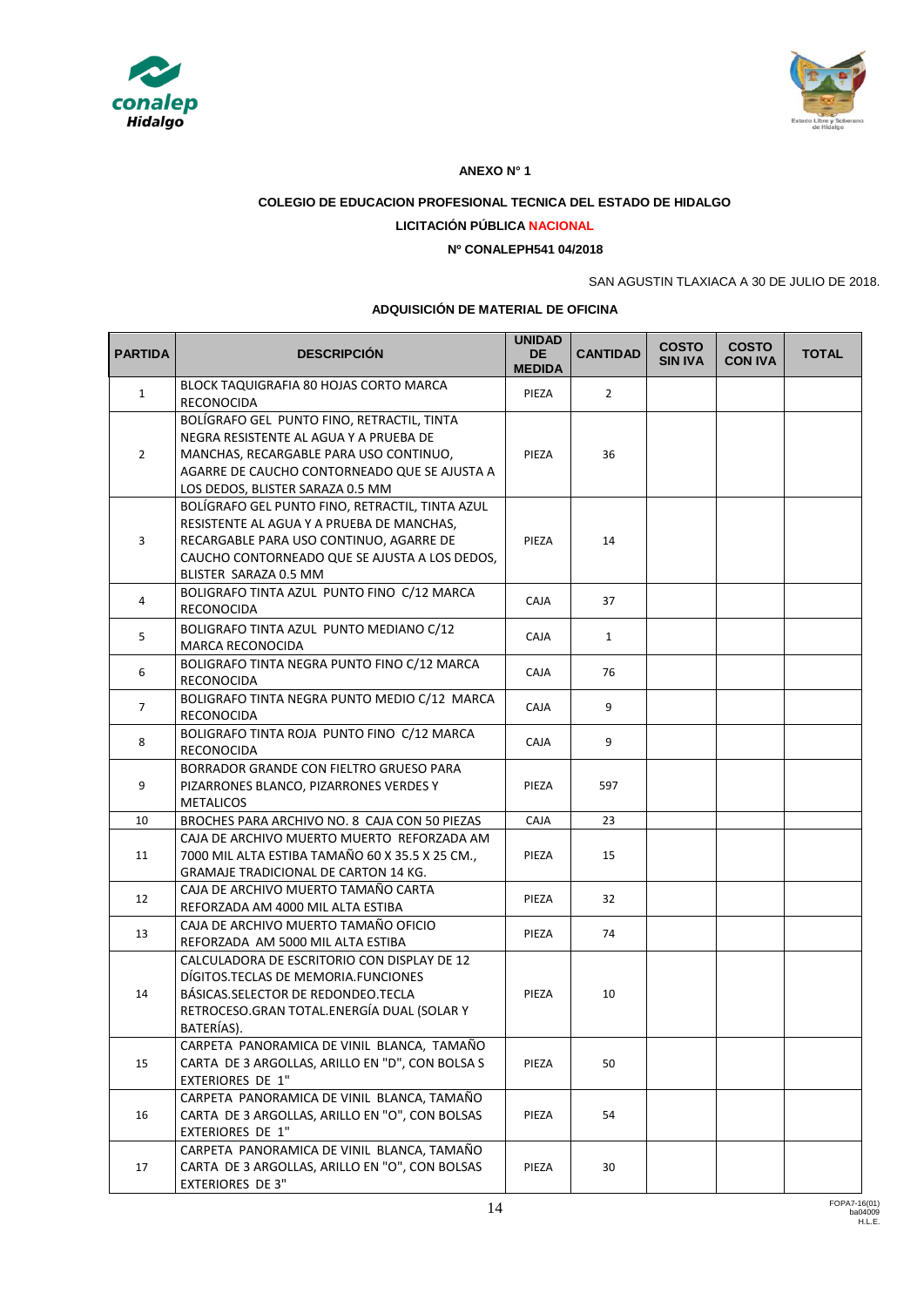



| 18 | CARPETA PANORAMICA DE VINIL BLANCA, TAMAÑO<br>CARTA DE 3 ARGOLLAS, ARILLO EN "O", CON BOLSAS | PIEZA          | 15           |  |  |
|----|----------------------------------------------------------------------------------------------|----------------|--------------|--|--|
|    | <b>EXTERIORES DE "3"</b>                                                                     |                |              |  |  |
|    | CARPETA PANORAMICA DE VINIL BLANCA, TAMAÑO                                                   |                |              |  |  |
| 19 | CARTA DE 3 ARGOLLAS, ARILLO EN "O", CON BOLSAS                                               | PIEZA          | 57           |  |  |
|    | <b>EXTERIORES DE 2"</b>                                                                      |                |              |  |  |
|    | CARPETA PANORAMICA DE VINIL BLANCA, TAMAÑO                                                   |                |              |  |  |
| 20 | CARTA, DE 3 ARGOLLAS, ARILLO EN "D", CON BOLSAS                                              | PIEZA          | 58           |  |  |
|    | EXTERIORES DE 3"                                                                             |                |              |  |  |
|    | CARPETA PANORAMICA DE VINIL BLANCA, TAMAÑO                                                   |                |              |  |  |
| 21 | CARTA, DE 3 ARGOLLAS, ARILLO EN "D", CON BOLSAS                                              | PIEZA          | 50           |  |  |
|    | <b>EXTERIORES DE 2"</b>                                                                      |                |              |  |  |
| 22 | CARPETA EJECUTIVA T/CARTA, NEGRA, 24.5 X 31.5 cm                                             | PIEZA          | 5            |  |  |
|    | CARPETA PRESSBOARD CON PALANCA TAMAÑO OFICIO                                                 |                |              |  |  |
| 23 | COLOR VERDE OSCURO C/3                                                                       | <b>PAQUETE</b> | 3            |  |  |
|    | CARPETA PRESSBOARD CON PALANCA TAMAÑO CARTA                                                  |                |              |  |  |
| 24 | COLOR VERDE OSCURO C/3                                                                       | <b>PAQUETE</b> | 22           |  |  |
| 25 | CARTULINA MIX 5 COLORES                                                                      | <b>PAQUETE</b> | 12           |  |  |
| 26 | CHAROLA TAMANO OFICIO 3 NIVELES COLOR HUMO                                                   | PIEZA          | 11           |  |  |
|    | CHINCHETAS DE COLORES CON CABEZA DE METAL                                                    |                |              |  |  |
| 27 | <b>CUBIERTA DE PLÁSTICO SURTIDOS 100 PZAS</b>                                                | <b>CAJA</b>    | 9            |  |  |
| 28 |                                                                                              | PIEZA          | 50           |  |  |
|    | CINTA ADHESIVA TRANSPARENTE 18 MM X 65 M.                                                    |                |              |  |  |
| 29 | CINTA ADHESIVA MAGICA DE 12 MM X 33M                                                         | PIEZA          | 5            |  |  |
| 30 | CINTA ADHESIVA TRANSPARENTE 24 MM X 65 M                                                     | PIEZA          | 63           |  |  |
| 31 | CINTA ADHESIVA TRANSPARENTE 48 MM X 50 M.                                                    | PIEZA          | 52           |  |  |
| 32 | CINTA CANELA PARA SELLAR 48 MM. X 50 MTS.                                                    | PIEZA          | 45           |  |  |
| 33 | CINTA CORRECTORA, 5MM X 6 MTS                                                                | PIEZA          | 18           |  |  |
| 34 | CINTA DOBLE CARA 12MM X 33MTS                                                                | PIEZA          | 18           |  |  |
| 35 | CINTA MASKING TAPE 12 MM X 50 M.                                                             | PIEZA          | 39           |  |  |
| 36 | CINTA MASKING TAPE 18 MM X 50 M.                                                             | PIEZA          | 27           |  |  |
| 37 |                                                                                              | PIEZA          | 5            |  |  |
|    | CINTA MASKING TAPE 24 MM X 50 M.                                                             |                |              |  |  |
| 38 | CINTA MASKING TAPE 48 MM X 50 M.                                                             | PIEZA          | 6            |  |  |
| 39 | CLIP ESTANDAR NO.1 NIQUELADO PAQUETE C/10<br>CAJILLAS C/100                                  | <b>PAQUETE</b> | 22           |  |  |
| 40 |                                                                                              | <b>CAJA</b>    | 5            |  |  |
|    | CLIPS JUMBO CAP 35 HOJAS BLISTER C/100 PIEZAS                                                |                |              |  |  |
| 41 | CLIPS ESTANDARD NO. 1 NIQUELADO C/100                                                        | <b>CAJA</b>    | 27           |  |  |
| 42 | CLIPS ESTANDARD NO. 2 NIQUELADO C/100                                                        | CAJA           | 29           |  |  |
| 43 | CLIPS ESTANDARD NO. 2 NIQUELADO PAQUETE C/10                                                 | PAQUETE        | 6            |  |  |
|    | CAJILLAS C/100                                                                               |                |              |  |  |
| 44 | CLIPS MARIPOSA NO. 1 NIQUELADO CON 12 PIEZAS                                                 | <b>CAJA</b>    | 10           |  |  |
| 45 | CLIPS MARIPOSA NO. 2 NIQUELADO CON 50 PIEZAS                                                 | <b>CAJA</b>    | 11           |  |  |
| 46 | CLIPS NO. 2 CUADRADO NIQUELADO CON 100 PIEZAS                                                | CAJA           | 26           |  |  |
| 47 | COJIN PARA SELLO NO. 1 DE PLASTICO                                                           | PIEZA          | 3            |  |  |
| 48 | COJIN PARA SELLO NO. 2 DE PLASTICO                                                           | PIEZA          | $\mathbf{1}$ |  |  |
| 49 | CORDON PARA GAFET NEGRO BOLSA C/25                                                           | <b>BOLSA</b>   | 10           |  |  |
| 50 | CORRECTOR 2 EN 1 DE 15 ML                                                                    | PIEZA          | 46           |  |  |
|    | CUADERNO PROFESIONAL CON 100 HOJAS CUADRO                                                    |                |              |  |  |
| 51 | CHICO                                                                                        | PIEZA          | 12           |  |  |
|    | CUADERNO PROFESIONAL CON 100 HOJAS CUADRO                                                    |                |              |  |  |
| 52 | GRANDE                                                                                       | PIEZA          | 81           |  |  |
| 53 | CUADERNO PROFESIONAL CON 100 HOJAS RAYA                                                      | PIEZA          | 22           |  |  |
|    | CUTTER DE CUERPO DE PLÁSTICO CON GRIP Y                                                      |                |              |  |  |
| 54 | ESTRUCTURA DE METAL CON NAVAJA DE ACERO                                                      | PIEZA          | 41           |  |  |
|    | PRECORTADA DE 18 MM RETRÁCTIL                                                                |                |              |  |  |
| 55 | DEDAL ROJO DE HULE No. 11 C/10                                                               | <b>CAJA</b>    | 14           |  |  |
| 56 | DEDAL ROJO DE HULE No. 12 C/10                                                               | CAJA           | 10           |  |  |
|    |                                                                                              |                |              |  |  |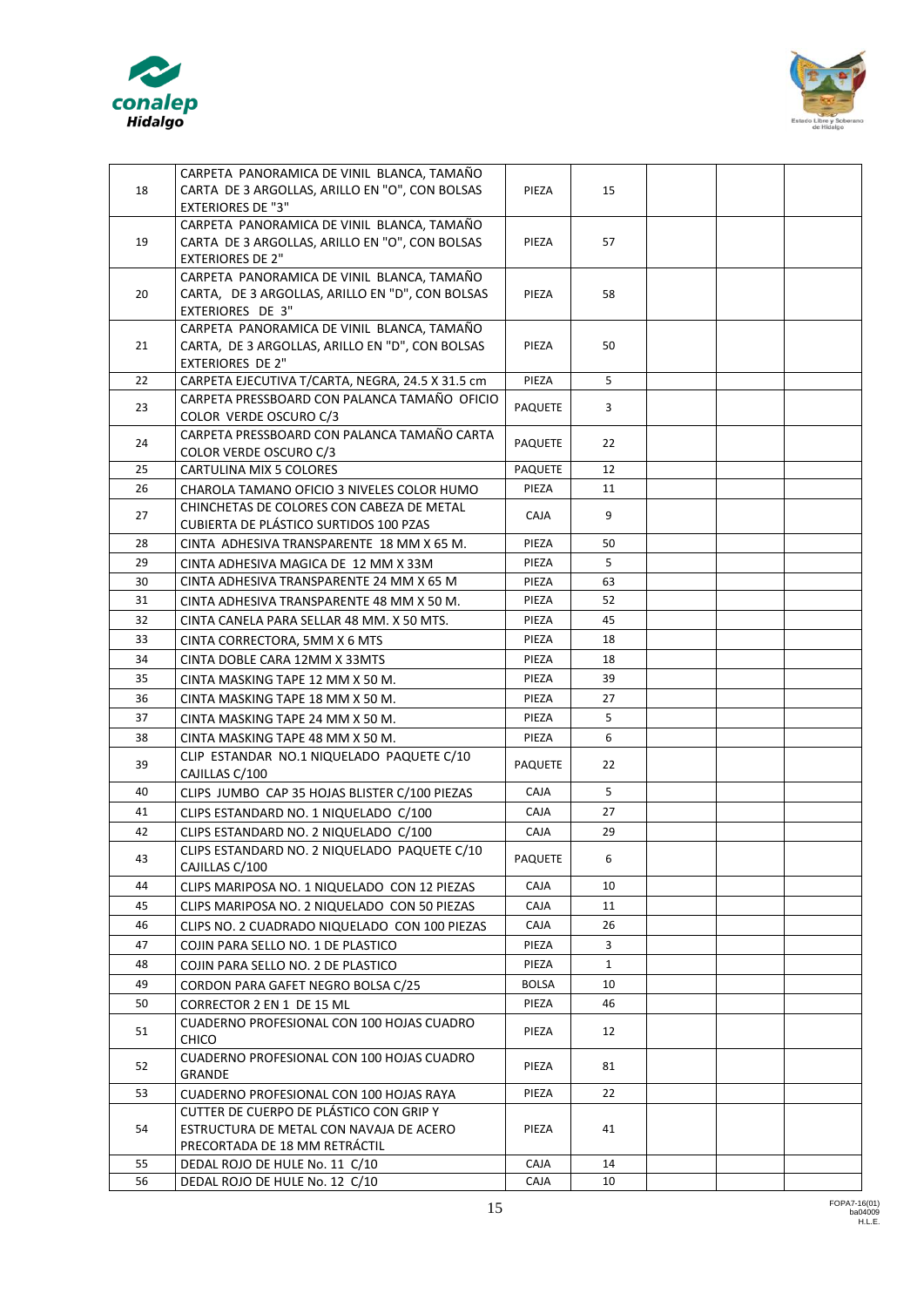



| 57 | DESPACHADOR DE NOTAS ADHESIVAS POST IT DS-100                      | PIEZA          | $\overline{3}$ |  |  |
|----|--------------------------------------------------------------------|----------------|----------------|--|--|
|    | ENGRAPADORA DE GOLPE, TACONES                                      |                |                |  |  |
|    | ANTIDERRAPANTES, TIRA COMPLETA, ENGRAPA HASTA                      |                |                |  |  |
| 58 | 250 HOJAS, EXCLUSIVO SISTEMA EN EL CUERPO                          | PIEZA          | 44             |  |  |
|    | ACCIONADOR QUE EVITA EL ATASCAMIENTO DE LAS                        |                |                |  |  |
|    | GRAPAS ENGRAPADO ABIERTO O CERRADO                                 |                |                |  |  |
| 59 | ETIQUETA ADHESIVA FILE BLANCA NO.20                                | PAQUETE        | 9              |  |  |
| 60 | ETIQUETA AUTOADHERIBLE CARTA BLANCA CON 50<br>PIEZAS               | <b>PAQUETE</b> | 16             |  |  |
| 61 | ETIQUETAS ADHESIVAS 50 X 50 CM. BLANCA NO.19                       | <b>PAQUETE</b> | $\overline{7}$ |  |  |
|    | ETIQUETAS PARA CD'S ADHERIBLES CON 50 PZ TIPO                      |                |                |  |  |
| 62 | MATE PARA LASER + INKJET + COPIADORAS                              | <b>PAQUETE</b> | 23             |  |  |
| 63 | FOLDER TAMAÑO CARTA COLOR AZUL CIELO C/100                         | PAQUETE        | 21             |  |  |
|    | PIEZAS                                                             |                |                |  |  |
| 64 | FOLDER TAMAÑO CARTA COLOR MANILA C/100 PIEZAS                      | <b>PAQUETE</b> | 93             |  |  |
| 65 | FOLDER TAMAÑO CARTA COLOR ROSA PASTEL C/100                        | <b>PAQUETE</b> | $\overline{2}$ |  |  |
|    | PIEZAS                                                             |                |                |  |  |
| 66 | FOLDER TAMAÑO CARTA COLOR VERDE PASTEL C/100<br>PIEZAS             | <b>PAQUETE</b> | 14             |  |  |
|    | FOLDER TAMAÑO OFICIO COLOR AMARILLO C/100                          |                |                |  |  |
| 67 | PIEZAS                                                             | <b>PAQUETE</b> | 15             |  |  |
|    | FOLDER TAMAÑO OFICIO COLOR AZUL CIELO C/100                        |                |                |  |  |
| 68 | PIEZAS                                                             | <b>PAQUETE</b> | 18             |  |  |
| 69 | FOLDER TAMAÑO OFICIO COLOR MANILA C/100 PIEZAS                     | PAQUETE        | 41             |  |  |
|    | FOLDER TAMAÑO OFICIO COLOR ROSA PASTEL C/100                       |                |                |  |  |
| 70 | PIEZAS                                                             | <b>PAQUETE</b> | $\mathbf{1}$   |  |  |
| 71 | FOLDER TAMAÑO OFICIO COLOR VERDE PASTEL C/100                      | <b>PAQUETE</b> | 5              |  |  |
|    | PIEZAS                                                             |                |                |  |  |
| 72 | FOLIADOR METALICO AUTOMATICO DE 6 DIGITOS                          | PIEZA          | 6              |  |  |
| 73 | GOMA BLANCA CON MECANISMO DOSIFICADOR TIPO                         | PIEZA          | 17             |  |  |
|    | LAPIZ                                                              |                |                |  |  |
| 74 | <b>GOMA DE BORRAR S-20</b>                                         | PIEZA          | 38             |  |  |
| 75 | <b>GRAPAS STANDARD CON 5000 PIEZAS</b>                             | <b>CAJA</b>    | 50             |  |  |
| 76 | HOJA OPALINA CARTA DE 120 GRS C/100 PIEZAS                         | <b>PAQUETE</b> | 10             |  |  |
| 77 | HOJA OPALINA CARTA DE 125 GRS C/100 PIEZAS                         | <b>PAQUETE</b> | 58             |  |  |
| 78 | HOJA OPALINA CARTA DE 225 GRS C/100 PIEZAS                         | <b>PAQUETE</b> | 43             |  |  |
| 79 | HOJAS BLANCAS TAMAÑO CARTA CON BLANCURA DE                         | <b>CAJA</b>    | 18             |  |  |
|    | 99%<br>HOJAS BLANCAS TAMAÑO CARTA CON BLANCURA DE                  |                |                |  |  |
| 80 | 99% 500 PIEZAS                                                     | <b>PAQUETE</b> | 42             |  |  |
|    | HOJAS BLANCAS TAMAÑO OFICIO CON BLANCURA DE                        |                |                |  |  |
| 81 | 97%                                                                | <b>CAJA</b>    | 5              |  |  |
|    | HOJAS BLANCAS TAMAÑO OFICIO CON BLANCURA DE                        |                |                |  |  |
| 82 | 97% 500 PIEZAS                                                     | <b>PAQUETE</b> | $\mathbf{1}$   |  |  |
| 83 | HOJAS BOND COLOR AZUL CIELO TAMAÑO CARTA CON                       | <b>PAQUETE</b> | $\overline{2}$ |  |  |
|    | 500 PZAS.                                                          |                |                |  |  |
| 84 | HOJAS BOND VARIOS COLORER PASTEL TAMAÑO CARTA                      | <b>PAQUETE</b> | 20             |  |  |
|    | CON 500 PZAS.                                                      |                |                |  |  |
| 85 | HOJAS FLUORESCENTES PAQUETE CON 100 PIEZAS 5<br><b>COLORES MIX</b> | <b>PAQUETE</b> | 9              |  |  |
|    | LAPICERO PORTAMINAS PUNTO FINO CON CLIP PARA                       |                |                |  |  |
| 86 | BOLSILLO, BARRIL PLASTICO Y GOMA INTEGRADA.                        | PIEZA          | 40             |  |  |
|    | PUNTILLA 0.5 MM                                                    |                |                |  |  |
| 87 | LAPIZ ADHESIVO 20 GR. MARCA RECONOCIDA                             | PIEZA          | 21             |  |  |
| 88 | LAPIZ ADHESIVO DE 40 GR. MARCA RECONOCIDA                          | PIEZA          | 289            |  |  |
| 89 | LAPIZ BICOLOR ROJO/AZUL                                            | PIEZA          | 55             |  |  |
|    |                                                                    |                |                |  |  |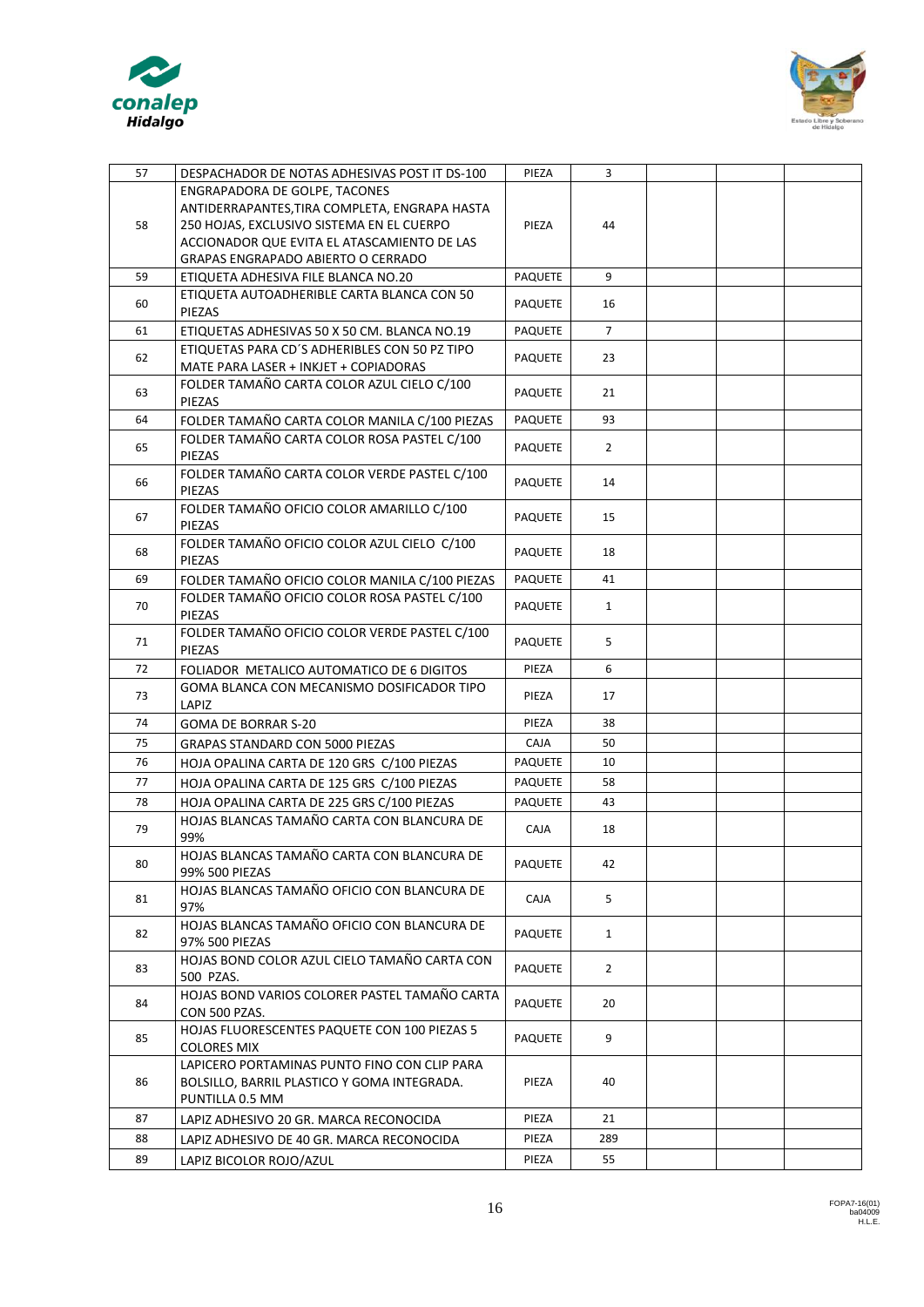



|     | LÁPIZ GRAFITO NUM. 2 TRIANGULAR.BANDA ROJA DE                                              |                            |                |  |  |
|-----|--------------------------------------------------------------------------------------------|----------------------------|----------------|--|--|
| 90  | CALIDAD. BARNIZADO EN LACA AMARILLA BRILLANTE,                                             | PIEZA                      | 652            |  |  |
|     | BORRADOR QUE NO MANCHA NI LASTIMA EL PAPEL, DE<br>CALIDAD CONTROLADA                       |                            |                |  |  |
| 91  | LAPIZ RESALTADOR TRIANGULAR COLOR ROJO                                                     | PIEZA                      | 20             |  |  |
|     | LIBRETA PASTA DURA FORMA FRANCESA CUADRO                                                   |                            |                |  |  |
| 92  | <b>GRANDE CON 96 HOJAS</b>                                                                 | PIEZA                      | $\overline{7}$ |  |  |
|     | LIBRO FLORETE FORMA FRANCESA RAYA DE 192 HOJAS                                             |                            |                |  |  |
| 93  | CON NUMERACIÓN CONSECUTIVA Y CON ESQUINAS                                                  | PIEZA                      | 4              |  |  |
|     | REFORZADAS CON PUNTAS METÁLICAS                                                            |                            |                |  |  |
| 94  | LIBRO FLORETE FORMA FRANCESA RAYA DE 96 HOJAS<br>CON NUMERACIÓN CONSECUTIVA Y CON ESQUINAS | PIEZA                      | 3              |  |  |
|     | REFORZADAS CON PUNTAS METÁLICAS                                                            |                            |                |  |  |
|     | LIBRO FLORETE FORMA ITALIANA RAYA DE 96 HOJAS                                              |                            |                |  |  |
| 95  | CON NUMERACIÓN CONSECUTIVA Y CON ESQUINAS                                                  | PIEZA                      | 5              |  |  |
|     | REFORZADAS CON PUNTAS METÁLICAS                                                            |                            |                |  |  |
| 96  | LIGAS DE HULE NO. 18 COLOR NATURAL DE 80 GR.                                               | <b>PAQUETE</b>             | 6              |  |  |
| 97  | MARCADOR BASE AGUA PUNTA CINCEL ESTUCHE C/12                                               | <b>PAQUETE</b>             | 29             |  |  |
| 98  | MARCADOR DE CERA COLOR ROJO                                                                | PIEZA                      | 27             |  |  |
| 99  | MARCADOR PARA PIZARRON BLANCO CAJA C/12 PZAS                                               | <b>PAQUETE</b>             | 291            |  |  |
| 100 | MARCADOR PARA PIZARRON BLANCO CAJA C/4 PZAS                                                | <b>PAQUETE</b>             | 112            |  |  |
| 101 | MARCADOR PARA PIZARRON BLANCO CAJA C/8 PZAS                                                | <b>PAQUETE</b>             | 8              |  |  |
| 102 | MARCADOR PARA PIZARRON BLANCO COLOR AZUL                                                   | PIEZA                      | 30             |  |  |
| 103 | MARCADOR PARA PIZARRON BLANCO COLOR NEGRO                                                  | PIEZA                      | 45             |  |  |
| 104 | MARCADOR PARA PIZARRON BLANCO COLOR ROJO                                                   | PIEZA                      | 40             |  |  |
| 105 | MARCADOR PERMANENTE COLOR NEGRO PUNTA<br><b>CINCEL</b>                                     | PIEZA                      | 66             |  |  |
| 106 | MARCADOR PERMANENTE COLOR NEGRO PUNTO FINO                                                 | PIEZA                      | 36             |  |  |
| 107 | MARCADOR PERMANENTE COLOR ROJO PUNTA CINCEL                                                | PIEZA                      | 36             |  |  |
| 108 | MARCADOR PERMANENTE COLOR ROJO PUNTO FINO                                                  | PIEZA                      | 24             |  |  |
| 109 | MICA ADHERIBLE TRANSFER EN ROLLO DE .66 X 15<br><b>METROS</b>                              | ROLLO                      | 9              |  |  |
| 110 | MICA AUTOADHERIBLE TAMAÑO CARTA 9X12 C/10<br>PIEZAS                                        | <b>PAQUETE</b>             | 4              |  |  |
| 111 | MINAS 0.5 MM.                                                                              | <b>TUBO</b>                | 55             |  |  |
| 112 | MINIBANDERITAS POSTIT FLECHA 4 COLORES                                                     | <b>PAQUETE</b>             | 87             |  |  |
| 113 | NAVAJAS DE REPUESTO PARA CUTTER DE 18 MM 10                                                | PAQUETE                    | 8              |  |  |
|     | PIEZAS                                                                                     |                            |                |  |  |
| 114 | NAVAJAS DE REPUESTO PARA CUTTER DE 9 MM 10                                                 | <b>PAQUETE</b>             | $\overline{2}$ |  |  |
|     | PIEZAS<br>NOTAS ADHERIBLES POST-IT 654 3 X 3 ULTRA PAQUETE                                 |                            |                |  |  |
| 115 | C/5                                                                                        | PIEZA                      | 47             |  |  |
| 116 | PAPEL AMERICA COLOR AMARILLO DE 70 X 25 MTS                                                | ROLLO                      | 10             |  |  |
| 117 | PAPEL AMERICA COLOR AZUL DE 70 X 25 MTS                                                    | PLIEGO/25<br><b>METROS</b> | 7              |  |  |
| 118 |                                                                                            | PLIEGO/25                  | $\overline{7}$ |  |  |
|     | PAPEL AMERICA COLOR AZUL REY DE 70 X 25 MTS                                                | <b>METROS</b>              |                |  |  |
| 119 | PAPEL AMERICA COLOR MORADO DE 70 X 25 MTS                                                  | PLIEGO/25<br>METROS        | 7              |  |  |
| 120 | PAPEL AMERICA COLOR NARANJA DE 70 X 25 MTS                                                 | PLIEGO/25<br><b>METROS</b> | $\overline{7}$ |  |  |
|     |                                                                                            | PLIEGO/25                  |                |  |  |
| 121 | PAPEL AMERICA COLOR NEGRO DE 70 X 25 MTS                                                   | <b>METROS</b>              | $\overline{7}$ |  |  |
| 122 | PAPEL AMERICA COLOR ROJO DE 70 X 25 MTS                                                    | PLIEGO/25<br><b>METROS</b> | $\overline{7}$ |  |  |
| 123 |                                                                                            | PLIEGO/25                  | $\overline{7}$ |  |  |
|     | PAPEL AMERICA COLOR ROSA DE 70 X 25 MTS                                                    | <b>METROS</b>              |                |  |  |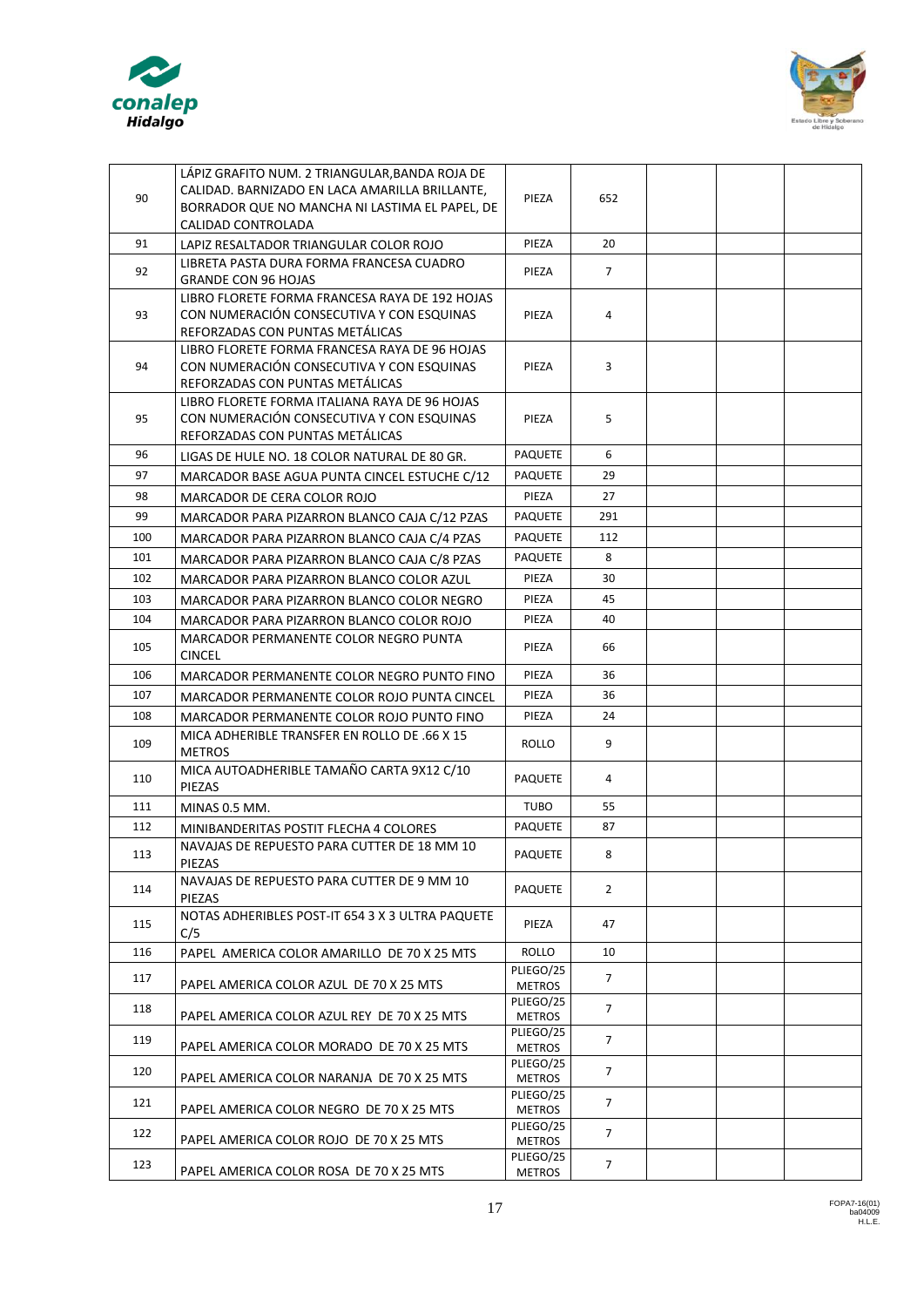



| 124 | PAPEL AMERICA COLOR VERDE DE 70 X 25 MTS                                                        | PLIEGO/25<br><b>METROS</b> | $\overline{7}$ |  |  |
|-----|-------------------------------------------------------------------------------------------------|----------------------------|----------------|--|--|
| 125 | PAPEL BOND DE 60 X 95 BLANCO 60 KG                                                              |                            | 248            |  |  |
| 126 | PEGAMENTO INSTANTANEO DE CONTACTO DE 2G.                                                        | <b>PLIEGO</b><br>PIEZA     | $\overline{2}$ |  |  |
| 127 | PEGAMENTO BLANCO 850 ETIQUETA ROJA 1 KILO                                                       | PIEZA                      | 13             |  |  |
|     | PERFORADORA DE 3 ORIFICIOS METALICA 300                                                         |                            |                |  |  |
| 128 | AJUSTABLE HASTA 25 HOJAS COLOR GRIS USO RUDO                                                    | PIEZA                      | 8              |  |  |
| 129 | PERFORADORA DE DOS ORIFICIOS METALICA CON<br>CAPACIDAD DE 30 HOJAS CON REGLA DE 7 Y 8 CM        | PIEZA                      | 5              |  |  |
|     | DEPÓSITO PARA BASURA DE USO RUDO                                                                |                            |                |  |  |
| 130 | PERSONIFICADORES DE ACRILICO DE ALTO 9.5 CM X<br>ANCHO 28 CM X PROFUNDO 8.5 CM. HORIZONTAL      | PIEZA                      | 30             |  |  |
| 131 | PINES DE COLORES PUNTA METALICA Y CABEZA DE<br>PLASTICO COLORES SURTIDOS CON 100 PIEZAS         | <b>CAJA</b>                | 14             |  |  |
| 132 | PIZARRÓN BLANCO Y CORCHO 60X90                                                                  | PIEZA                      | 3              |  |  |
| 133 | PORTAGAFETE VINIL 6 X 9 CON CAIMAN                                                              | PIEZA                      | 450            |  |  |
| 134 | PROTECTORES DE HOJA TAMAÑO CARTA C/100                                                          | PIEZA                      | 8              |  |  |
|     | <b>OUITAGRAPA EJECUTIVA DE METAL Y MANGO</b>                                                    |                            |                |  |  |
| 135 | <b>PLASTICO</b>                                                                                 | PIEZA                      | 56             |  |  |
| 136 | REGISTRADOR LEFORT EN VERDE MARMOLEADO 700<br>HOJAS TAMANO CARTA                                | PIEZA                      | 26             |  |  |
| 137 | REGLA DE ALUMINIO DE 30 CMS OMX                                                                 | PIEZA                      | 29             |  |  |
| 138 | RESALTADOR TINTA FLUORESCENTE ROSA P. CINCEL                                                    | PIEZA                      | 51             |  |  |
| 139 | RESALTADOR TINTA FLUORESCENTE AZUL P. CINCEL                                                    | PIEZA                      | 40             |  |  |
| 140 | RESALTADOR TINTA FLUORESCENTE NARANJA P. CINCEL                                                 | PIEZA                      | 75             |  |  |
| 141 | RESALTADOR TINTA FLUORESCENTE TINTA AMARILLO P.<br><b>CINCEL</b>                                | PIEZA                      | 115            |  |  |
| 142 | RESALTADOR TINTA FLUORESCENTE VERDE P.CINCEL                                                    | PIEZA                      | 82             |  |  |
|     | SACAPUNTAS ELÉCTRICO NEGRO PLASTICO Y NEGRO                                                     |                            |                |  |  |
| 143 | PARA TRABAJO PESADO RECIPIENTE FÁCIL DE LIMPIAR,                                                | PIEZA                      | $\overline{2}$ |  |  |
|     | ÁNGULO DE CORTE ÚNICO PARA CONTROLAR EL                                                         |                            |                |  |  |
|     | AFILADO DE LA PUNTA.                                                                            |                            |                |  |  |
| 144 | SACAPUNTAS MANUAL METALICO SENCILLO CON<br>NAVAJA REFORZADO COLOR PLATA                         | PIEZA                      | 22             |  |  |
| 145 | SELLO CON FECHA AUTOMATICO AZUL CON FECHADOR<br><b>COLOR ROJO</b>                               | PIEZA                      | 5              |  |  |
| 146 | SELLO CON FOLIADOR                                                                              | PIEZA                      | 3              |  |  |
| 147 | SELLO CON LEYENDA MEDIDA 3 X 4.5 CM                                                             | PIEZA                      | 11             |  |  |
| 148 | SELLO DE RESPONSABILIDAD                                                                        | PIEZA                      | $\overline{2}$ |  |  |
| 149 | SELLO PREENTINTADO CANCELADO COLOR AZUL                                                         | PIEZA                      | $\mathbf{1}$   |  |  |
| 150 | SEPARADOR 10 PESTAÑAS PLASTIFICADAS<br>MULTICOLOR SIN NUMERO TAMAÑO CARTA                       | <b>JUEGO</b>               | 55             |  |  |
| 151 | SEPARADOR 12 PESTAÑAS PLASTIFICADAS                                                             | <b>JUEGO</b>               | 50             |  |  |
|     | MULTICOLOR SIN NUMERO TAMAÑO CARTA<br>SEPARADOR 15 PESTAÑAS PLASTIFICADAS                       |                            |                |  |  |
| 152 | MULTICOLOR SIN NUMERO TAMAÑO CARTA                                                              | <b>JUEGO</b>               | 17             |  |  |
| 153 | SEPARADOR 5 PESTAÑAS PLASTIFICADAS MULTICOLOR<br>SIN NUMERO TAMAÑO CARTA                        | <b>JUEGO</b>               | 48             |  |  |
| 154 | SEPARADOR 8 PESTAÑAS PLASTIFICADAS MULTICOLOR<br>SIN NUMERO TAMAÑO CARTA                        | <b>JUEGO</b>               | 15             |  |  |
| 155 | SEPARADOR PREDISEÑADO READY INDEX 31 DIV PESTAÑAS<br>MULTICOLOR CARTÓN TAMAÑO CARTA             | <b>JUEGO</b>               | $\overline{2}$ |  |  |
| 156 | SEPARADORES PREDISEÑADO A-Z ALFABETICO PESTAÑAS                                                 | <b>JUEGO</b>               | $\overline{2}$ |  |  |
| 157 | PLASTIFICADAS DE COLOR TAMAÑO CARTA JUEGO<br>SEPARADORES PREDISEÑADO MENSUAL ENE - DIC PESTAÑAS | <b>JUEGO</b>               | 3              |  |  |
|     | PLASTIFICADAS DE COLOR TAMAÑO CARTA JUEGO                                                       |                            |                |  |  |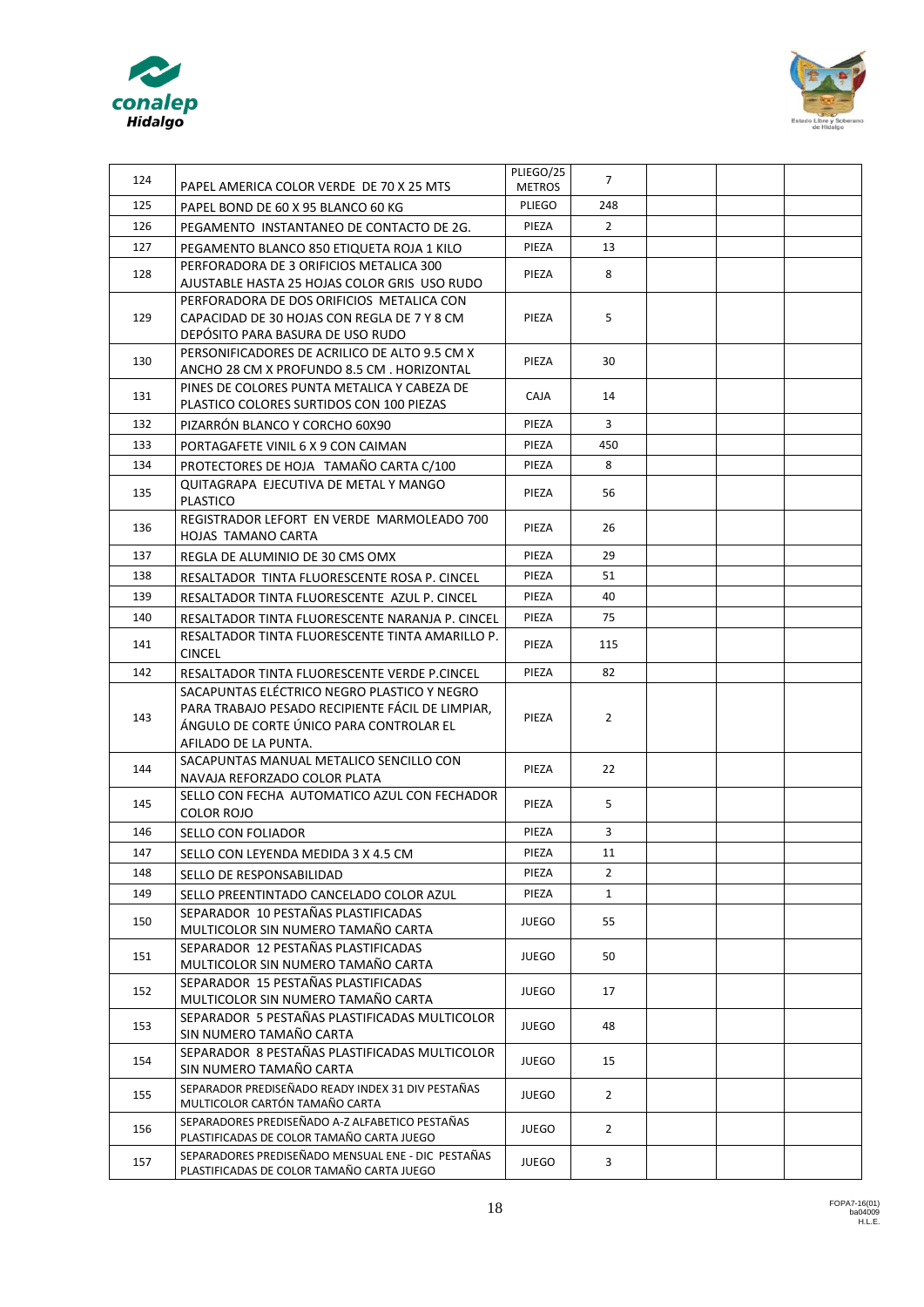| conalep<br><b>Hidalgo</b> |                              |
|---------------------------|------------------------------|
| 158                       | SILICON LIQUIDO DE 100 ML    |
| $1 - 0$                   | SOBRE BOLSA T/LEGAL CON GOMA |



| 158 | SILICON LIQUIDO DE 100 ML                                                    | PIEZA          | 10           |                 |  |
|-----|------------------------------------------------------------------------------|----------------|--------------|-----------------|--|
| 159 | SOBRE BOLSA T/LEGAL CON GOMA COLOR MANILA DE<br><b>90 GRS</b>                | PIEZA          | 128          |                 |  |
| 160 | SOBRE BOLSA TAMAÑO CARTA CON RONDANA MANILA<br>DE 90 GRS                     | PIEZA          | 144          |                 |  |
| 161 | SOBRE COIN MANILA DE 90 GRS                                                  | PIEZA          | 200          |                 |  |
| 162 | SOBRE OFICIO CON RONDANA MANILA DE 90 GRS                                    | PIEZA          | 70           |                 |  |
| 163 | SOBRE PARA CD/DVD BLANCO BLANCO 90 GRS                                       | PIEZA          | 20           |                 |  |
| 164 | SOBRE TIPO RADIOGRAFIA MANILA 115 GRS                                        | PIEZA          | 50           |                 |  |
| 165 | SUJETA DOCUMENTO CHICO C/12 PIEZAS                                           | CAJA           | 33           |                 |  |
| 166 | SUJETA DOCUMENTO GRANDE C/12 PIEZAS                                          | <b>CAJA</b>    | 22           |                 |  |
| 167 | SUJETA DOCUMENTO MEDIANO C/12 PIEZAS                                         | CAJA           | 31           |                 |  |
| 168 | TARJETA ÍNDICE BLANCA, TAMAÑO 4" X 6", CON 100 PZ                            | <b>PAQUETE</b> | $\mathbf{1}$ |                 |  |
| 169 | TARJETAS INDICE 3X5 CM BLANCAS CON 100 PIEZAS                                | <b>PAQUETE</b> | 5            |                 |  |
| 170 | TIJERA OFICINA 15.24 CM (6")                                                 | PIEZA          | 43           |                 |  |
| 171 | TIJERAS FORJADAS ACERO INOXIDABLE 6, PULIDO DE<br>ALTO BRILLO, OJO ANATOMICO | PIEZA          | 11           |                 |  |
| 172 | TINTA DE GOTERO PARA SELLO COLOR ROJO DE 28 ML                               | PIEZA          | 5            |                 |  |
| 173 | TINTA PARA SELLO COLOR NEGRO DE 60 ML                                        | PIEZA          | 12           |                 |  |
|     |                                                                              |                |              | <b>Subtotal</b> |  |

**I.V.A. Total**

**NOTA: PRESENTAR CATALOGO DE ARTICULOS A OFERTAR.** 

**INDICARÁN EN SU OFERTA LOS SIGUIENTES DATOS:**

**CONDICIONES DE PAGO:\_\_\_\_\_\_\_\_\_\_\_\_\_\_\_\_\_** 

**VIGENCIA DE LA COTIZACIÓN: \_\_\_\_\_\_\_\_\_\_\_\_\_\_\_**

PLAZO Y CONDICIONES DE ENTREGA: **\_\_\_\_\_\_\_\_\_\_\_** 

**GARANTÍA DE LOS BIENES:\_\_\_\_\_\_\_\_\_\_\_\_\_\_\_\_\_\_**

**LUGAR DE ENTREGA:\_\_\_\_\_\_\_\_\_\_\_\_\_\_\_\_\_\_\_\_**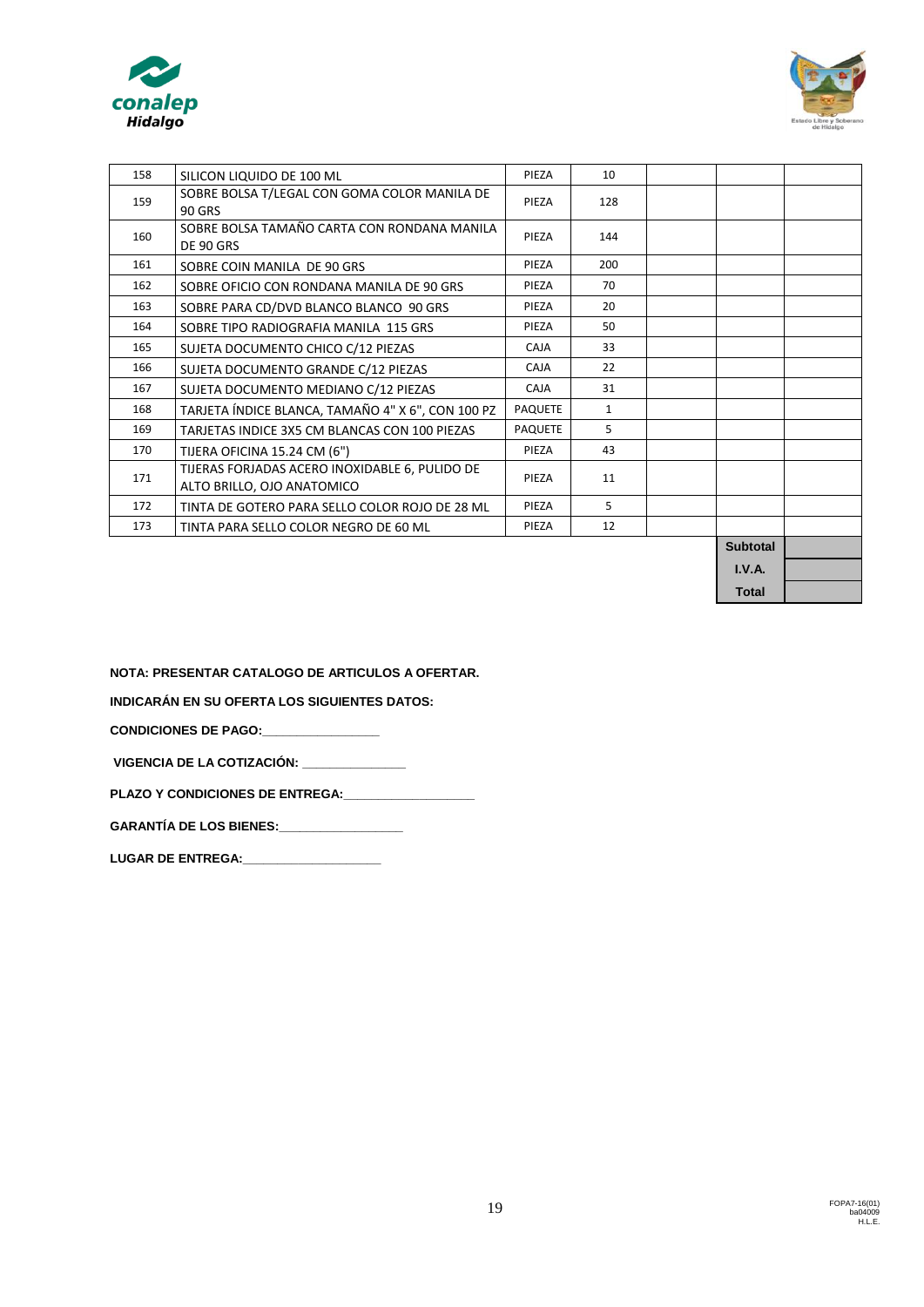



## **ANEXO Nº 2**

### **REPRESENTACIÓN LEGAL**

## **COLEGIO DE EDUCACION PROFESIONAL TECNICA DEL ESTADO DE HIDALGO**

## LICITACIÓN PÚBLICA NACIONAL **Nº CONALEPH541 04/2018**

(Nombre) , manifiesto bajo protesta de decir verdad, que los datos aquí asentados, son ciertos y han sido debidamente verificados, así como que cuento con facultades suficientes para suscribir la proposición en la presente Licitación Pública, a nombre y representación de:

| Registro Federal de Contribuyentes:                                            |                         |                                                                                                                                 |  |  |  |  |
|--------------------------------------------------------------------------------|-------------------------|---------------------------------------------------------------------------------------------------------------------------------|--|--|--|--|
| CURP:                                                                          |                         |                                                                                                                                 |  |  |  |  |
| Domicilio.-                                                                    |                         |                                                                                                                                 |  |  |  |  |
| Calle y Número:                                                                |                         |                                                                                                                                 |  |  |  |  |
| Colonia:                                                                       | Delegación o Municipio: |                                                                                                                                 |  |  |  |  |
| Código Postal:                                                                 | Entidad Federativa:     |                                                                                                                                 |  |  |  |  |
| Teléfonos:                                                                     | Fax:                    |                                                                                                                                 |  |  |  |  |
| Correo Electrónico:                                                            |                         |                                                                                                                                 |  |  |  |  |
| No. de la Escritura Pública en la que consta su acta constitutiva:             |                         | Fecha:                                                                                                                          |  |  |  |  |
| Nombre, Número y Lugar del Notario Público ante el cual se dio fe de la misma: |                         |                                                                                                                                 |  |  |  |  |
| $en$ <sub>-</sub>                                                              |                         | Inscrita en el Registro Público de la Propiedad y del Comercio, bajo el n°. tomo -- libro --, sección ----, fecha ------------- |  |  |  |  |
| Relación de Accionistas.-<br>Apellido Paterno:                                 | Apellido Materno:       | Nombre(s):                                                                                                                      |  |  |  |  |
| Descripción del Objeto Social:                                                 |                         |                                                                                                                                 |  |  |  |  |
| Reformas al Acta Constitutiva:                                                 |                         |                                                                                                                                 |  |  |  |  |
| Nombre del Apoderado o Representante:                                          |                         |                                                                                                                                 |  |  |  |  |
| Datos del documento mediante el cual acredita su personalidad y facultades.-   |                         |                                                                                                                                 |  |  |  |  |
| Escritura Pública Número:                                                      | Fecha:                  |                                                                                                                                 |  |  |  |  |
| Nombre, Número y Lugar del Notario Público ante el cual se otorgó:             |                         |                                                                                                                                 |  |  |  |  |
|                                                                                |                         | a de de del 201                                                                                                                 |  |  |  |  |

Protesto lo necesario.

\_\_\_\_\_\_\_\_\_\_\_\_\_\_\_\_\_\_\_\_\_\_\_\_\_\_\_\_\_\_\_\_\_\_\_\_\_\_\_\_\_ **Nombre y Firma del Representante Legal**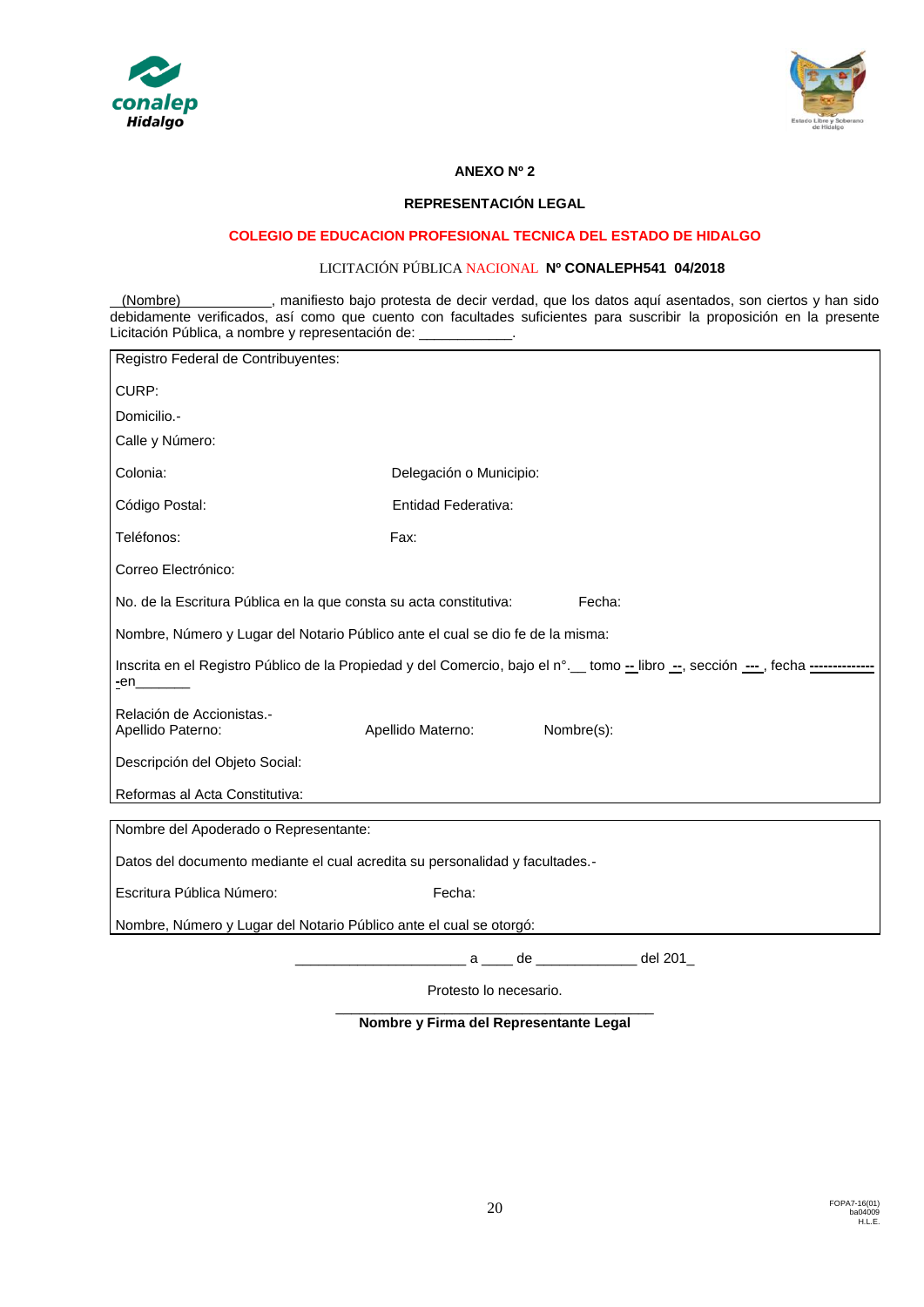



## **ANEXO Nº 3**

## **DECLARACIÓN DE INTEGRIDAD**

## **COLEGIO DE EDUCACION PROFESIONAL TECNICA DEL ESTADO DE HIDALGO**

## **LICITACIÓN PÚBLICA NACIONAL Nº CONALEPH541 04/2018**

LUGAR Y FECHA

NOMBRE DE LA CONVOCANTE

\_\_\_\_\_\_\_\_\_\_\_\_\_\_\_\_\_\_\_\_\_\_, EN MI CARÁCTER DE REPRESENTANTE LEGAL DE \_\_\_\_\_\_\_\_\_\_\_\_\_\_\_\_\_\_\_\_\_\_\_, POR MEDIO DEL PRESENTE Y BAJO PROTESTA DE DECIR VERDAD, MANIFIESTO QUE LA EMPRESA A LA CUAL REPRESENTO, POR SÍ MISMA O A TRAVÉS DE INTERPÓSITA PERSONA, SE ABSTENDRÁ DE ADOPTAR CONDUCTAS PARA QUE LOS SERVIDORES PÚBLICOS DEL CONVOCANTE, INDUZCAN O ALTEREN LAS EVALUACIONES DE LAS PROPOSICIONES, EL RESULTADO DEL PROCEDIMIENTO, U OTROS ASPECTOS QUE OTORGUEN CONDICIONES MÁS VENTAJOSAS CON RELACIÓN A LOS DEMÁS PARTICIPANTES.

SIN OTRO PARTICULAR, LE REITERO LA SEGURIDAD DE MI MÁS ALTA Y DISTINGUIDA CONSIDERACIÓN.

A T E N T A M E N T E

NOMBRE DEL LICITANTE.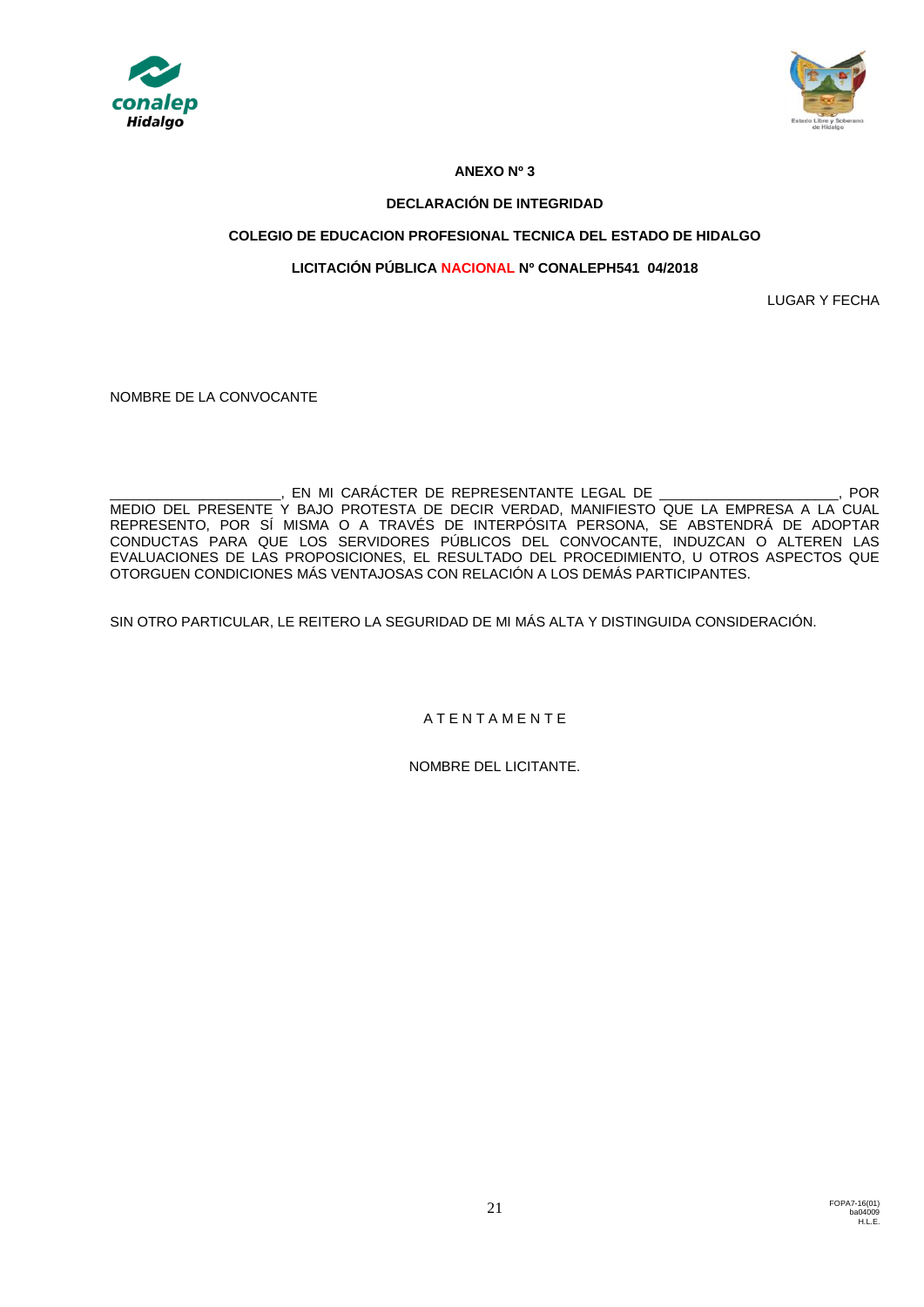



### **ANEXO N° 4 LICITACIÓN PÚBLICA NACIONAL Nº CONALEPH541 04/2018**

**FORMATO QUE DEBERÁN PRESENTAR LOS LICITANTES QUE PARTICIPEN EN EL PROCEDIMIENTO DE CONTRATACION, EN CASO DE EXISTIR IGUALDAD DE CONDICIONES, SE DARÁ PREFERENCIA A LAS PERSONAS QUE INTEGREN EL SECTOR DE MICRO, PEQUEÑAS Y MEDIANAS EMPRESAS EN EL ESTADO.**

\_\_\_\_\_\_\_\_\_\_\_\_\_\_de\_\_\_\_\_\_\_\_\_\_de\_\_\_\_\_\_\_\_\_\_

#### P r e s e n t e

\_\_\_\_\_\_\_\_\_\_\_\_\_\_\_\_\_\_\_\_\_\_\_\_\_\_\_

Me refiero al procedimiento de Licitación Pública (Nacional I) No. \_\_\_\_\_\_\_\_\_\_\_\_\_\_\_\_\_\_\_\_\_\_\_\_\_\_\_\_\_\_\_\_\_ en el que mi representada, la empresa<br>a través de la proposición que se contiene en el presente sobre.

Sobre el particular, y en términos de lo previsto por la Ley de Adquisiciones, Arrendamientos y Servicios del Sector Público del Estado de Hidalgo, declaro bajo protesta de decir verdad, que mi representada pertenece al sector \_\_\_\_\_(6)<br>cuenta con (7) empleados de planta registrados ante el IMSS y con (8) en essonas cuenta con  $\underline{\hspace{1cm}}(7)$  empleados de planta registrados ante el IMSS y con  $\underline{\hspace{1cm}}(8)$ <br>subcontratadas y que el monto de las ventas anuales de mi representada es de  $(9)$ subcontratadas y que el monto de las ventas anuales de mi representada es de \_\_\_\_\_\_\_\_(9)\_\_\_\_\_\_\_ obtenido en el ejercicio fiscal correspondiente a la última declaración anual de impuestos federales. Considerando lo anterior, mi representada se encuentra en el rango de una empresa \_\_\_\_\_\_\_(10)\_\_\_\_\_\_\_, atendiendo a lo siguiente:

| Estratificación |                       |                             |                            |                |  |  |
|-----------------|-----------------------|-----------------------------|----------------------------|----------------|--|--|
| Tamaño          | <b>Sector</b>         | número<br>Rango<br>de<br>de | Rango de monto de ventas   | máximo<br>Tope |  |  |
| (10)            | (6)                   | trabajadores $(7) + (8)$    | anuales (mdp) (9)          | combinado*     |  |  |
| Micro           | Todas                 | Hasta 10                    | Hasta \$4                  | 4.6            |  |  |
| Pequeña         | Comercio              | Desde 11 hasta 30           | Desde \$4.01 hasta \$100   | 93             |  |  |
|                 | Industria y Servicios | Desde 11 hasta 50           | Desde \$4.01 hasta \$100   | 95             |  |  |
| Mediana         | Comercio              | Desde 31 hasta 100          | Desde \$100.01 hasta \$250 | 235            |  |  |
|                 | Servicios             | Desde 51 hasta 100          |                            |                |  |  |
|                 | Industria             | Desde 51 hasta 250          | Desde \$100.01 hasta \$250 | 250            |  |  |

\*Tope Máximo Combinado= (Trabajadores) x 10% + (Ventas Anuales) x 90%)

(7) (8) El número de trabajadores será el que resulte de la sumatoria de los puntos (7) y (8)

(10) El tamaño de la empresa se determina a partir del puntaje obtenido conforme a la siguiente fórmula: Puntaje de la empresa= (Número de trabajadores) x 10% + (Monto de Ventas Anuales) x 90% el cual debe ser igual o menor al Tope Máximo Combinado

Asimismo, manifiesto, bajo protesta de decir verdad, que el Registro Federal de Contribuyentes de mi representada es<br>
y que el Registro Federal de Contribuyentes del (los) fabricante(s) de los bienes que integran mi oferta, es (son)

#### A T E N T A M E N T E

\_\_\_\_\_\_\_\_\_\_\_\_\_\_\_\_\_\_\_\_\_\_\_\_\_\_\_\_\_\_\_\_\_\_\_\_\_\_\_\_\_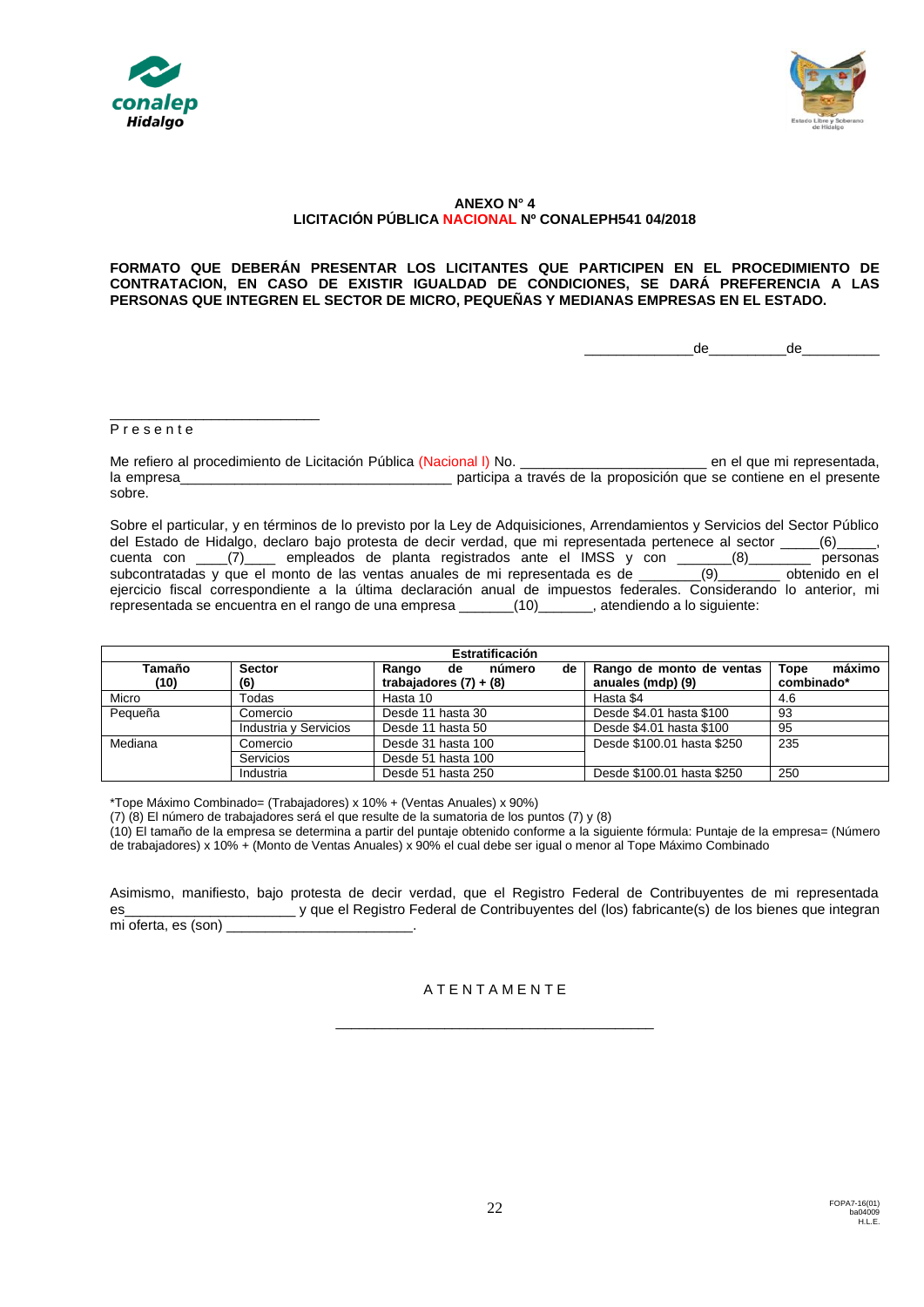



#### **ANEXO N° 5 MODELO DE CONTRATO LICITACIÓN PÚBLICA NACIONAL Nº CONALEPH541 04/2018**

CONTRATO DE **COMPRA VENTA** QUE CELEBRAN, POR UNA PARTE, EL MUNICIPIO DE\_\_\_\_\_\_\_\_\_\_\_\_\_\_\_\_\_\_\_, REPRESENTADO EN ESTE ACTO POR EL \_\_\_\_\_\_\_\_\_\_\_\_\_\_\_\_\_\_\_\_\_\_\_\_\_\_\_\_\_\_\_\_\_\_\_\_**,** EN SU CARACTER DE PRESIDENTE MUNICIPAL, A QUIEN EN LO SUCESIVO SE LE DENOMINARÁ **"MUNICIPIO";** Y POR LA OTRA, **----------- ---------------------------------------------------------------------------.** REPRESENTADA POR EL **--------------------------------------------------**

**-----** EN SU CARÁCTER DE **REPRESENTANTE LEGAL** A QUIEN EN LO SUCESIVO SE LE DENOMINARÁ "EL PROVEEDOR", AL TENOR DE LAS SIGUIENTES:

### **DECLARACIONES**

## **I.- DE "EL MUNICIPIO"**

- **A)** QUE DE CONFORMIDAD CON LOS ARTÍCULOS 23, 115 Y 116 DE LA CONSTITUCIÓN POLÍTICA DEL ESTADO DE HIDALGO, ES UNA INSTITUCIÓN CON PERSONALIDAD JURÍDICO- POLÍTICA Y TERRITORIO DETERMINADO, DOTADO DE FACULTADES PARA ATENDER LAS NECESIDADES DE SU NÚCLEO DE POBLACIÓN, PARA LO CUAL MANEJARÁ SU PATRIMONIO CONFORME A LAS LEYES EN LA MATERIA Y ELEGIRÁ DIRECTAMENTE A SUS AUTORIDADES.
- **B)** QUE DE CONFORMIDAD CON EL ARTÍCULO 9 DE LA LEY ORGÁNICA MUNICIPAL DEL ESTADO DE HIDALGO, EL AYUNTAMIENTO PODRÁ ADQUIRIR BIENES, EN CUALQUIERA DE LAS FORMAS PREVISTAS POR LA LEY DENTRO DE SU JURISDICCIÓN.
- **C)** QUE DE CONFORMIDAD CON LA LEY ORGÁNICA MUNICIPAL DEL ESTADO DE HIDALGO, EL PRESIDENTE MUNICIPAL, TENDRÁ FACULTADES PARA PROPONER, DE ACUERDO CON LAS NECESIDADES ADMINISTRATIVAS Y CON LA DISPONIBILIDAD DE RECURSOS FINANCIEROS, LAS DEPENDENCIAS QUE SEAN INDISPENSABLES PARA LA BUENA MARCHA DE LOS SERVICIOS PÚBLICOS. Y QUE CUENTA CON LA FACULTAD LEGAL PARA SUSCRIBIR EL PRESENTE INSTRUMENTO, DE CONFORMIDAD CON LA FRACCIÓN LIII DEL ARTÍCULO 52 DE LA LEY ANTES INDICADA.
- **D)** QUE EN SU ESTRUCTURA ORGÁNICA CUENTA CON LA HACIENDA MUNICIPAL, LA CUAL TIENE POR OBJETO OBTENER LOS RECURSOS FINANCIEROS NECESARIOS, PARA PROVEER A LOS GASTOS ORDINARIOS Y EXTRAORDINARIOS DEL MUNICIPIO.
- E) QUE DE ACUERDO CON EL PROGRAMA NORMAL DE ADQUISICIONES, ARRENDAMIENTOS Y PRESTACIÓN DE SERVICIOS, SE CONSIDERA PROCEDENTE EFECTUAR LA ADQUISICIÓN DE \_\_\_\_\_\_\_\_\_\_\_\_\_\_\_\_ PARA LA OBRA: \_\_\_\_\_\_\_\_\_\_\_\_\_\_\_\_\_\_\_\_\_\_\_ EN ESTE MUNICIPIO, CON CLAVE DE OBRA: \_\_\_\_\_\_\_\_\_\_\_\_\_\_\_\_. CON RECURSOS AUTORIZADOS MEDIANTE OFICIO DE VALIDACIÓN NO. BAJO LA MODALIDAD DE EJECUCIÓN DE ADMINISTRACIÓN DIRECTA.
- F) QUE CUENTA CON RECURSOS SUFICIENTES PARA CUBRIR EL IMPORTE DEL PRESENTE CONTRATO, AUTORIZADOS POR\_\_\_\_\_\_\_\_\_\_\_\_\_\_\_\_\_\_\_\_\_MEDIANTE OFICIO No. \_\_\_\_\_\_\_\_\_\_\_\_\_\_\_DE FECHA\_
- G) QUE UNA VEZ CUMPLIDOS LOS REQUISITOS FIJADOS PARA EL EJERCICIO DE LOS RECURSOS A EFECTO DE LLEVAR ADELANTE EL CUMPLIMIENTO DEL PROGRAMA, SE PROCEDIÓ A LA ADJUDICACIÓN DEL CONTRATO MEDIANTE EL PROCEDIMIENTO DE  $\qquad \qquad N$ o.  $\qquad \qquad$ DE FECHA SANCIONADO POR EL COMITÉ DE ADQUISICIONES, ARRENDAMIENTOS Y SERVICIOS DEL SECTOR PÚBLICO DEL MUNICIPIO DE \_\_\_\_\_\_\_\_\_\_\_\_\_\_\_, HIDALGO.

H) QUE SEÑALA COMO DOMICILIO, \_\_\_\_\_\_\_\_\_\_\_\_\_\_\_\_\_\_\_, ESTADO DE HIDALGO. C.P. \_\_

### **II. DEL "PROVEEDOR"**

**A)** QUE ES UNA SOCIEDAD ANÓNIMA, (SI ES LA SOCIEDAD EN COMANDITA POR ACCIONES O SIMPLE, EN NOMBRE COLECTIVO ETC.)....... LEGALMENTE CONSTITUIDA DE CONFORMIDAD CON LAS LEYES MEXICANAS COMO LO DEMUESTRA CON EL ACTA CONSTITUTIVA N° **--------------**VOLUMEN **--------** LIBRO **-----** OTORGADA ANTE LA FE DEL **----------------------------------------------------------------** NOTARIO PÚBLICO N° **---------**EN EJERCICIO EN LA CIUDAD DE **\_\_\_\_\_\_\_\_\_\_, HGO.,** LA CUAL SE ENCUENTRA INSCRITA EN EL REGISTRO PÚBLICO DE LA PROPIEDAD Y DEL COMERCIO, BAJO EL N°.\_\_ TOMO **--** LIBRO **--**, SECCION **---** , FECHA **------------------------**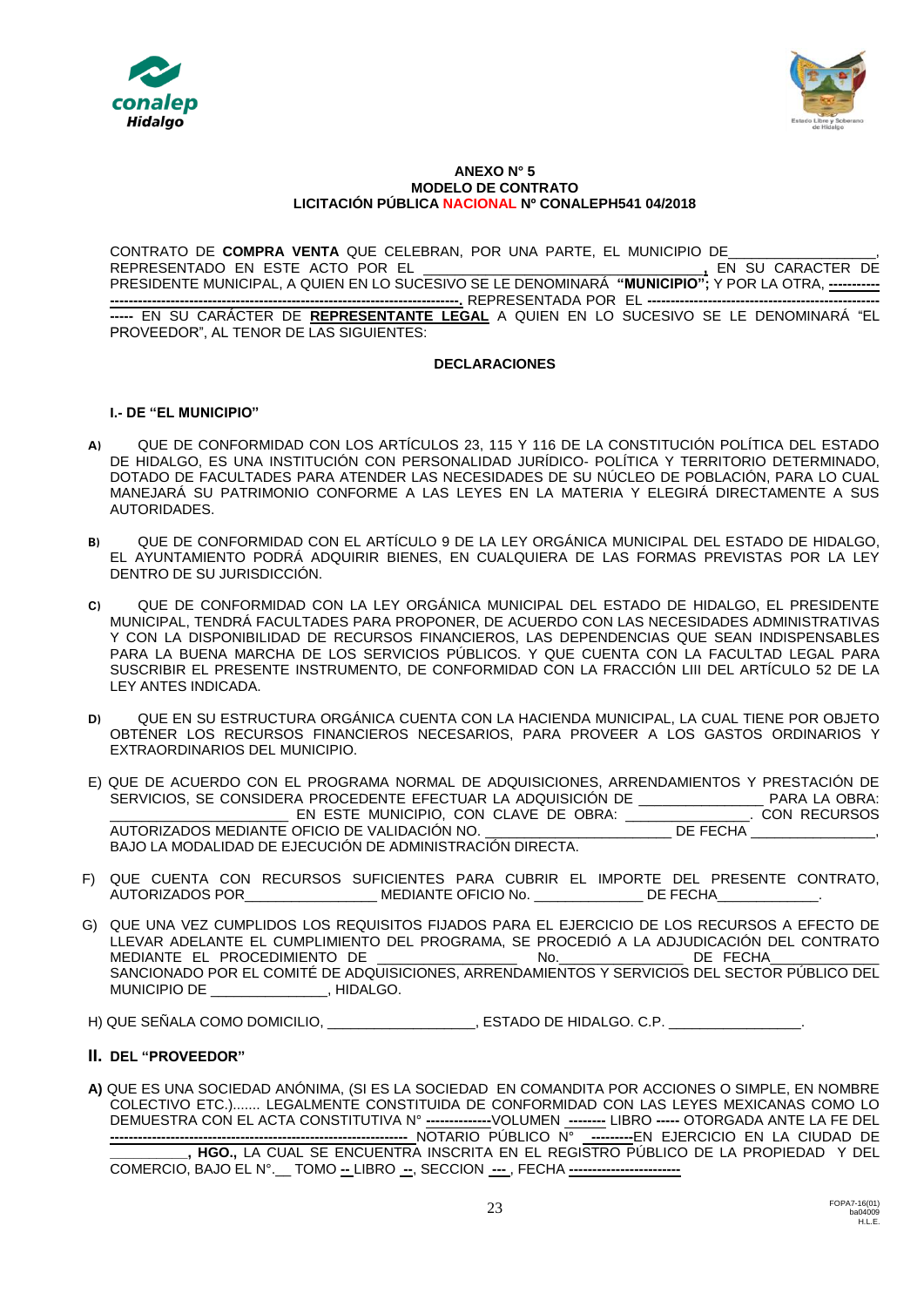



- **B)** QUE EL **----------------------------------------** EN SU CARÁCTER DE **REPRESENTANTE LEGAL** TIENE FACULTADES PARA SUSCRIBIR EL PRESENTE INSTRUMENTO DE CONFORMIDAD CON EL PODER NOTARIAL N° **----------,** OTORGADO ANTE LA FE DEL **--------------------------------------------------** NOTARIO PÚBLICO N° **--------** DE LA CIUDAD DE **\_\_\_\_\_\_\_\_\_\_\_\_\_ HGO.**
- **C)** QUE TIENE CAPACIDAD PARA CONTRATAR Y OBLIGARSE PARA LA \_\_\_\_\_\_\_\_\_\_\_\_\_\_\_\_\_\_\_\_\_\_\_\_\_\_\_\_ QUE ESTE CONTRATO SE REFIERE Y DISPONE CON LOS ELEMENTOS Y ORGANIZACIÓN NECESARIA PARA EL SUMINISTRO DE LOS MISMOS.
- **D)** QUE CONOCE PLENAMENTE EL CONTENIDO DE LA LEY DE ADQUISICIONES, ARRENDAMIENTOS Y SERVICIOS DEL SECTOR PÚBLICO DEL ESTADO DE HIDALGO; LAS NORMAS Y DISPOSICIONES VIGENTES, RESPECTO DE LA COMPRA VENTA DE LOS BIENES REFERIDOS EN ESTE CONTRATO, COMO TAMBIÉN LAS DISPOSICIONES LEGALES TANTO DE CARÁCTER FEDERAL COMO ESTATAL APLICABLES A ESTA OPERACION.
- **E)** QUE SEÑALA COMO DOMICILIO LEGAL EL UBICADO EN **------------------------------------------------------------------------------------ -----------------**
- **F)** QUE CUENTA CON EL REGISTRO EN EL PADRÓN DE PROVEEDORES Nº **-------------**

### **III. DE LAS PARTES**

A) QUE EN ATENCIÓN A LO EXPUESTO, ESTÁN CONFORMES CON SUJETAR SUS COMPROMISOS A LOS TÉRMINOS Y CONDICIONES SIGUIENTES:

#### **CLÁUSULAS**

**PRIMERA.-** QUE SE RECONOCEN LA PERSONALIDAD CON LA QUE SE OSTENTAN Y QUE NO LES HA SIDO REVOCADA NI EN FORMA ALGUNA MODIFICADA LO QUE DECLARAN BAJO PROTESTA DE DECIR VERDAD.

**SEGUNDA.-** "EL MUNICIPIO" COMPRA EN EJERCICIO DEL RECURSO SEÑALADO EN LAS DECLARACIONES Y "EL PROVEEDOR" SE OBLIGA A ENTREGAR EN PERFECTAS CONDICIONES Y DE ACUERDO A LAS ESPECIFICACIONES CONVENIDAS EN LA CONVOCATORIA A LA LICITACIÓN PÚBLICA, ANEXOS Y OFERTAS DE LA LICITACIÓN N° **---------------------------------** DE LOS BIENES CONSISTENTES EN:

---------------------------------------------------------------------------------------------------------------------------------------------------------------------  $-1\leq i\leq n-1\leq n-1\leq n-1\leq n-1\leq n-1\leq n-1\leq n-1\leq n-1\leq n-1\leq n-1\leq n-1\leq n-1\leq n-1\leq n-1\leq n-1\leq n-1\leq n-1\leq n-1\leq n-1\leq n-1\leq n-1\leq n-1\leq n-1\leq n-1\leq n-1\leq n-1\leq n-1\leq n-1\leq n-1\leq n-1\leq n-1\leq n-1\leq n-1\leq n-1\leq n-1\leq n$ 

------------------------------------------

**TERCERA.-** "EL MUNICIPIO" CUBRIRÁ A "EL PROVEEDOR" LA CANTIDAD DE **-------------------------------------------------------**

**------------------------------------------------------------------** INCLUYE EL I.V.A. POR CONCEPTO DE PAGO DE LOS\_\_\_\_\_\_\_\_ MATERIA DEL PRESENTE CONTRATO. LOS PRECIOS PERMANECERÁN FIJOS Y NO HABRÁ ESCALATORIA ALGUNA.

**CUARTA.-** LAS PARTES RECONOCEN EXPRESAMENTE QUE EN EL PRECIO APROBADO SE ENCUENTRA INCLUIDO EL COSTO DE LOS BIENES, FLETES DE TRASLADO HASTA EL LUGAR DE ENTREGA Y LAS MANIOBRAS DE CARGA Y DESCARGA.

**QUINTA.-** LOS BIENES QUE SON OBJETO DE ESTA CONTRATACIÓN, SE AJUSTAN ESTRICTAMENTE A LAS ESPECIFICACIONES GENERALES Y TÉCNICAS QUE HAN SIDO PRESENTADAS POR **"EL MUNICIPIO"** Y ACEPTADAS POR **"EL PROVEEDOR",** PARA LA ADJUDICACIÓN DE ESTE CONTRATO, MISMAS QUE SE DETALLAN EN EL PEDIDO OFICIAL **No. -------** QUE SE AGREGAN AL PRESENTE COMO PARTE INTEGRAL DEL MISMO.

**SEXTA.- "EL MUNICIPIO"** EFECTUARÁ EL PAGO DE LA COMPRA VENTA POR CONDUCTO DE LA TESORERÍA MUNICIPAL, DE LA SIGUIENTE FORMA:

**\_\_\_\_\_\_\_\_\_\_\_\_\_\_\_\_\_\_\_\_\_\_\_\_\_\_\_\_\_\_\_\_\_\_\_**

EL PAGO SERÁ REALIZADO: **--------------------------------------------------------------------------------------**

| <b>SEPTIMA.-</b> EL LUGAR DE ENTREGA DE LOS BIENES OBJETO DEL PRESENTE CONTRATO SERÁ EN: ------------------ |  |
|-------------------------------------------------------------------------------------------------------------|--|
| -------------------------                                                                                   |  |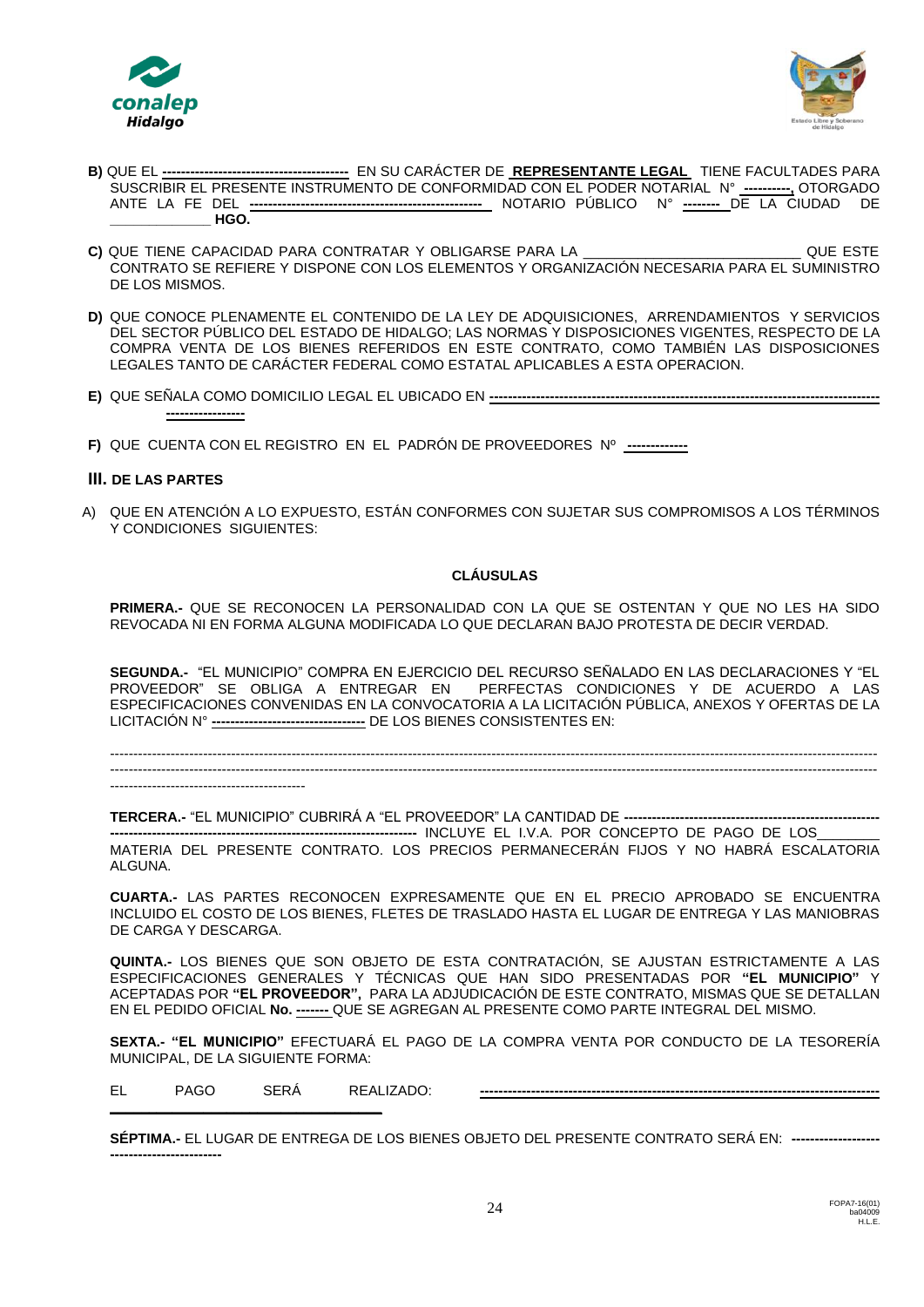



**OCTAVA.- "EL PROVEEDOR"** SE OBLIGA A REALIZAR LA ENTREGA DE \_\_\_\_\_\_\_\_\_\_\_\_\_\_\_CONFORME A LO CONVENIDO Y APROBADO POR LAS PARTES QUE FIRMAN ESTE INSTRUMENTO, ACORDANDO QUE EL PLAZO MÁXIMO PARA EFECTUAR LA ENTREGA DE LOS BIENES CONTRATADOS SERÁ **--------------------------------------------------**

**NOVENA.-** "**EL PROVEEDOR"** EFECTUARÁ EL TRASLADO DE LOS BIENES OBJETO DE ESTA OPERACIÓN POR SU EXCLUSIVA CUENTA, BAJO SU RESPONSABILIDAD DEL DAÑO QUE PUEDA SUFRIR EL MISMO DURANTE EL TRASLADO.

**DÉCIMA.- "EL PROVEEDOR"** RESPONDERÁ DE LOS DEFECTOS DE MATERIALES Y MANO DE OBRA, COMPROMETIÉNDOSE A SUSTITUIRLOS POR OTROS QUE CUMPLAN CON LAS ESPECIFICACIONES DE SU<br>CORERTA GARANTIZANDO DICHA RESPONSABILIDAD MEDIANTE OFERTA, GARANTIZANDO DICHA RESPONSABILIDAD MEDIANTE DEL IMPORTE TOTAL DEL CONTRATO, QUE TAMBIÉN RESPONDERA POR LA OPORTUNA ENTREGA DE LOS BIENES, CALIDAD Y ESPECIFICACIONES REQUERIDAS.

**DÉCIMA PRIMERA.-** PARA EL CASO DE QUE **"EL PROVEEDOR"** NO ENTREGUE LOS BIENES A ENTERA SATISFACCIÓN DE **"EL MUNICIPIO"** EN EL PLAZO PREVISTO, RETENDRÁ Y APLICARÁ EN FAVOR DEL ERARIO ESTATAL COMO PENA CONVENCIONAL EL EQUIVALENTE AL BIENES PENDIENTES DE ENTREGAR POR CADA DÍA NATURAL DE ATRASO QUE TRANSCURRA DESDE LA FECHA FIJADA PARA SU ENTREGA O HASTA LA ENTERA SATISFACCIÓN DE **"EL MUNICIPIO"**, INDEPENDIENTEMENTE QUE PODRÁ OPTAR POR EXIGIR EL CUMPLIMIENTO.

**DÉCIMA SEGUNDA.- "EL PROVEEDOR"** SÓLO PODRÁ SER RELEVADO DEL PAGO DE LA PENA CONVENCIONAL CUANDO DEMUESTRE SATISFACTORIAMENTE A **"EL MUNICIPIO"** QUE NO LE FUE POSIBLE REALIZAR OPORTUNAMENTE EL SUMINISTRO POR CAUSAS DE FUERZA MAYOR A SU VOLUNTAD.

**DÉCIMA TERCERA.-** ESTE CONTRATO PODRÁ SER RESCINDIDO DE PLENO DERECHO POR **"EL MUNICIPIO"** SIN NECESIDAD DE RESOLUCIÓN JUDICIAL EN TÉRMINOS DEL CÓDIGO CIVIL PARA EL ESTADO DE HIDALGO Y DE LA LEY DE ADQUISICIONES, ARRENDAMIENTOS Y SERVICIOS DEL SECTOR PÙBLICO DEL ESTADO DE HIDALGO, MEDIANTE SIMPLE AVISO DADO POR ESCRITO A **"EL PROVEEDOR"** CON DERECHO A LA RESTITUCIÓN DE LAS CANTIDADES ENTREGADAS POR CONCEPTO DE ANTICIPO EN UN PLAZO NO MAYOR DE \_\_\_\_\_\_\_\_\_ DÍAS, A PARTIR DEL CUAL GENERARÁ INTERESES MORATORIOS A RAZÓN DE LOS CETES, SIN PERJUICIO DE HACER EFECTIVAS LAS PENAS PACTADAS PARA EL CASO DE INCUMPLIMIENTO, EN LOS SIGUIENTES CASOS:

- **A)** SI **"EL PROVEEDOR"** PRETENDE ENTREGAR LOS BIENES CONTRATADOS CON ESPECIFICACIONES DIFERENTES O ENTREGAR MATERIAL DAÑADO.
- **B)** POR FALTA DE CUMPLIMIENTO OPORTUNO EN LA ENTREGA DE LOS BIENES CONTRATADOS.
- **C)** POR INCUMPLIMIENTO DE CUALQUIERA DE LAS CLÁUSULAS DEL PRESENTE INSTRUMENTO.

**DÉCIMA CUARTA.-** PARA LA INTERPRETACIÓN Y CUMPLIMIENTO DE ESTE CONTRATO LAS PARTES SE SOMETEN A LA COMPETENCIA Y JURISDICCIÓN DE LAS LEYES Y LOS TRIBUNALES DEL FUERO COMÚN DEL ESTADO DE HIDALGO, SIENDO PREFERENTES PARA CONOCER LOS DEL DISTRITO JUDICIAL DE PACHUCA DE SOTO, RENUNCIANDO A CUALQUIER FUERO QUE PUDIERA CORRESPONDERLES POR RAZÓN DE SU DOMICILIO PRESENTE O FUTURO.

LAS PARTES DECLARAN QUE CONOCEN LOS ALCANCES Y EFECTOS DEL PRESENTE CONTRATO, ASÍ COMO SUS CLÁUSULAS, EN CONSECUENCIA EN ESTE ACTO, OTORGAN SU CONSENTIMIENTO PARA CELEBRARLO Y CUMPLIRLO EN CADA UNA DE SUS PARTES, QUE NO EXISTE ERROR, DOLO, VIOLENCIA, LESIÓN O MALA FE QUE LO INVALIDE.

ENTERADAS LAS PARTES DEL CONTENIDO DEL PRESENTE CONTRATO, LO FIRMAN EN LA CIUDAD DE \_\_\_\_\_\_\_\_\_\_\_\_\_\_\_\_\_\_\_\_\_\_\_, HIDALGO, EL DÍA **-------** DE **------------**DEL AÑO DOS MIL \_\_\_\_\_\_\_\_\_\_.